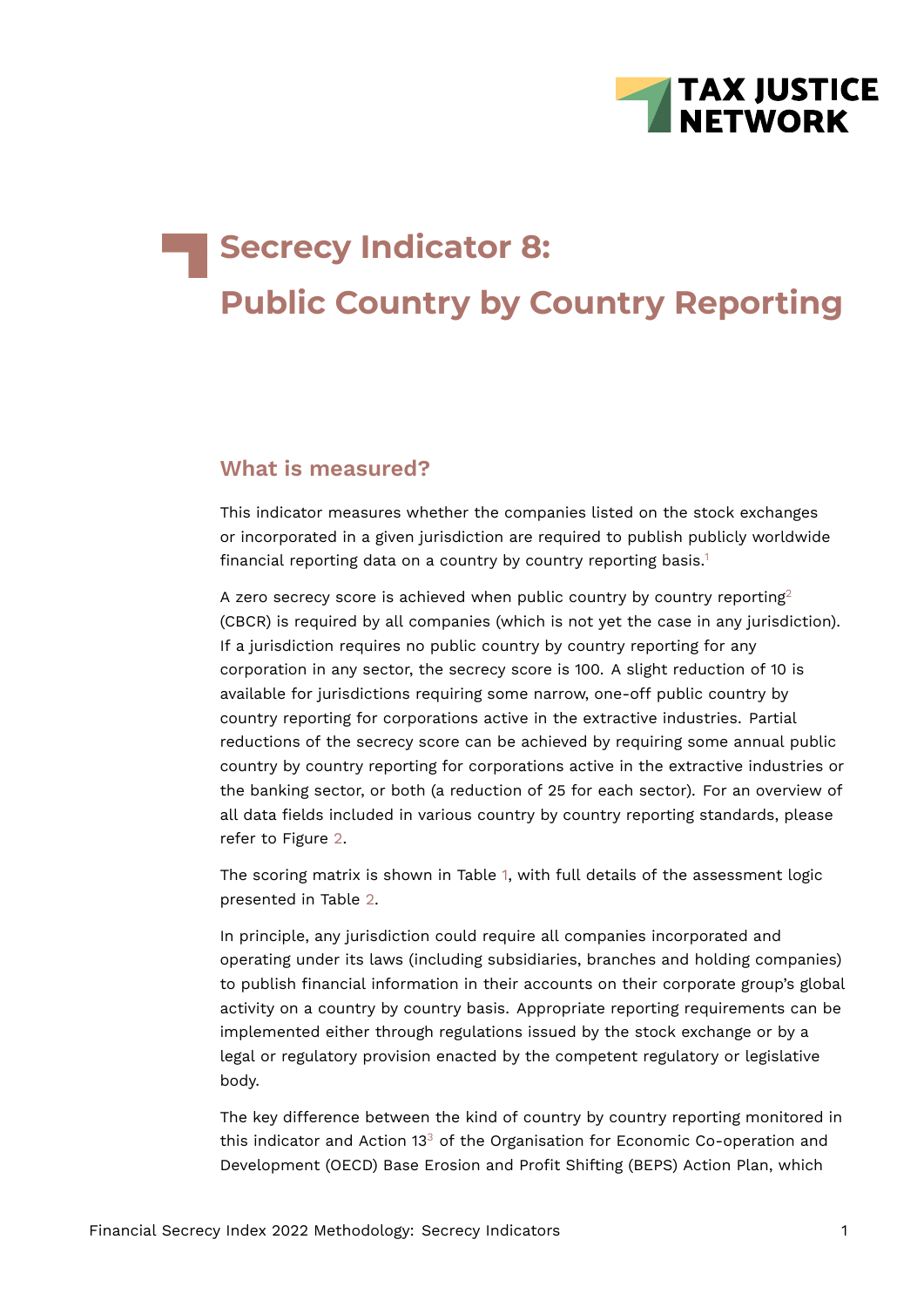#### <span id="page-1-0"></span>**Table 1. Secrecy Scoring Matrix: Secrecy Indicator 8**

| <b>Regulation</b>                                                                                                                                                                                                                       | <b>Secrecy Score</b><br><b>Secrecy Score</b><br>Assessment: 100<br>points = full secrecy;<br>$0$ points = full<br>transparency] |
|-----------------------------------------------------------------------------------------------------------------------------------------------------------------------------------------------------------------------------------------|---------------------------------------------------------------------------------------------------------------------------------|
| No reporting<br>No public country by country reporting required for any corporations in any sector.                                                                                                                                     | 100                                                                                                                             |
| <b>One-off reporting</b><br>Some one-off public country by country reporting required for corporations active<br>in the extractive industries (Extractive Industries Transparency Initiative equivalent,<br>at least for those listed). | $-10$                                                                                                                           |
| Some annual reporting<br>Some annual public country by country reporting required for corporations active<br>in the extractive industries or banking sector.                                                                            | $-25$<br>(for each sector<br>covered)                                                                                           |
| <b>Full reporting</b><br>Full annual public country by country reporting required for corporations of all<br>sectors (at least for those listed or for all above €750m turnover).                                                       | $\Omega$                                                                                                                        |

introduced filing of country by country reports of large multinational companies is that the latter does not require this information to be made public. Instead, information is only disclosed to the tax authorities in the headquarter jurisdiction of a multinational company. Tax authorities in jurisdictions where the company has subsidiaries can request information through a series of different mechanisms. This limited access has been shown to exacerbate global inequalities in taxing rights. $4$  This is discussed in greater detail in Secrecy Indicator 9.[5](#page-15-4)

<span id="page-1-3"></span><span id="page-1-2"></span><span id="page-1-1"></span>Public country by country reporting for financial institutions was introduced by European Union member states in 2014 and 2015 (Capital Requirements Directive  $IV$ ).<sup>[6](#page-15-5)</sup> These European Union rules for banks include annual disclosure of turnover, number of employees, profit or loss before tax, tax on profit or loss, and public subsidies received. On these grounds, a secrecy score reduction of 25 applies to all European Union member states that have fully transposed the measures.<sup>[7](#page-15-6)</sup> The requirement also applies to the United Kingdom, as the country by country reporting requirements have been transposed into UK law, and have not been affected by Brexit.<sup>[8](#page-15-7)</sup>

<span id="page-1-6"></span><span id="page-1-5"></span><span id="page-1-4"></span>Another set of far narrower country by country reporting rules for the extractive industries has become law in the European Union, Ukraine, Canada, Norway and Switzerland. These go further than the voluntary, nationally-implemented Extractive Industries Transparency Initiative (EITI)<sup>[9](#page-15-8)</sup>, which prescribes the annual publishing of all "material payments" to government made by companies active in the extractive sector of that particular EITI implementing country. The threshold for the materiality of payments, which companies and government must comply with for a reporting year, is determined by a national multi-stakeholder group for each reporting cycle.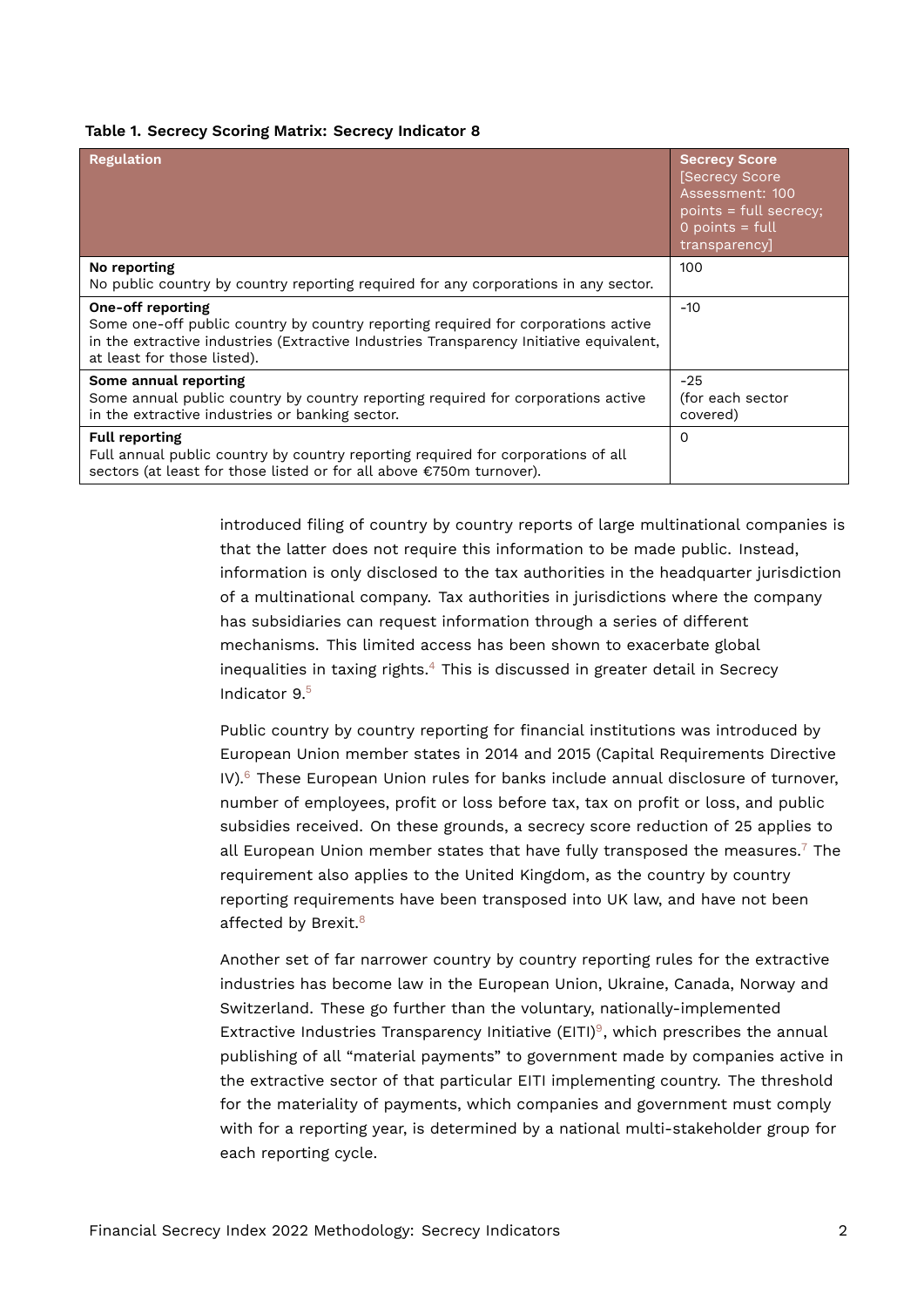Compared to full country by country reporting and the European Directive on reporting in the banking sector, the EITI Standard (2019) is also far narrower in geographical scope because it requires disclosure of payments only in countries where the corporation actually has extractive operations and only for the countries that are part of the EITI. Payments to other country governments, for example, where holding, financing or intellectual property management subsidiaries of the same multinational group are located, are not required to be reported. This limits the data's usefulness for tackling corporate profit shifting. The standard's value for resource rich (developing) countries, however, is substantial. Yet, in our assessment, it is not sufficient for a country merely to oblige or allow extractive companies operating within their territory to publish only the payments to this country's government agencies.

For a reduction of the secrecy score by 25 for country by country reporting in the extractives, a country must require either all companies incorporated in its territory or those listed on a stock exchange to disclose payments made worldwide in countries with extractive operations (including by its subsidiaries) and not merely in the same country. Among the jurisdictions assessed in the 2022 edition of the Financial Secrecy Index, this is fully achieved in Canada, the European Union member countries, Norway, Switzerland, Ukraine and the United Kingdom.[10](#page-16-0)

- <span id="page-2-1"></span><span id="page-2-0"></span>• **Canada**: On 16 December 2014, Canada legislated the Extractive Sector Transparency Measures Act, which entered into force on 1 June 2015.<sup>[11](#page-16-1)</sup> According to the Extractive Sector Transparency Measures Act, extractive companies that engage in the commercial development of oil, gas or minerals are required to report on payments on a project basis, including taxes, royalties and fees to all levels of government in Canada and abroad. The reports are available to the public, with the first reports submitted in November 2016.<sup>[12](#page-16-2)</sup>
- <span id="page-2-3"></span><span id="page-2-2"></span>• **European Union**: The European Parliament and Council passed the Accounting and Transparency Directive in 20[13](#page-16-3) (Directive 2013/34/EU), $^{13}$ obliging mining, oil and gas, and logging companies over a defined size to report payments to government. Similarly, the European Parliament and Council also passed the Capital Requirements Directive IV (Directive  $2013/36$ /EU), $^{14}$  $^{14}$  $^{14}$  requiring all banks to report annually on a country by country basis. All 27 member states have transposed the two directives.
- <span id="page-2-5"></span><span id="page-2-4"></span>• **Norway**: Norway has partial disclosure for the extractive industries. The scope of Norway's regulated country by country reporting for enterprises in the extractive industry and in logging of non-planted forestry, effective as of 1 January 2014, is broader than similar rules in the EU. Norway's rules additionally require the disclosure of sales income, production volume, acquisition of goods and services cost, and number of employees in every subsidiary.<sup>[15](#page-16-5)</sup>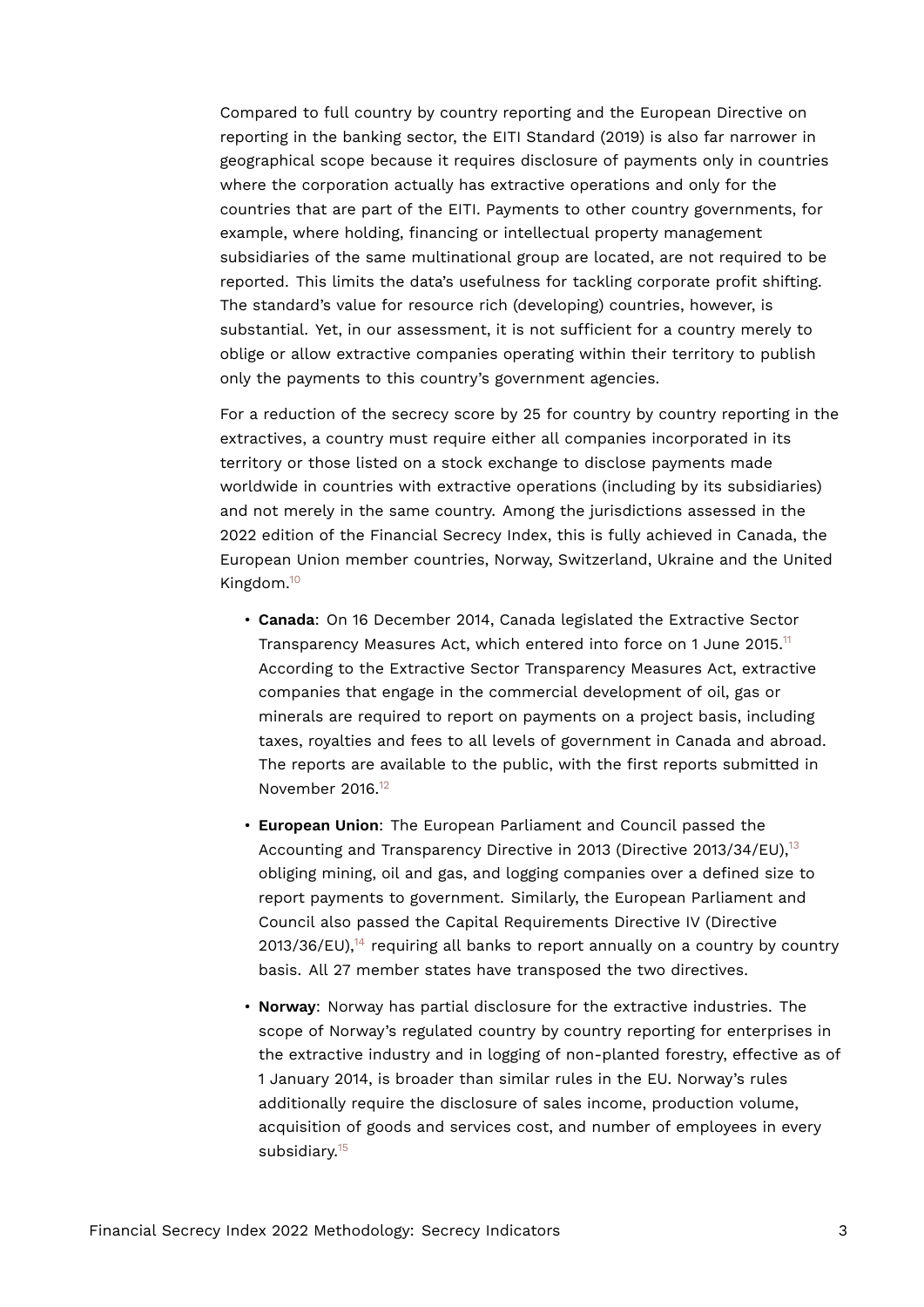- <span id="page-3-0"></span>• **Switzerland**: On 19 June 2020, Switzerland's Parliament adopted a revision of the company law according to which Swiss extractive companies working in oil, gas and minerals are required to disclose payments they make to governments around the world.<sup>[16](#page-16-6)</sup> This law applies to companies' extractive activity above CHF 100,000 a year and is in force as of 1 January 2021. According to Public Eye, Switzerland plays a major role as a commodity trading centre and is hosting many companies that operate in countries suffering with the resource curse. The new law applies to Swiss traders involved in the purchase of oil, gas and minerals, which are activities particularly prone to corruption risks.<sup>[17](#page-16-7)</sup>
- <span id="page-3-2"></span><span id="page-3-1"></span>• **Ukraine**: On 18 September 2018, Ukraine adopted a law to ensure transparency in the extractive industries (No. 2545-VIII) which became effective on 16 November 20[18](#page-16-8).<sup>18</sup> According to the DiXi Group, the law is fully in line with the European Union Directive (2013/34/EU) and has received endorsement from the European Union's Delegation to Ukraine. In September 2020, the government of Ukraine has approved the reporting forms under the Law No. 2545-VIII.<sup>[19](#page-16-9)</sup>
- <span id="page-3-3"></span>• **United Kingdom**: The United Kingdom has transposed the two relevant EU directives before it withdrew from the European Union. As a result of Brexit, the relevant EU Directives that require country by country reporting for the extractive and banking industries (2013/34/EU and 2013/36/EU respectively) no longer apply in the UK. However, it appears that Brexit did not affect the country by country disclosure because these directives had already been transposed into UK law through the Capital Requirements (Amendment) (EU Exit) Regulations [20](#page-16-10)18, $20$  and the Reports on Payments to Government Regulations 2014.[21](#page-17-0)

<span id="page-3-4"></span>In Hong Kong and Taiwan, there are requirements for a minimal one-off reporting in the extractive industries:

- <span id="page-3-6"></span><span id="page-3-5"></span>• **Hong Kong**: The requirement to disclose details about "payments made to host country governments in respect of tax, royalties and other significant payments on a country by country basis $^{22}$  $^{22}$  $^{22}$  is only triggered either at the time of the extractive company's initial listing on the stock exchange or on the occasion of the company issuing new shares.
- <span id="page-3-8"></span><span id="page-3-7"></span>• **Taiwan**: Similar to Hong Kong's disclosure requirements, in July 2019, Taiwan introduced an amendment to Article 11-1 of the Taiwan Stock Exchange Corporation Rules Governing the Particulars to be Recorded in Prospectuses for Initial Securities Listing Applications. $23$  Following the amendment, Taiwan requires companies with mining rights that will start to trade shares (either on the over-the-counter market or on the stock exchange) to disclose to the public a country by country report in its prospectus. $24$

The requirement for public country by country reporting has continued to evolve across the world, including in Kenya and the USA: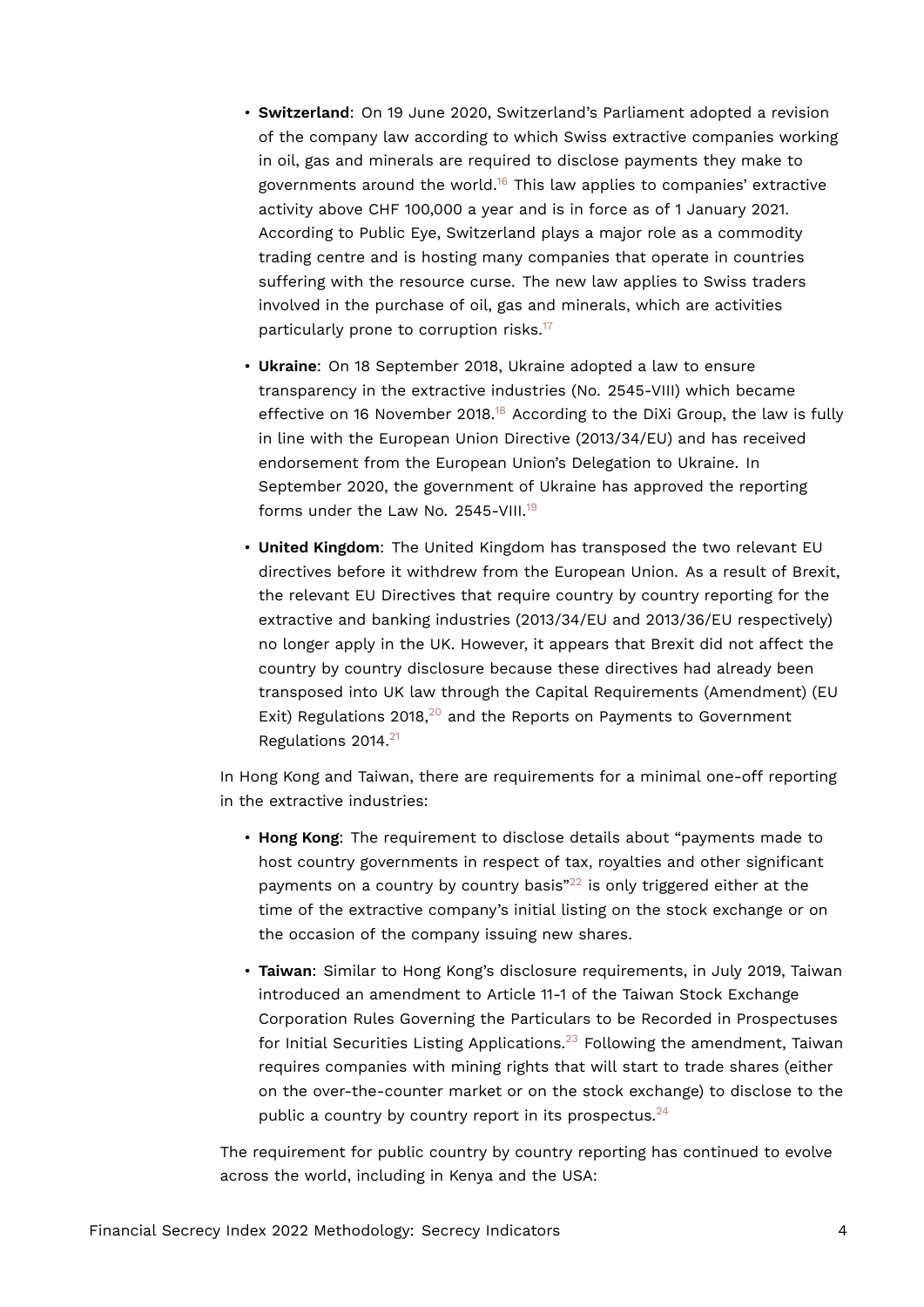- **Kenya**: In 2020, Kenya has amended its Income Tax Act to require country by country reporting, but the specifics have not yet been determined, including whether information will be made public. $25$
- <span id="page-4-1"></span><span id="page-4-0"></span>• **USA**: The USA's Securities Exchange Council resource extraction disclosure rule Section 13q to implement Section 1504 of the Dodd-Frank Wall Street Reform and Consumer Protection Act was affected in September 2016.<sup>[26](#page-17-5)</sup> However, the rule was repealed by Congress in February 2017, at which point no company had yet been required to make disclosures under the rule, as the deadline for compliance was for years ending on or after 30 September  $2018.<sup>27</sup>$  $2018.<sup>27</sup>$  $2018.<sup>27</sup>$  Section 1504 of Dodd-Frank remains intact but can only be implemented through a Securities Exchange Council rule.

<span id="page-4-3"></span><span id="page-4-2"></span>As of November 2021, the US Congress was discussing the Disclosure of Tax Havens and Offshoring Act of 1934. $^{28}$  $^{28}$  $^{28}$  The proposed Act, if adopted, would introduce country by country reporting to be publicly available for multinational enterprises generating over 850 million US\$ in annual revenue. However, its timing and likelihood of passing are uncertain. Therefore, at present, no form of public country by country reporting is effective in the United States.

A comparison of data included in various country by country reporting standards is provided in Figure [2.](#page-12-0)

The main data sources we used for this indicator have been domestic government websites and correspondences we had with relevant stakeholders,experts and organisations from Canada, the EU, Hong Kong, Norway, Switzerland, Taiwan, Ukraine and the USA. This includes interviews and/or email communication with various experts from, among others, the Centre for International Corporate Tax Accountability and Research (CICTAR), the DiXi Group, Eurodad, the Financial Accountability & Corporate Transparency (FACT) Coalition, the Natural Resource Governance Institute, Oxfam Hong Kong, Oxfam Kenya, and Publish What You Pay.

## **Why is this important?**

<span id="page-4-6"></span><span id="page-4-5"></span><span id="page-4-4"></span>Country by country reporting helps to remove the veil of secrecy from the operations of multinational companies, which is why it has faced fierce opposition.[29](#page-17-8) Current reporting requirements that do not require information on a country by country basis are so opaque that it is almost impossible to find even basic information, such as the countries where a corporation is operating. It is even more difficult to discover what multinational companies are doing or how much they are effectively paying in tax in any given country. This opacity helps corporations minimise their global tax rates without being sufficiently challenged anywhere.<sup>[30](#page-17-9)</sup> Large-scale shifting of profits to low tax jurisdictions and of costs to high tax countries ensues from this lack of transparency. The State of Tax Justice 2021 report estimates US\$312bn is lost from tax avoidance by multinational corporations annually.<sup>[31](#page-17-10)</sup> These losses have the greatest impact on low and lower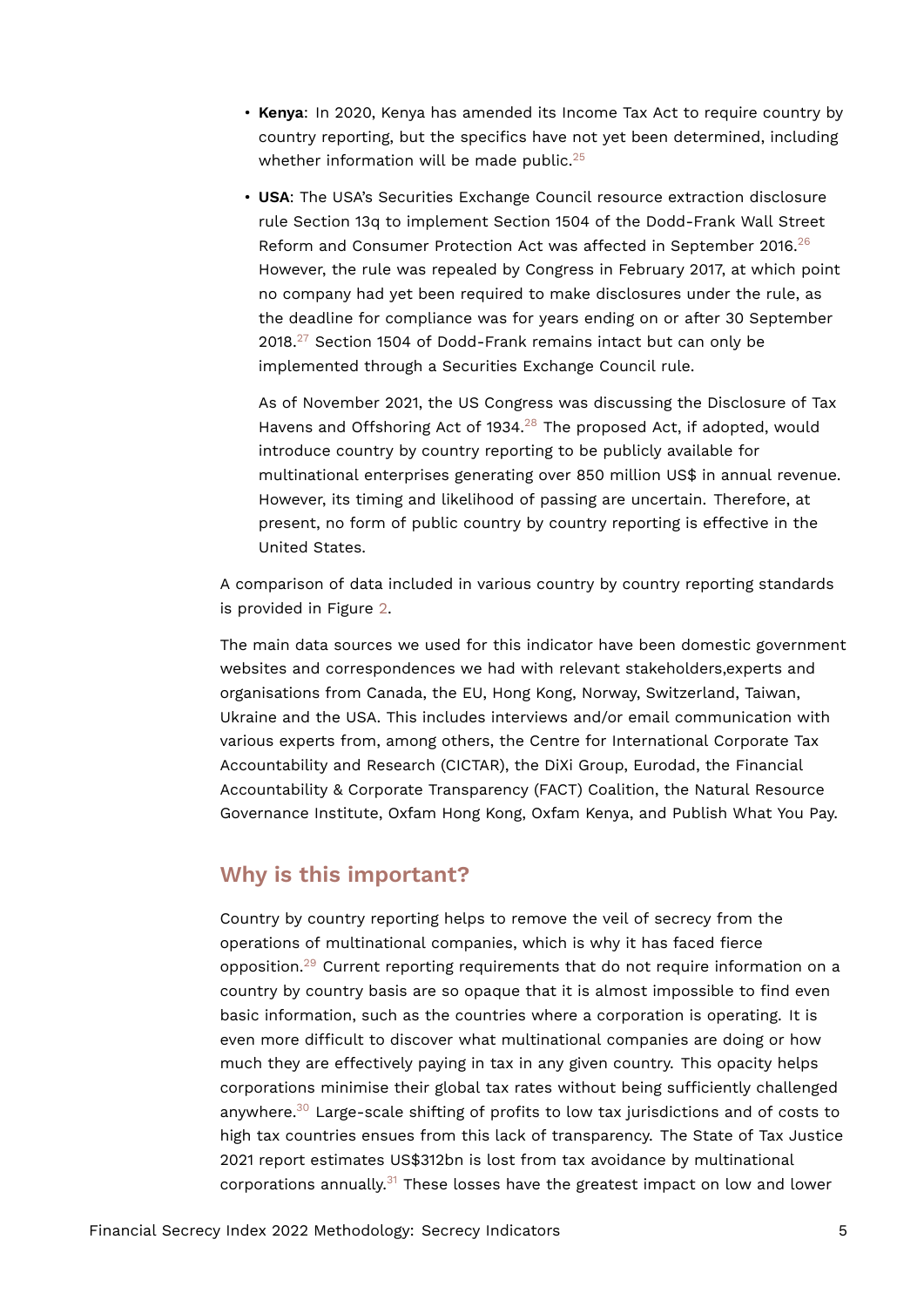<span id="page-5-0"></span>

**Figure 1. Average losses of gross domestic product per region and income**

Note: IMF and GRD refer to the mean values of revenue loss estimates using IMF and GRD data, respectively. Source: Authors' calculations based on data from [Crivelli et al. Base Erosion,](https://www.jstor.org/stable/24807496) [Profit Shifting and Developing Countries \(2016\)](https://www.jstor.org/stable/24807496) and GRD.

> middle-income countries in terms of proportion of gross domestic product, as shown in Figure [1](#page-5-0).

Profit shifting is largely done through transfer mispricing, internal debt financing (thin capitalisation) or artificial relocation and licensing of intellectual property rights. These transactions take place within a multinational corporation, that is, between different parts of a group of related companies. The current financial reporting standards allow such intra-group transactions to be consolidated with normal third-party trade in the annual financial statements. As a result, a corporation's international tax and financing affairs are effectively hidden from view.

<span id="page-5-2"></span><span id="page-5-1"></span>Investors, trading partners, tax authorities, financial regulators, civil society organisations, and consumers would be able to make better informed decisions if such intra-group transactions were available publicly. Civil society does not have access to reliable information about a company's tax compliance record in a given country in order to question a company's policies on tax and corporate social responsibility and to make enlightened consumer choices. $32$  When Oxfam reviewed data published under country by country reporting rules for banks in the European Union in 2017, the extent of the use of tax havens by the 20 biggest European banks was revealed. $33$  According to their report, one in four euros of their profits was registered in tax havens (approximately €25bn) and tax havens accounted for 26 per cent of total profits. In contrast, the level of real economic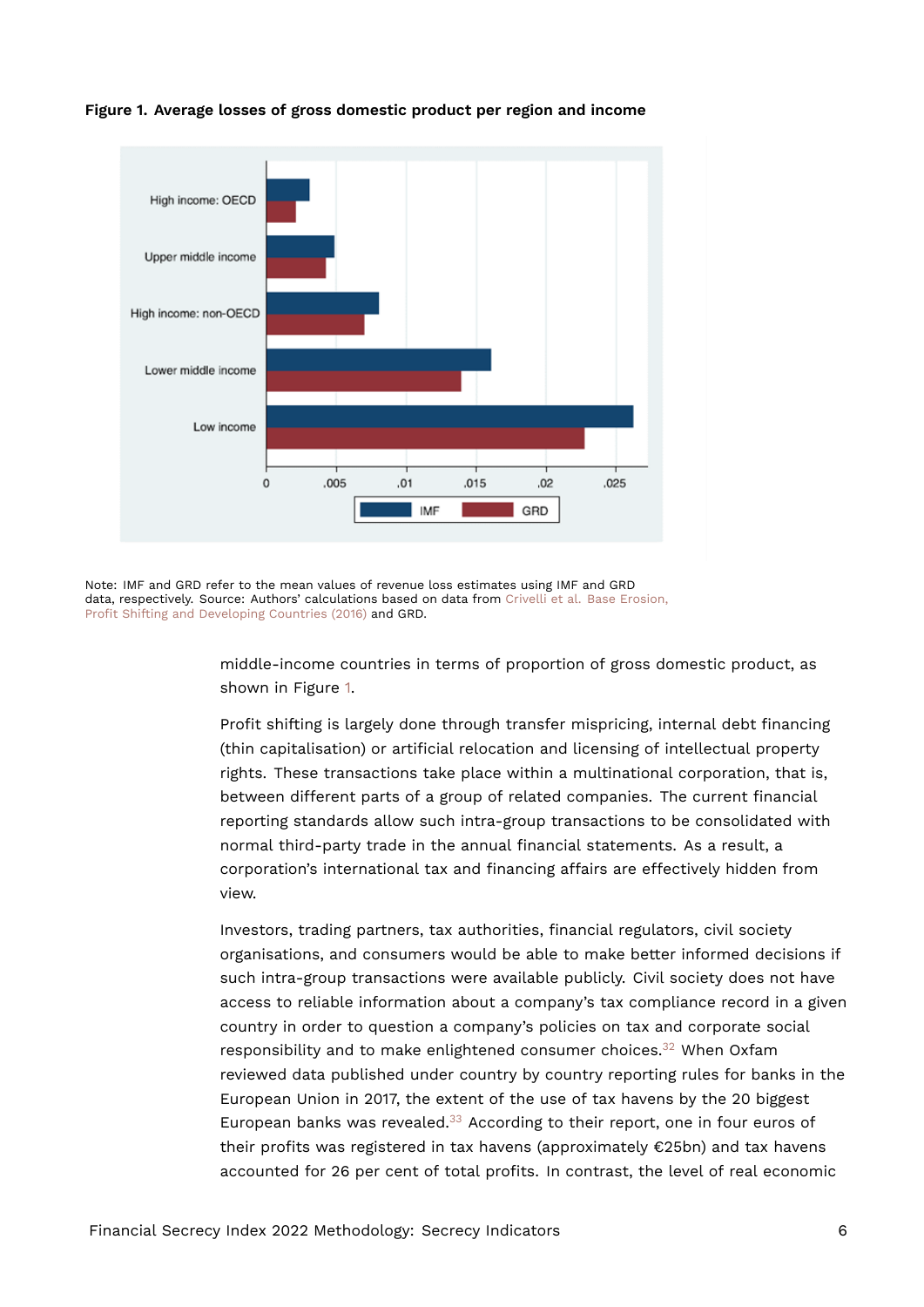activity was far lower, accounting for just 12 per cent of banks' total turnover and 7 per cent of employees.

<span id="page-6-0"></span>If public country by country information was available, investors and public shareholders would be better able to evaluate if a given corporation is exposed to reputational tax risks $34$  by relying on complex networks of subsidiaries in secrecy jurisdictions, or whether it is heavily engaged in conflict-ridden countries. Tax authorities and government audit institutions would be better able to make risk assessments of particular sectors or companies to guide their audit activity by comparing profit levels or tax payments to sales, assets and labour employed.

<span id="page-6-1"></span>Evidence suggests that routine public scrutiny of country by country reports by researchers and media would result in a tangible deterrent effect as the extent of profit shifting and potential associated political interference in tax administrations could be uncovered. In 2018, using the data published under the European Union directive on public country by country on financial institutions (2013/36/EU), a study by Overesch and Wolff, economists at the University of Cologne, checked the impact of introducing public country by country reporting in the banking sector on tax ratios by banks. Their findings spanning 2010 to 2016 suggest that banks affected by public country by country reporting significantly increased their tax payments compared to non-affected banks. This effect was stronger for banks with tax haven operations.<sup>[35](#page-18-3)</sup> As part of their research design, they also controlled for tax ratios of non-bank multinational companies that are comparable in size and absolute profitability to the banks. For at least one of the analysed years (2016), the non-public OECD country by country reporting regulations (see Secrecy Indicator  $9^{36}$  $9^{36}$  $9^{36}$ ) had already entered into force for many countries.[37](#page-18-5) The study thus provides the first evidence that public country by country reporting increases tax ratios over and above non-public reporting. Furthermore, the study suggests that tax transparency through country by country reporting can be an effective policy tool to curb tax avoidance only if the disclosed information is exposed to public scrutiny.<sup>[38](#page-18-6)</sup> According to the authors, such disclosure creates a deterrent effect for multinational companies, as they are more exposed to reputational damage among clients and shareholders, as well as to increasing costs of litigation (as government authorities are better informed), and regulatory costs due to policy and regulatory changes that may follow when patterns of tax avoidance are better understood.

<span id="page-6-6"></span><span id="page-6-5"></span><span id="page-6-4"></span><span id="page-6-3"></span><span id="page-6-2"></span>The Tax Justice Network's proposal for public country by country reporting, $39$  for which we have been campaigning since  $2003,40$  $2003,40$  would ensure comprehensive information on multinational corporate activities is in the public domain for different stakeholders. This proposal goes beyond all country by country reporting rules that currently exist. It requires multinational corporations of all sectors, listed and non-listed, to disclose key information in their annual financial statements for each country in which they operate. This information would comprise its financial performance, including:

(a) Sales, split by intra-group and third party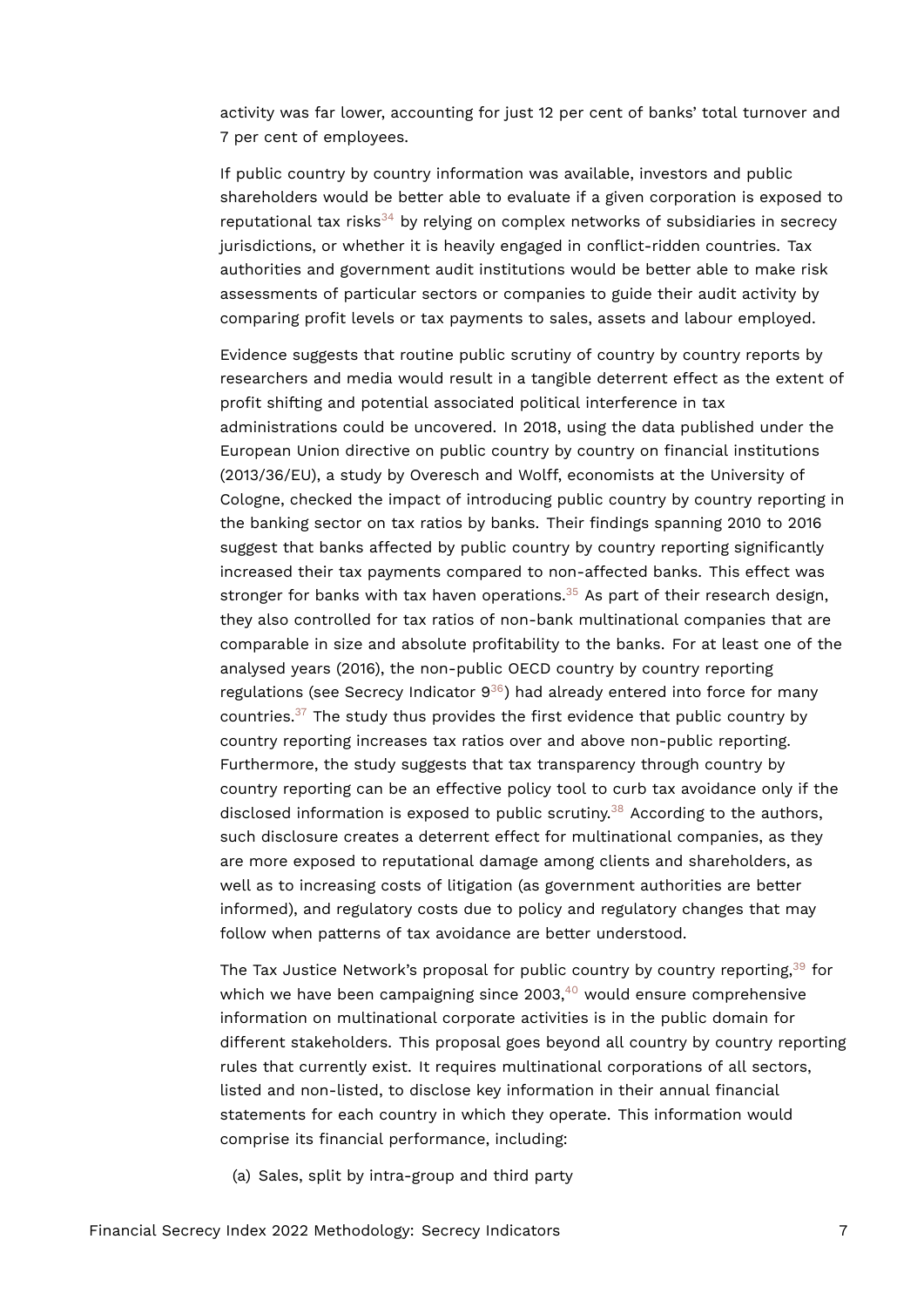- (b) Purchases, split the same way
- (c) Financing costs, split the same way
- (d) Pre-tax profit
- (e) Labour costs and number of employees.

In addition, the cost and net book value of its physical fixed assets, the gross and net assets, the tax charged, actual tax payments, tax liabilities and deferred tax liabilities would be published on a country by country basis. It is worth noting that small- and medium-sized enterprises operating in only one jurisdiction are required by the nature of their business activity to report on this information in their annual financial statements, and are thus disadvantaged compared to multinational companies. At present, all multinational corporations with consolidated annual group revenue of at least €750m, operating in jurisdictions adhering to Action 13 of the OECD/G20 Base Erosion and Profit Shifting project, are required to prepare a country by country report, declaring the global allocation of income, profit and taxes paid and economic activity in each country.<sup>[41](#page-18-9)</sup> However, these reports are not available to the public (but rather only to tax administrations in certain jurisdictions. For more information, please see SI  $9^{42}$  $9^{42}$  $9^{42}$ ) and they are only applicable for multinational companies with an annual consolidated group revenue of at least  $\epsilon$ 750m.<sup>[43](#page-18-11)</sup> In addition, because the exchange requires reciprocity, most developing countries, especially low income countries, are left out and existing inequalities in taxing rights are likely to be exacerbated to the detriment of low income countries.

<span id="page-7-4"></span><span id="page-7-3"></span><span id="page-7-2"></span><span id="page-7-1"></span><span id="page-7-0"></span>In July 2020, the OECD published aggregated, anonymised country by country reporting data from 26 member countries. $44$  A year later, in 2021, the OECD published country by country reporting data for the second time, again in aggregated terms.<sup>[45](#page-18-13)</sup> This second publication includes data from only 38 countries, even though over 100 countries are implementing Action 13. The publication of this data is a huge step forward and significantly contributes to the comprehension of patterns of capital flows, yet the anonymity of the information remains a significant limitation. The Tax Justice Network used this information to produce the State of Tax Justice 2021<sup>[46](#page-19-0)</sup> report, which reveals how much tax each country in the world loses to international corporate tax abuse and private tax evasion. Results show that profit shifted by multinational companies into tax havens amount to US\$1.19tn worth, resulting in losses in direct tax revenue for US\$312bn a year.

<span id="page-7-8"></span><span id="page-7-7"></span><span id="page-7-6"></span><span id="page-7-5"></span>The European Union continues to take steps towards full public country by country reporting. In July 2017, the European Parliament adopted its draft report on public country by country reporting for multinational enterprises (amending Directive 2013/34/EU as regards disclosure of income tax information by certain undertakings and branches). $47$  It was a vast improvement on the European Commission's initial legislative proposal in April 2016, but even its most recent compromise text<sup>[48](#page-19-2)</sup> still contains significant loopholes.<sup>[49](#page-19-3)</sup> These include a provision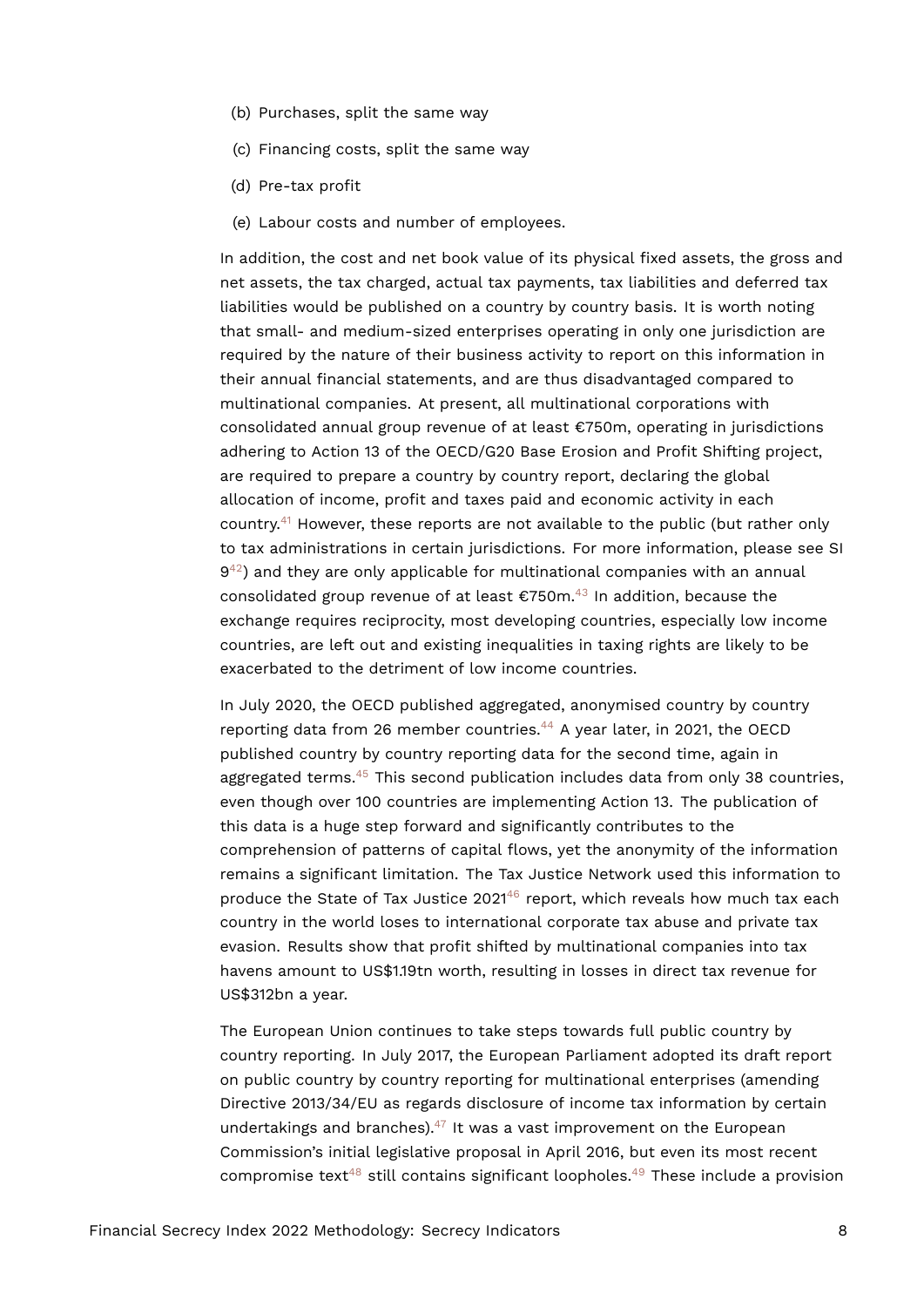<span id="page-8-0"></span>that allows multinational enterprises to avoid reporting so-called commercially sensitive information. $50$  Further, companies required to report must meet a threshold of €750m for at least two consecutive years and would only be required to report from the second year onwards. Non-operating subsidiaries are also not required to report, which may result in the non-reporting of subsidiaries with no employees or assets but that have been set up in territories specifically for tax planning purposes.<sup>[51](#page-19-5)</sup>

<span id="page-8-3"></span><span id="page-8-2"></span><span id="page-8-1"></span>Notably, the proposal made by the Commission in 2016 was already a watered down version of a much more ambitious public country by country reporting provision that had been included as an amendment to the Shareholders' Rights Directive (Directive 2007/36/EC)<sup>[52](#page-19-6)</sup> by the European Parliament in 2015. These provisions had been voted in plenary on 8 July 2015, where 404 members of parliament voted in support with only 127 against.<sup>[53](#page-19-7)</sup> However, the new incoming European Commission soon stopped this legislative proposal by issuing its own much weaker proposal in April 2016. In 2018, the German Minister of Finance made it clear that Germany would not be pushing for a more transparent system. He favoured a procedural approach to country by country reporting which gives multinational enterprises and tax havens the ability to veto<sup>[54](#page-19-8)</sup> the reporting measures.

<span id="page-8-6"></span><span id="page-8-5"></span><span id="page-8-4"></span>Consequently, the European Council failed to reach an agreement before the European elections in May 2019.<sup>[55](#page-19-9)</sup> On 28 November 2019, the European Union Competitiveness Council missed the required qualified majority among the member states by only one vote but issued a possible general approach to amending the directive to introduce public country by country reporting.<sup>[56](#page-19-10)</sup> Consensus among member states about the proposal is required for the Council to adopt the general approach, which would allow the commencement of trilogue negotiations between the European Parliament, Council and Commission as part of the legislative procedure. In December 2019, the Austrian parliament committed the Austrian government to vote for public country by country reporting at the European level. The shift in Austria's position meant that a majority in the European Union's Council was in sight.<sup>[57](#page-19-11)</sup> In February 2021, the deadlock came to an end, and the Council was called on to adopt its position by a clear majority of ministers and to begin negotiations on legislation with the European Parliament.[58](#page-20-0) Negotiations between the co-legislators started in March 2021 and resulted in a provisional agreement released on 1 June 2021.

<span id="page-8-8"></span><span id="page-8-7"></span>In November 2021, the European Parliament passed the new Accounting Directive, containing requirements for multinational enterprises with a turnover above €750m a year. The Directive is required to be transposed before the 22 June 2023, and the reporting obligations will begin from the financial year starting after 22nd June 2024. Unfortunately, the passed legislation with its many loopholes represents once again a watered down measure, and does not require companies to report in every country they operate. The directive is limited in scope, as it determines that companies must only report on activities they have in EU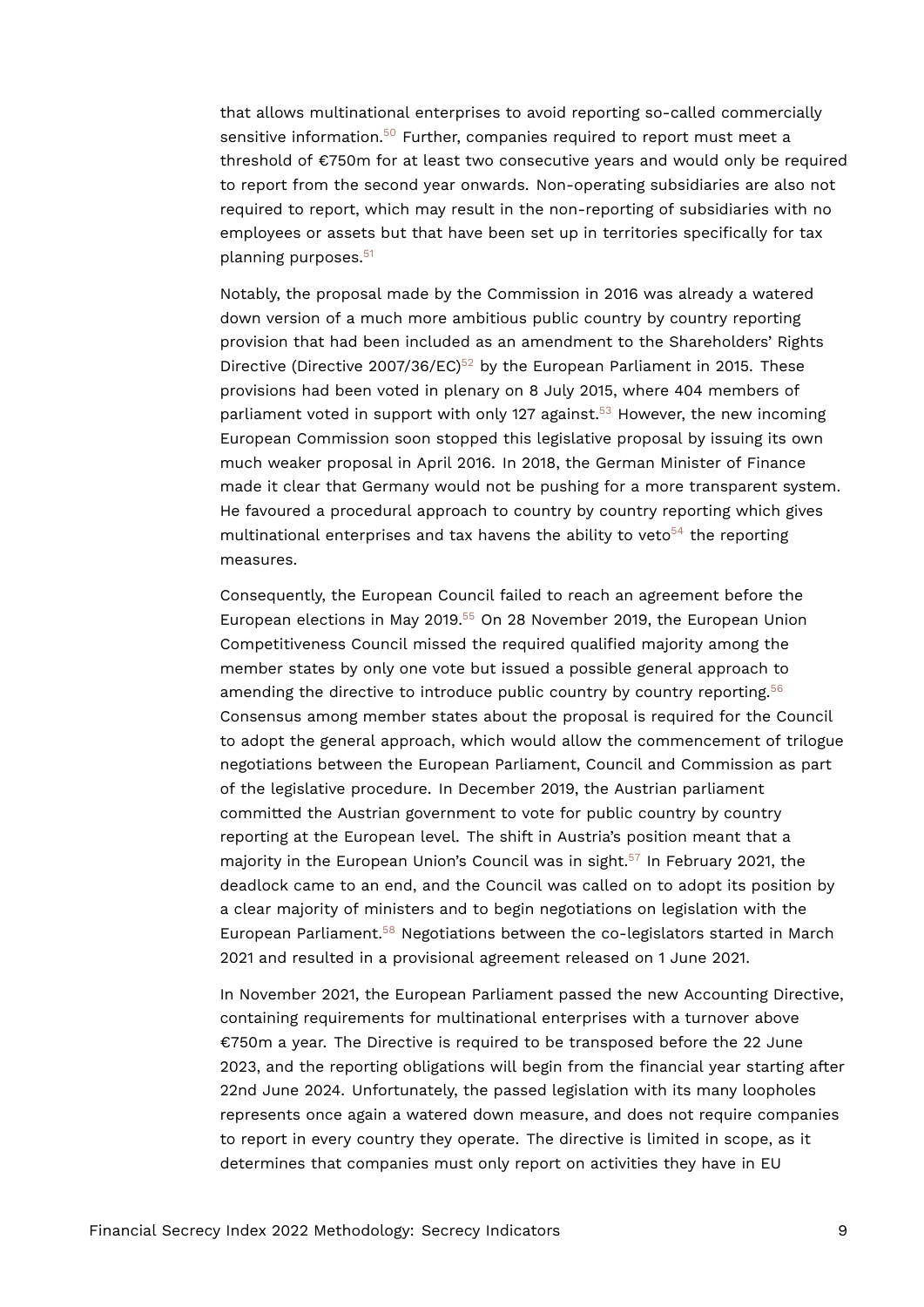member states as well as in jurisdictions included in the EU list of non-cooperative jurisdictions, while data on the multinationals' activity in countries outside the EU and that list will only be published in an aggregated form. One of the major limitations of the EU list of non-cooperative jurisdictions is that it continues to ignore the role of tax havens of major economies. In their article, Dean and Harris effectively illustrate the cultural and racial bias that lies behind the development of such lists.<sup>[59](#page-20-1)</sup>

<span id="page-9-1"></span><span id="page-9-0"></span>The struggle for corporate transparency in the United Nations dates back to 1970, when advocates of transparency have faced intense lobbying by business sectors and schemes deployed by OECD governments.<sup>[60](#page-20-2)</sup> In 2019 the African group at the United Nations called for a UN Convention on Tax, and stressed this was a necessary step to tackle illicit financial flows. In February 2021, the proposal of a UN Tax Convention also featured as a key recommendation in the UN High Level Panel on International Financial Accountability Transparency and Integrity (FACTI Panel) report. Building on the momentum for the UN to take a more central role in tax policy design, given the lack of inclusivity and solutions to date proposed by the OECD, in March 2022, the European Network on Debt and Development (Eurodad) released the proposed wording for a UN Tax Convention, including public country by country reporting as one of the key measures to be introduced as a tax transparency standard at the international level. The aim of the proposed convention is to grant access to all countries and the public to the country by country reports, considering the relevance of this data in detecting large scale tax avoidance and assessing the effectiveness of international tax rules and policies.[61](#page-20-3)

<span id="page-9-2"></span>There are several voluntary initiatives that include different permutations of country by country reporting. These are described below.

<span id="page-9-3"></span>In December 2019, the Global Reporting Initiative (the global standard setter for sustainability reporting), recognised the key role tax plays in funding the world's development challenges. It published a tax reporting standard (known as GRI 207: 2019) requiring full public disclosure of comprehensive country by country reporting of multinational companies that subscribe to the initiative. $62$  The first full year for reporting companies was 2021. Among the early adopters of the standard already implementing tax disclosure at the country level are: Allianz, BP, Newmont, Orsted and Philips.<sup>[63](#page-20-5)</sup> This standard requires the publication of country by country data and the data must be reconciled with a company's consolidated financial statements. Yet the Global Reporting Initiative standard is limited by it being a voluntary standard which may result in companies avoiding disclosure.

<span id="page-9-4"></span>Another voluntary initiative is the Fair Tax Foundation's 'Global Multinational Business Standard' launched on 25 November 2021. This standard evaluates companies based on several factors, including whether companies pay tax where activities happen, whether they are not involved in tax avoidance schemes, and whether they adhere to transparency requirements and publish sufficient information on their beneficial ownership, and their tax conduct across the world.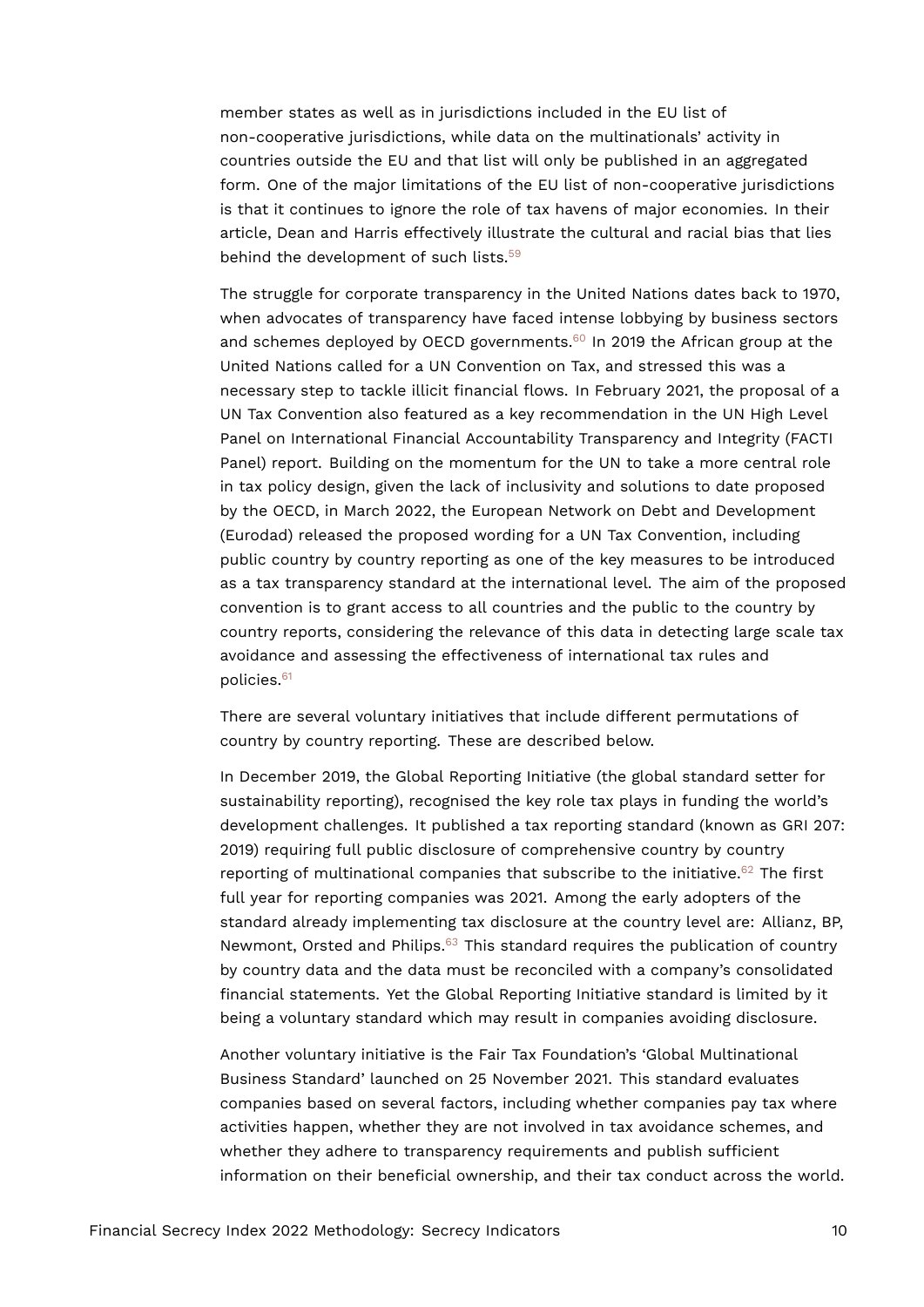<span id="page-10-0"></span>Companies that meet the standard receive the Fair Tax Mark for their responsible tax conduct.[64](#page-20-6) Originally, the standard was only relevant to companies headquartered in the UK, but with the launch of the new standard, the Fair Tax Mark is now assessing also companies outside the UK. The trend to include tax in voluntary initiatives reflects the increasing public acknowledgement that the tax conduct of multinational companies is central to their responsibility to society.

<span id="page-10-1"></span>The Extractive Industries Transparency Initiative (EITI)<sup>[65](#page-20-7)</sup> is a specific voluntary standard for the mining, oil and gas, and forestry sectors. It has succeeded in raising awareness about the importance of transparency of payments made by companies to governments in the extractives. If a country voluntarily commits to the initiative, it is required after a transitional period to annually publish details on the activities of extractive companies active in the country at the project level. For a reporting period, among other data collected, government entities submit records of payments received from companies and companies submit records of payments made to the government to an independent administrator, typically an audit firm. In the process of producing a report under the initiative, the independent administrator reconciles and investigates discrepancies between reported government receipts and company payments. The multi-stakeholder group, made up of government, industry and civil society, which governs the process, is "required to take steps to act upon lessons learned; to identify, investigate and address the causes of any discrepancies".<sup>[66](#page-20-8)</sup> Mismatches can be, but are not necessarily, indicative of illicit activity, such as bribery or embezzlement.

<span id="page-10-4"></span><span id="page-10-3"></span><span id="page-10-2"></span>Increasingly, institutional investors and asset managers are also starting to pay attention to the tax practices of companies in their portfolios. In fact, businesses themselves can benefit from greater transparency, and public country by country reporting data can be a valuable tool for investors, as it offers economic, risk and social impact insights that assist investors in making informed and sustainable decisions.[67](#page-20-9) It is in this context that an increasing number of investors of all sizes are actively advocating for mandatory public country by country reporting to be introduced by decision makers in the EU, the OECD and the US. $68$  For example, in 2017 Norway's sovereign wealth fund, one of the world's largest investors, issued a document that was distributed to the boards of the companies where it invested, and that contained expectations on tax transparency. In October 2020, the fund divested from seven companies, due to the fact that these engaged in aggressive tax planning or refused to provide information on where and how they pay tax.[69](#page-20-11)

<span id="page-10-6"></span><span id="page-10-5"></span>Similarly, in December 2021, the Greater Manchester Pension Fund and the Oblate International Pastoral (OIP) Investment Trust, have filed a shareholder proposal urging Amazon to adopt public country by country reporting and to implement the Global Reporting Initiative tax standards. The two shareholders' motivation for the proposal was that public country by country reporting will allow investors to better understand Amazon's business model and tax planning strategies.<sup>[70](#page-21-0)</sup> The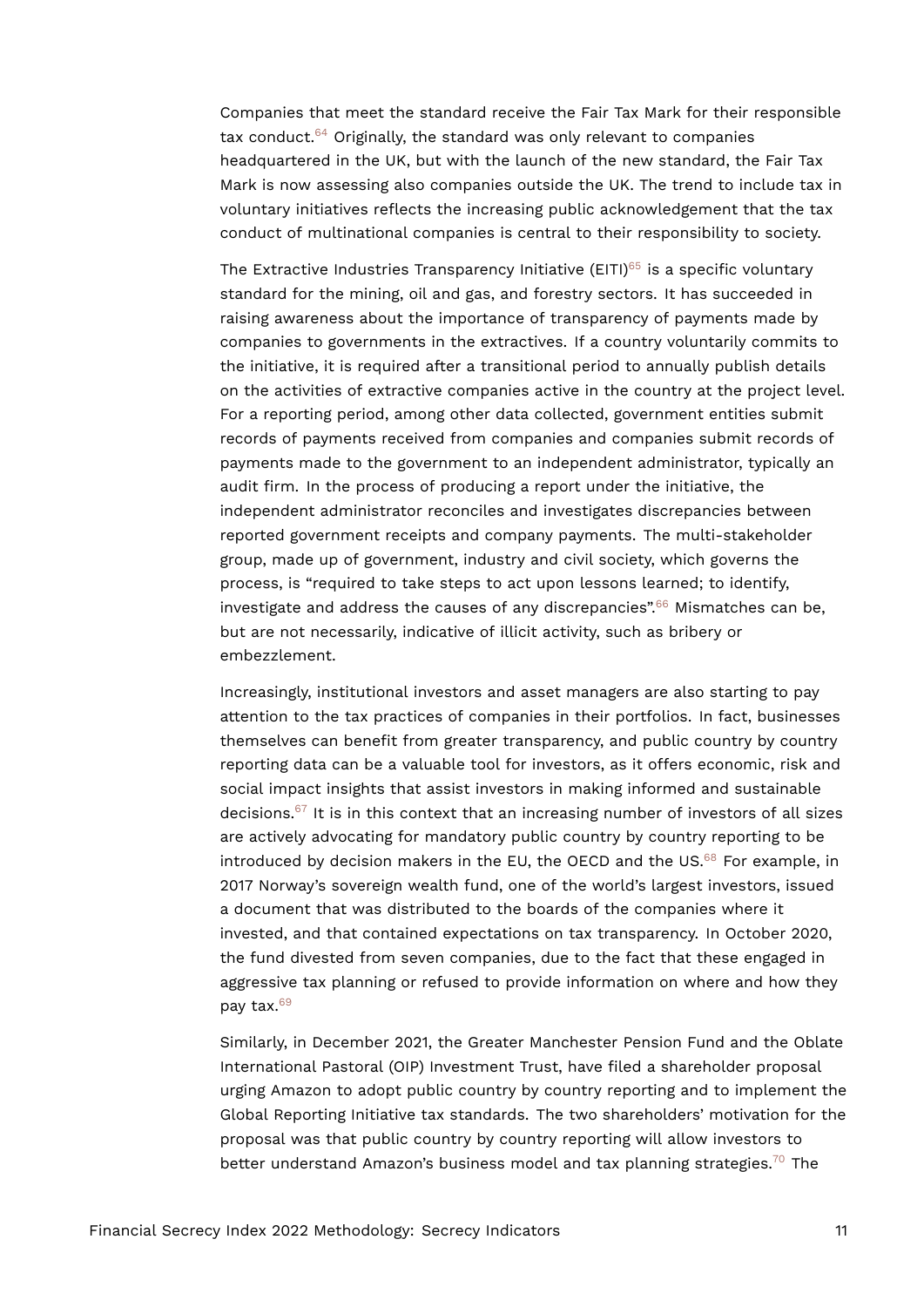<span id="page-11-1"></span>proposal has been backed by more than 20 of Amazon's institutional investors, who collectively administer assets evaluated at US\$1.2tn.<sup>[71](#page-21-1)</sup> Further, in March 2022, several groups of investors, collectively holding assets for US\$3.6tn, filed a petition to the United States Securities Economic Commission (SEC) to allow the issue of public country by country reporting to be put to a vote at the Amazon's Annual General Meeting. In a historical decision made a month later, the SEC ruled in favour of Amazon's shareholders. The motivation for the SEC's decision was the "developments in global tax reform [which] will increase risks for companies operating at the limits of the law" and the claim that "Investors' understanding of a company's relative risk profile and appetite is hampered by a lack of transparency."<sup>[72](#page-21-2)</sup> As a result, in May 2022, Amazon's shareholders are expected to vote on the adoption of public country by country reporting by the company.

<span id="page-11-2"></span>This surge in shareholder activism constitutes a significant contribution in the normalisation of the idea of adopting public county by country reporting, demonstrating that enhanced transparency benefits society and investors alike.

In general, the latest developments and the rise of voluntary initiatives indicate the growing recognition of the importance of public country by county reporting for tackling financial secrecy. Public reporting has the potential to reveal information on tax payments made by companies to the respective government in a given country. Without such information, it would be difficult for civil society to make informed choices and hold companies to account and the cost is usually borne by the most vulnerable people. It is against this backdrop that public country by country reporting is included as an important indicator in the Financial Secrecy Index.

<span id="page-11-0"></span>**All underlying data, including the sources we use for each jurisdiction, can be viewed in the [country profiles](https://fsi.taxjustice.net/country-detail) on the Financial Secrecy Index website.**

| <b>ID</b> | <b>ID description</b>                                                                                                                                            | <b>Answers</b><br>(Codes applicable for all questions:<br>-2: Unknown; -3: Not Applicable)                                                                                          | <b>Valuation Secrecy Score</b>       |
|-----------|------------------------------------------------------------------------------------------------------------------------------------------------------------------|-------------------------------------------------------------------------------------------------------------------------------------------------------------------------------------|--------------------------------------|
| 318       | Public CBCR: Are companies<br>listed on the national stock<br>exchange or incorporated in the<br>jurisdiction required to comply<br>with a worldwide country-by- | 0: No public country-by-country<br>reporting at all. 1: No, except one-<br>off EITI-style disclosure for new<br>listed companies. 2: No, except<br>for partial disclosure in either | 0:100<br>1:90<br>2:75<br>3:50<br>4:0 |
|           | country reporting standard?                                                                                                                                      | extractives or banking sector. 3:<br>Yes, partial disclosure for both<br>extractives and banking sector. 4:<br>Yes, full public country by country<br>reporting for all sectors.    |                                      |

#### **Table 2. Assessment Logic: Secrecy Indicator 8 - Public Country by Country Reporting**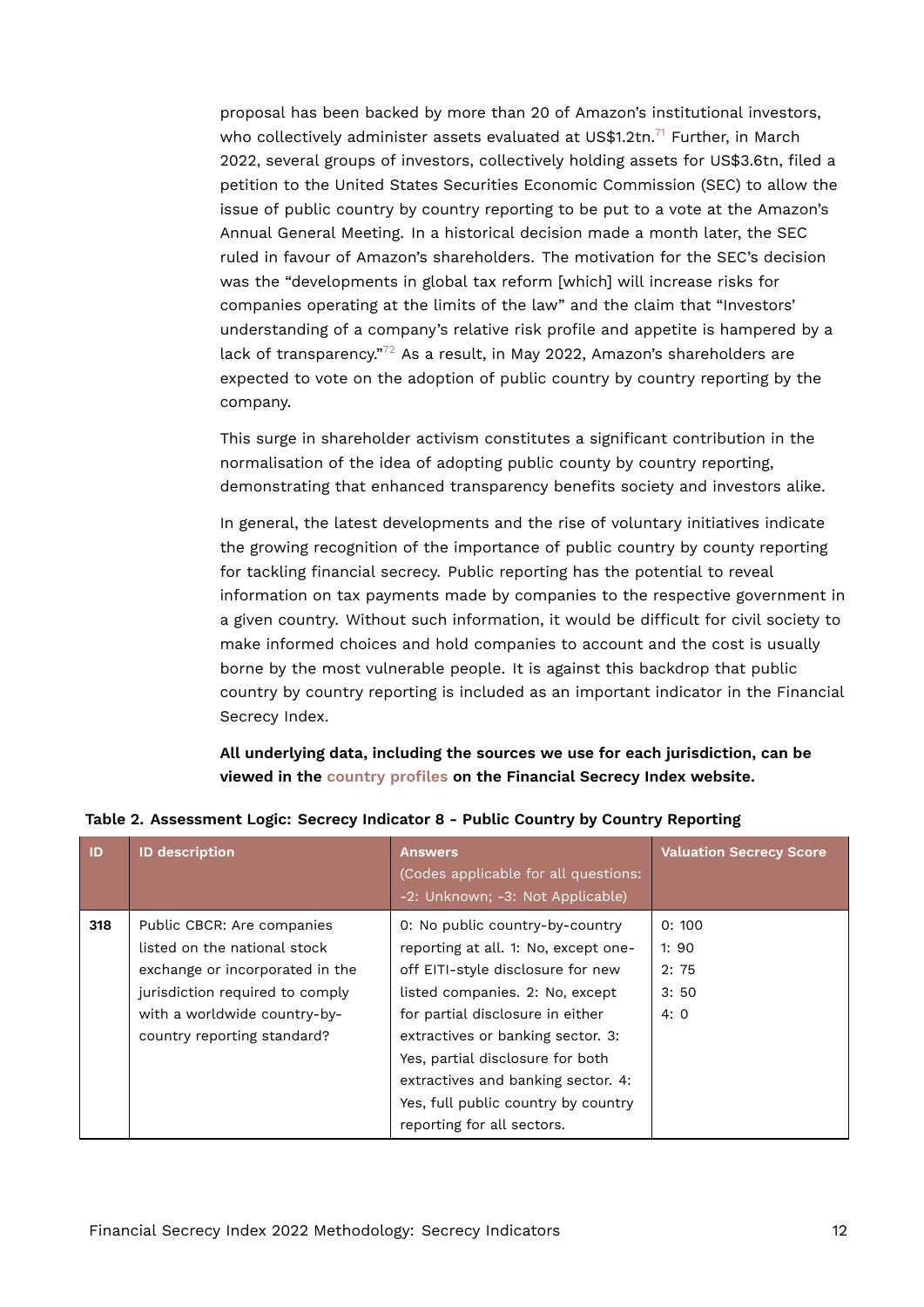|                       | <b>Civil Society</b>          | <b>OECD CbCR</b>              | <b>CRD IV</b> | <b>Dodd-Frank</b>               | <b>Canada</b>            | <b>EITI</b>   | EU               |
|-----------------------|-------------------------------|-------------------------------|---------------|---------------------------------|--------------------------|---------------|------------------|
|                       | Proposal                      |                               |               |                                 |                          |               |                  |
| <b>Identity</b>       | Group name                    | Group name                    | Group name    | Group name                      | Payee name               | Payee name    | Group name       |
|                       | Countries                     | Countries                     | Countries     | Countries                       | Countries                | Legal and     | Countries        |
|                       |                               |                               |               |                                 |                          | institutional |                  |
|                       |                               |                               |               |                                 |                          | framework     |                  |
|                       | Nature of                     | Nature of                     | Nature of     | Projects (as in: Same data      |                          | Allocation of | Projects (as in: |
|                       | activities                    | activities                    | activities    | by contract)                    | required by              | contracts and | by contract)     |
|                       |                               |                               |               |                                 | project as well licenses |               |                  |
|                       |                               |                               |               |                                 | as by country            |               |                  |
|                       |                               |                               |               |                                 |                          |               |                  |
|                       | Names of                      | Names of                      |               | Receiving body Subsidiaries, if |                          | Exploration   |                  |
|                       | constituent                   | constituent                   |               | in government qualifying        |                          | and           |                  |
|                       | companies                     | companies                     |               |                                 | reporting                | production    |                  |
|                       |                               |                               |               |                                 | entities                 | Social and    |                  |
|                       | Third-party sales Third-party |                               |               |                                 |                          |               |                  |
|                       |                               | sales                         |               |                                 |                          | economic      |                  |
|                       | Turnover                      | By the process Turnover       |               |                                 |                          | spending      |                  |
|                       |                               | of addition                   |               |                                 |                          |               |                  |
|                       |                               |                               |               |                                 |                          |               |                  |
|                       | Number of                     | Number of                     | Number of     |                                 |                          |               |                  |
|                       | employees FTE                 | employees                     | employees     |                                 |                          |               |                  |
|                       |                               | <b>FTE</b>                    |               |                                 |                          |               |                  |
|                       | Total employee                |                               |               |                                 |                          |               |                  |
|                       | pay                           |                               |               |                                 |                          |               |                  |
|                       | Tangible assets               | Tangible                      |               |                                 |                          |               |                  |
|                       |                               | assets other                  |               |                                 |                          |               |                  |
|                       |                               | than cash and                 |               |                                 |                          |               |                  |
|                       |                               | cash                          |               |                                 |                          |               |                  |
|                       |                               | equivalents                   |               |                                 |                          |               |                  |
| Intra-group           | Intra-group sales             | Intra-group                   |               |                                 |                          |               |                  |
| transactions          |                               | sales                         |               |                                 |                          |               |                  |
|                       | Intra-group                   |                               |               |                                 |                          |               |                  |
|                       | purchases                     |                               |               |                                 |                          |               |                  |
|                       | Intra-group                   |                               |               |                                 |                          |               |                  |
|                       | royalties received            |                               |               |                                 |                          |               |                  |
|                       |                               |                               |               |                                 |                          |               |                  |
|                       | Intra-group                   |                               |               |                                 |                          |               |                  |
|                       | royalties paid<br>Intra-group |                               |               |                                 |                          |               |                  |
|                       | interest received             |                               |               |                                 |                          |               |                  |
|                       | Intra-group                   |                               |               |                                 |                          |               |                  |
|                       | interest paid                 |                               |               |                                 |                          |               |                  |
| <b>Key financials</b> | Profit or loss                | Profit or loss Profit or loss |               |                                 |                          |               |                  |
|                       | before tax                    | before tax                    | before tax    |                                 |                          |               |                  |
| Payments              | Tax accrued                   | Tax accrued                   |               |                                 |                          |               |                  |
|                       | Tax paid                      | Tax paid                      | Tax paid      | Income taxes                    | Tax paid                 | Profits taxes | Taxes levied     |
| to/from               |                               |                               |               | paid                            |                          |               | on the           |
| governments           |                               |                               |               |                                 |                          |               | income,          |
|                       |                               |                               |               |                                 |                          |               | production or    |
|                       |                               |                               |               |                                 |                          |               | profits of       |
|                       |                               |                               |               |                                 |                          |               | companies        |
|                       | Any public                    |                               | Any public    |                                 |                          |               |                  |
|                       | subsidies                     |                               | subsidies     |                                 |                          |               |                  |
|                       | received                      |                               | received      |                                 |                          |               |                  |

## <span id="page-12-0"></span>**Figure 2. Comparison of data fields in country by country reporting standards**

Adapted from [Alex Cobham et al. What Do They Pay? \(2017\)](https://www.researchgate.net/publication/320657845_What_Do_They_Pay_Towards_a_Public_Database_to_Account_for_the_Economic_Activities_and_Tax_Contributions_of_Multinational_Corporations)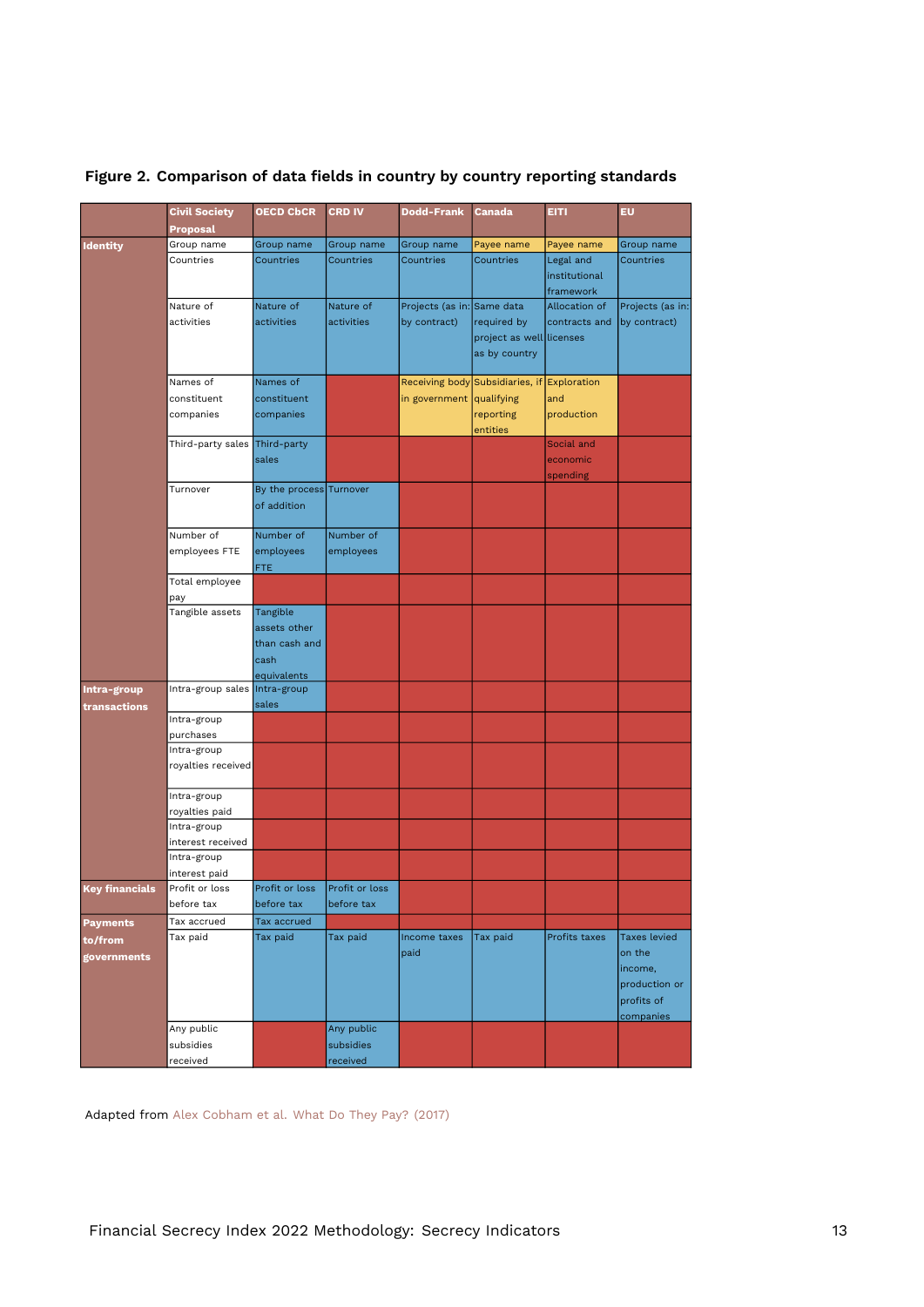## **Results Overview**

|           | <b>DK</b> | <b>HR</b> | <b>MT</b> | <b>SK</b> | <b>AR</b>      | <b>BM</b> | <b>CA</b> | <b>CR</b> | FI        | GU        | IE        | KY        | <b>MA</b> | <b>MU</b> | <b>NR</b> | <b>PR</b> | <b>SC</b> | <b>TR</b> | VC.       | <b>XK</b> |
|-----------|-----------|-----------|-----------|-----------|----------------|-----------|-----------|-----------|-----------|-----------|-----------|-----------|-----------|-----------|-----------|-----------|-----------|-----------|-----------|-----------|
|           | DE        | <b>GR</b> | LV        | SI        | A <sub>O</sub> | <b>BH</b> | BZ.       | CO        | EG        | GT        | <b>IS</b> | KW        | <b>LR</b> | <b>MS</b> | <b>NO</b> | <b>PK</b> | <b>SA</b> | <b>TN</b> | <b>UY</b> | <b>WS</b> |
|           | <b>CZ</b> | <b>GB</b> | LU        | <b>SE</b> | AL             | <b>BD</b> | <b>BW</b> | <b>CN</b> | EC.       | <b>GM</b> | IN        | <b>KR</b> | LK.       | <b>MO</b> | <b>NG</b> | PH        | <b>RW</b> | тн        | <b>US</b> | VU        |
| <b>CY</b> |           | <b>FR</b> | LT        | <b>RO</b> | $\mathsf{A}$   | <b>BB</b> | BS.       | <b>CM</b> | <b>DZ</b> | GI        | <b>IM</b> | <b>KN</b> | п         | <b>MK</b> | <b>NA</b> | PE        | <b>RU</b> | <b>TC</b> | <b>UA</b> | <b>VN</b> |
|           | <b>BG</b> | FI        | IT        | PT.       | AG             | <b>AW</b> | <b>BR</b> | <b>CL</b> | <b>DO</b> | <b>GH</b> | Ш         | <b>KE</b> | LC.       | <b>MH</b> | <b>MY</b> | <b>PA</b> | <b>RS</b> | <b>SV</b> | TZ.       | VI        |
|           | <b>BE</b> | <b>ES</b> | IE        | <b>PL</b> | <b>AE</b>      | AU        | <b>BO</b> | <b>CK</b> | <b>DM</b> | GG        | ID        | IP        | LB        | <b>ME</b> | <b>MX</b> | <b>OM</b> | <b>OA</b> | <b>SM</b> | <b>TW</b> | <b>VG</b> |
|           | AT        | <b>EE</b> | <b>HU</b> | <b>NL</b> | <b>AD</b>      | AS.       | <b>BN</b> | <b>CH</b> | <b>CW</b> | GD        | HK.       | O         | KZ        | <b>MC</b> | <b>MV</b> | <b>NZ</b> | PY        | SG        | π         | <b>VE</b> |

#### **Figure 3. Public Country by Country Reporting: Secrecy Score Overview**

| Moderately Secretive < |                  |                    | → Extremely Secretive |
|------------------------|------------------|--------------------|-----------------------|
| 0 to $< 25$            | 25 to $<$ 50     | 50 to $<$ 75       | 75 to 100             |
| 0% (0 countries)       | 0% (0 countries) | 20% (28 countries) | 80% (113 countries)   |

#### **Figure 4. Are companies listed on the national stock exchange or incorporated in the jurisdiction required to comply with a worldwide country-by-country reporting standard? (ID 318)**

| DK.       | HR        | <b>MT</b>      | <b>SK</b> | <b>AD</b> | <b>AS</b> | <b>BN</b> | <b>CL</b> | <b>DO</b> | <b>GH</b>       | <b>IM</b> | <b>KN</b>                         | LI.       | <b>MK</b> | <b>NA</b> | PH.       | <b>RW</b> | TH.       | VC.            | <b>XK</b> |           |
|-----------|-----------|----------------|-----------|-----------|-----------|-----------|-----------|-----------|-----------------|-----------|-----------------------------------|-----------|-----------|-----------|-----------|-----------|-----------|----------------|-----------|-----------|
| DE.       | GR.       | <b>LV</b>      | SI.       | <b>TW</b> | <b>AR</b> | BM        | CK        | <b>DM</b> | <b>GG</b>       | TL.       | <b>KE</b>                         | LC.       | <b>MH</b> | <b>MY</b> | PE.       | <b>RU</b> | TC        | UY <sub></sub> | <b>WS</b> |           |
| CZ.       | GB        | LU             | SE.       | <b>HK</b> | <b>AO</b> | BH.       | BZ.       | <b>CW</b> | GD              | ID        | P                                 | LB.       | <b>ME</b> | <b>MX</b> | <b>PA</b> | RS.       | <b>SV</b> | US.            | VU        |           |
| <b>CY</b> | FR.       | LT             | <b>RO</b> | <b>UA</b> | <b>AL</b> | BD.       | <b>BW</b> | <b>CR</b> | FJ.             | GU        | IO                                | <b>KZ</b> | <b>MC</b> | <b>MV</b> | <b>OM</b> | <b>OA</b> | <b>SM</b> | TZ.            | <b>VN</b> |           |
| <b>BG</b> | <b>FI</b> | $\blacksquare$ | PT        | <b>NO</b> | AI        | BB        | <b>BS</b> | <b>CO</b> | <b>EG</b>       | <b>GT</b> | -JE                               | KY.       | <b>MA</b> | <b>MU</b> | NZ        | PY        | SG        | $\mathbf{T}$   | <b>VI</b> |           |
| BE.       | ES.       | $\overline{E}$ | PL.       | <b>CH</b> | AG        | <b>AW</b> | <b>BR</b> | <b>CN</b> | EC.             | <b>GM</b> | IS.                               | <b>KW</b> | <b>LR</b> | <b>MS</b> | <b>NR</b> | <b>PR</b> | SC.       | <b>TR</b>      | VG        |           |
| AT        | EE.       | HU             | <b>NL</b> | <b>CA</b> | AE.       | <b>AU</b> | <b>BO</b> | <b>CM</b> | DZ <sup>1</sup> | GI        | $\overline{\mathbf{1}}\mathbf{N}$ | <b>KR</b> | LK.       | MO        | <b>NG</b> | <b>PK</b> | <b>SA</b> | <b>TN</b>      | <b>VE</b> | <b>ZA</b> |

20% (28 countries): 3: Yes, partial disclosure for both extractives and banking sector.

3% (4 countries): 2: No, except for partial disclosure in either extractives or banking sector.

1% (2 countries): 1: No, except one-off EITI-style disclosure for new listed companies.

76% (107 countries): 0: No public country-by-country reporting at all.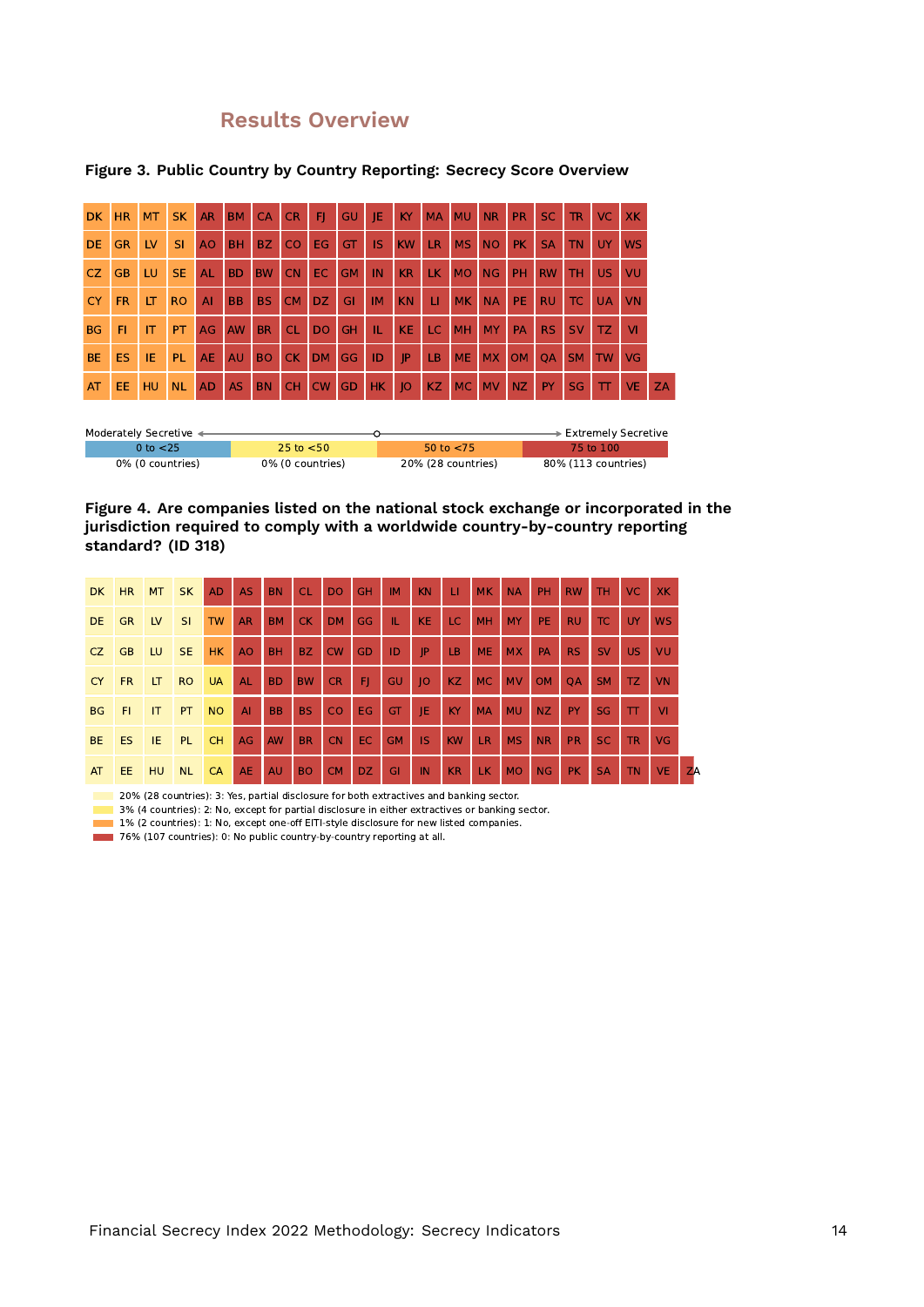| <b>Secrecy score</b>   |            | <b>ISO2: Country Name</b> |                      | <b>Secrecy score</b> |     | <b>ISO2: Country Name</b>         |  |  |  |  |
|------------------------|------------|---------------------------|----------------------|----------------------|-----|-----------------------------------|--|--|--|--|
| 100                    |            | AD: Andorra               |                      | 100                  | KW: | Kuwait                            |  |  |  |  |
| 100                    | AE:        | United Arab Emirates      |                      | 100                  | KY: | Cayman Islands                    |  |  |  |  |
| 100                    | AG:        | Antigua and Barbuda       |                      | 100                  | KZ: | Kazakhstan                        |  |  |  |  |
| 100                    | AI:        | Anguilla                  |                      | 100                  | LB: | Lebanon                           |  |  |  |  |
| 100                    | AL:        | Albania                   |                      | 100                  | LC: | St. Lucia                         |  |  |  |  |
| 100                    |            | AO: Angola                |                      | 100                  | LI: | Liechtenstein                     |  |  |  |  |
| 100                    | AR:        | Argentina                 |                      | 100                  | LK. | Sri Lanka                         |  |  |  |  |
| 100                    | AS:        | American Samoa            |                      | 100                  | LR: | Liberia                           |  |  |  |  |
| 50                     | AT:        | Austria                   |                      | 50                   | LT: | Lithuania                         |  |  |  |  |
| 100                    | AU:        | Australia                 |                      | 50                   | LU: | Luxembourg                        |  |  |  |  |
| 100                    |            | AW: Aruba                 |                      | 50                   | LV: | Latvia                            |  |  |  |  |
| 100                    | BB:        | <b>Barbados</b>           |                      | 100                  | MA: | Morocco                           |  |  |  |  |
| 100                    | BD:        | Bangladesh                |                      | 100                  | MC: | Monaco                            |  |  |  |  |
| 50                     | BE:        | Belgium                   |                      | 100                  | ME: | Montenegro                        |  |  |  |  |
| 50                     | BG:        | <b>Bulgaria</b>           |                      | 100                  | MH. | Marshall Islands                  |  |  |  |  |
| 100                    | BH:        | Bahrain                   |                      | 100                  | MK: | North Macedonia                   |  |  |  |  |
| 100                    | BM:        | Bermuda                   |                      | 100                  |     | MO: Macao                         |  |  |  |  |
| 100                    | BN:        | <b>Brunei</b>             |                      | 100                  | MS: | Montserrat                        |  |  |  |  |
| 100                    | BO:        | Bolivia                   |                      | 50                   | MT. | Malta                             |  |  |  |  |
| 100                    | BR:        | Brazil                    |                      | 100                  | MU: | Mauritius                         |  |  |  |  |
| 100                    | BS:        | Bahamas                   |                      | 100                  | MV: | Maldives                          |  |  |  |  |
| 100                    | BW:        | Botswana                  |                      | 100                  | MX: | Mexico                            |  |  |  |  |
| 100                    | BZ:        | Belize                    |                      | 100                  | MY: | Malaysia                          |  |  |  |  |
| 75                     | CA:        | Canada                    |                      | 100                  | NA: | Namibia                           |  |  |  |  |
| 75                     | CH:        | Switzerland               |                      | 100                  | NG: | Nigeria                           |  |  |  |  |
| 100                    | CK:        | Cook Islands              |                      | 50                   | NL: | Netherlands                       |  |  |  |  |
| 100                    | CL:        | Chile                     |                      | 75                   | NO. | Norway                            |  |  |  |  |
| 100                    |            | CM: Cameroon              |                      | 100                  | NR: | Nauru                             |  |  |  |  |
| 100                    |            | CN: China                 |                      | 100                  | NZ: | New Zealand                       |  |  |  |  |
| 100                    |            | CO: Colombia              |                      | 100                  | OM: | Oman                              |  |  |  |  |
| 100                    | CR:        | Costa Rica                |                      | 100                  | PA: | Panama                            |  |  |  |  |
| 100                    |            | CW: Curacao               |                      | 100                  | PE: | Peru                              |  |  |  |  |
| 50<br>50               | CY:<br>CZ. | Cyprus<br>Czechia         |                      | 100                  | PH: | Philippines                       |  |  |  |  |
| 50                     | DE:        |                           |                      | 100                  | PK: | Pakistan                          |  |  |  |  |
| 50                     | DK:        | Germany<br>Denmark        |                      | 50                   | PL: | Poland                            |  |  |  |  |
| 100                    |            | DM: Dominica              |                      | 100                  | PR: | Puerto Rico                       |  |  |  |  |
| 100                    | DO:        | Dominican Republic        |                      | 50                   | PT: | Portugal                          |  |  |  |  |
| 100                    | DZ:        | Algeria                   |                      | 100                  | PY: | Paraguay                          |  |  |  |  |
| 100                    | EC:        | Ecuador                   |                      | 100                  | QA: | Qatar                             |  |  |  |  |
| 50                     | EE:        | Estonia                   |                      | 50                   | RO: | Romania                           |  |  |  |  |
| 100                    | EG:        | Egypt                     |                      | 100                  | RS: | Serbia                            |  |  |  |  |
| 50                     | ES:        | Spain                     |                      | 100                  | RU: | Russia                            |  |  |  |  |
| 50                     | FI:        | Finland                   |                      | 100                  |     | RW: Rwanda                        |  |  |  |  |
| $100 -$                | FJ:        | Fiji                      |                      | 100                  | SA: | Saudi Arabia                      |  |  |  |  |
| 50                     | FR:        | France                    |                      | 100                  | SC: | Seychelles                        |  |  |  |  |
| 50                     | GB:        | United Kingdom            |                      | 50                   | SE: | Sweden                            |  |  |  |  |
| 100                    |            | GD: Grenada               |                      | 100                  | SG: | Singapore                         |  |  |  |  |
| 100                    |            | GG: Guernsey              |                      | 50                   | SI: | Slovenia                          |  |  |  |  |
| 100                    | GH:        | Ghana                     |                      | 50                   | SK: | Slovakia                          |  |  |  |  |
| 100                    | GI:        | Gibraltar                 |                      | 100                  | SM: | San Marino                        |  |  |  |  |
| 100                    |            | GM: Gambia                |                      | 100                  | SV: | El Salvador                       |  |  |  |  |
| 50                     | GR:        | Greece                    |                      | 100                  | TC: | Turks and Caicos Islands          |  |  |  |  |
| 100                    | GT:        | Guatemala                 |                      | 100                  | TH: | Thailand                          |  |  |  |  |
| 100                    | GU:        | Guam                      |                      | 100                  | TN: | Tunisia                           |  |  |  |  |
| 90                     | HK:        | Hong Kong                 |                      | 100                  | TR: | Turkey                            |  |  |  |  |
| 50                     | HR:        | Croatia                   |                      | 100                  | TT: | Trinidad and Tobago               |  |  |  |  |
| 50                     | HU:        | Hungary                   |                      | 90                   | TW: | Taiwan                            |  |  |  |  |
| 100                    | ID:        | Indonesia                 |                      | 100                  | TZ: | Tanzania                          |  |  |  |  |
| 50                     | IE:        | Ireland                   |                      | 75                   | UA: | Ukraine                           |  |  |  |  |
| $100 -$                | IL:        | Israel                    |                      | 100                  | US: | <b>United States</b>              |  |  |  |  |
| 100                    | IM:        | Isle of Man               |                      | 100                  | UY. | Uruguay                           |  |  |  |  |
| 100                    | IN:        | India                     |                      | 100                  | VC: | St. Vincent and the Grenadines    |  |  |  |  |
| 100                    | IS:        | Iceland                   |                      | 100                  | VE: | Venezuela                         |  |  |  |  |
| 50                     | IT:        | Italy                     |                      | 100                  | VG: | British Virgin Islands            |  |  |  |  |
| 100                    | JE:        | Jersey                    |                      | 100                  | VI: | US Virgin Islands                 |  |  |  |  |
| 100                    | IO:        | Jordan                    |                      | 100                  | VN: | Vietnam                           |  |  |  |  |
| 100                    | JP:        | Japan                     |                      | 100                  | VU. | Vanuatu                           |  |  |  |  |
| $100 -$                | KE.        | Kenya                     |                      | 100                  | WS: | Samoa                             |  |  |  |  |
| 100                    | KN:        | St. Kitts and Nevis       |                      | 100                  | XK: | Kosovo                            |  |  |  |  |
| 100                    | KR:        | South Korea               |                      | 100                  | ZA: | South Africa                      |  |  |  |  |
|                        |            |                           |                      |                      |     |                                   |  |  |  |  |
| Moderately Secretive ← |            |                           | <b>Secrecy Score</b> |                      |     |                                   |  |  |  |  |
|                        |            |                           | ᢦ                    |                      |     | $\Rightarrow$ Extremely Secretive |  |  |  |  |
| $0$ to $<$ 25          |            | $25$ to $< 50$            |                      | 50 to $<$ 75         |     | 75 to 100                         |  |  |  |  |

#### **Figure 5. Public Country by Country Reporting: Secrecy Scores**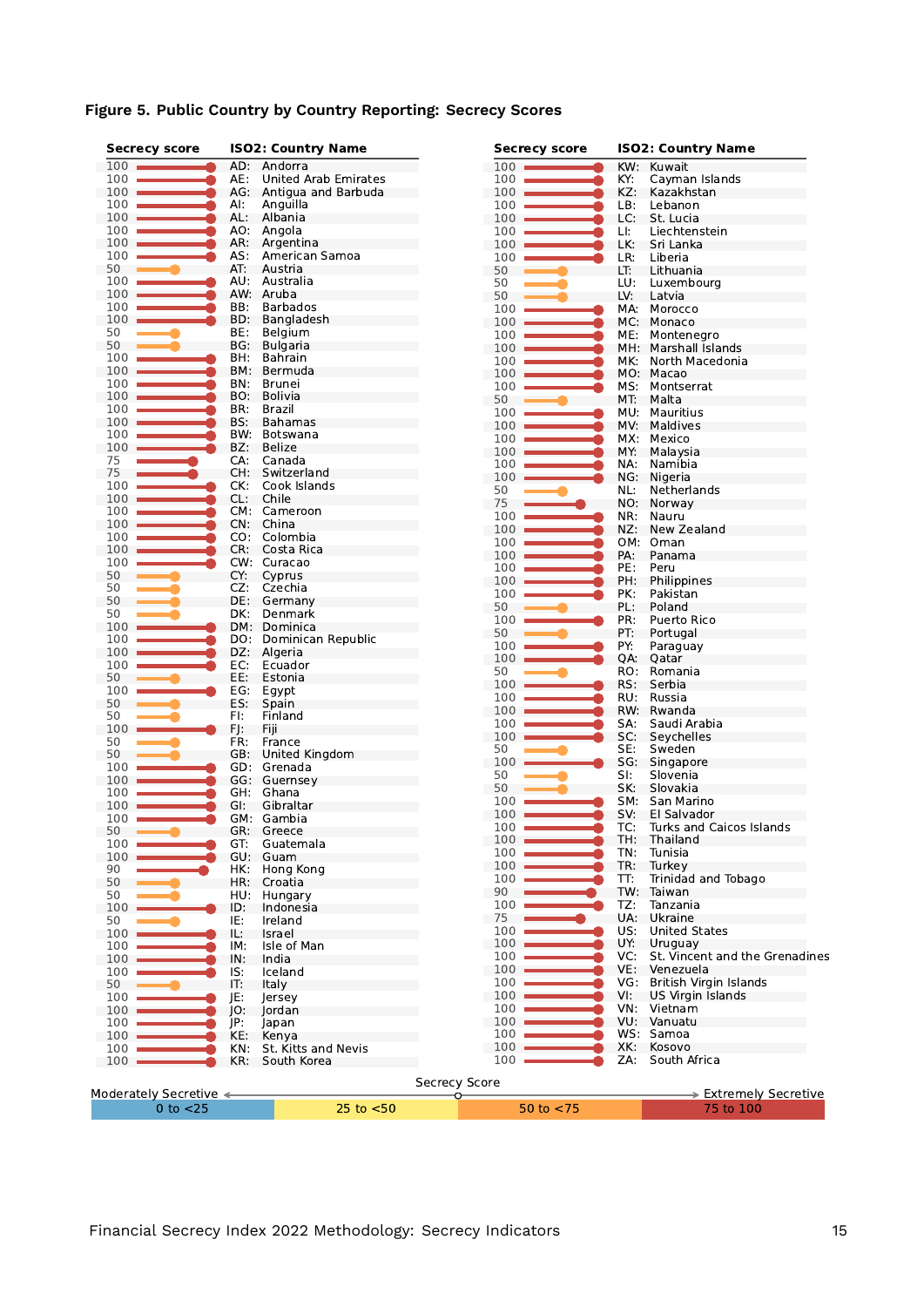<span id="page-15-17"></span>

- <span id="page-15-13"></span><span id="page-15-0"></span>[1.](#page-0-0) This indicator applies the same methodology as Haven Indicator 10 of the Corporate Tax Haven Index:[73](#page-21-3)
- <span id="page-15-11"></span><span id="page-15-1"></span>[2.](#page-0-1) Tax Research UK and Tax Justice Network. *Country-by-Country Reporting*. Research Briefing. Oct. 2010. URL: <http://www.taxresearch.org.uk/Documents/CBC.pdf> (visited on 08/05/2022).
- <span id="page-15-12"></span><span id="page-15-2"></span>[3.](#page-0-2) OECD. *Action 13 - Country by Country Reporting*. 2020. URL: [http://www.oecd.org/tax/beps/beps](http://www.oecd.org/tax/beps/beps-actions/action13/)[actions/action13/](http://www.oecd.org/tax/beps/beps-actions/action13/) (visited on 06/05/2022).
- <span id="page-15-3"></span>[4.](#page-1-1) Andres Knobel and Alex Cobham. 'Country-by-Country Reporting: How Restricted Access Exacerbates Global Inequalities in Taxing Rights' (2016). URL: [https://www.taxjustice.net/wp-content/uploads/2016/](https://www.taxjustice.net/wp-content/uploads/2016/12/Access-to-CbCR-Dec16-1.pdf) [12/Access-to-CbCR-Dec16-1.pdf](https://www.taxjustice.net/wp-content/uploads/2016/12/Access-to-CbCR-Dec16-1.pdf) (visited on 03/05/2022).
- <span id="page-15-10"></span><span id="page-15-4"></span>[5.](#page-1-2) Tax Justice Network. *Secrecy Indicator 9: Corporate Tax Disclosure*. Tax Justice Network, 2022. URL: [https://fsi.taxjustice.net/fsi2022/KFSI-9.pdf.](https://fsi.taxjustice.net/fsi2022/KFSI-9.pdf)
- <span id="page-15-14"></span><span id="page-15-5"></span>[6.](#page-1-3) The European Union Capital Requirements Directive IV 2013/36/EU, 2013, Article 89<sup>[74](#page-21-4)</sup> requires reporting. The only main item missing for full county by country reporting is capital assets. According to Article 89(1), the European Commission had to carry out an impact assessment of the envisaged publication of the data, and the Commission was empowered to defer or modify the disclosure through a so-called "delegated act" in case it identified "significant negative effects" consequences (Art. 89 (3)). In October 2014, the Commission adopted a report containing this assessment of the economic consequences of country by country reporting for banks and investment firms under CRD IV. The European Commission adopted the report's conclusion according to which: "the reporting obligation under CRD IV are not expected to have a significant negative economic impact, including on competitiveness, investment, credit availability or the stability of the financial system". For the press release, see.[75](#page-21-5)
- <span id="page-15-16"></span><span id="page-15-15"></span><span id="page-15-6"></span>[7.](#page-1-4) EU member states were required to transpose the EU CRD IV by 31 December 2013. For transposition status, see:.[76](#page-21-6) As of January 2019, Spain faced infringement proceedings for the country's failures in transposition. As of May 2022, the European Union indicates that all member countries have transposed the directive.
- <span id="page-15-9"></span><span id="page-15-7"></span>[8.](#page-1-5) United Kingdom. *The Capital Requirements (Amendment) (EU Exit) Regulations 2018*. URL: [https://www.](https://www.legislation.gov.uk/ukdsi/2018/9780111174661/contents) [legislation.gov.uk/ukdsi/2018/9780111174661/contents](https://www.legislation.gov.uk/ukdsi/2018/9780111174661/contents) (visited on 26/04/2022).
- <span id="page-15-8"></span>[9.](#page-1-6) The EITI Standard (2019) Requirement 4 on revenue collection, requires "comprehensive disclosure of company payments and government revenues from the extractive industries. The EITI Requirements related to revenue collection include: (4.1) comprehensive disclosure of taxes and revenues; (4.2) sale of the state's share of production or other revenues collected in kind; (4.3) infrastructure provisions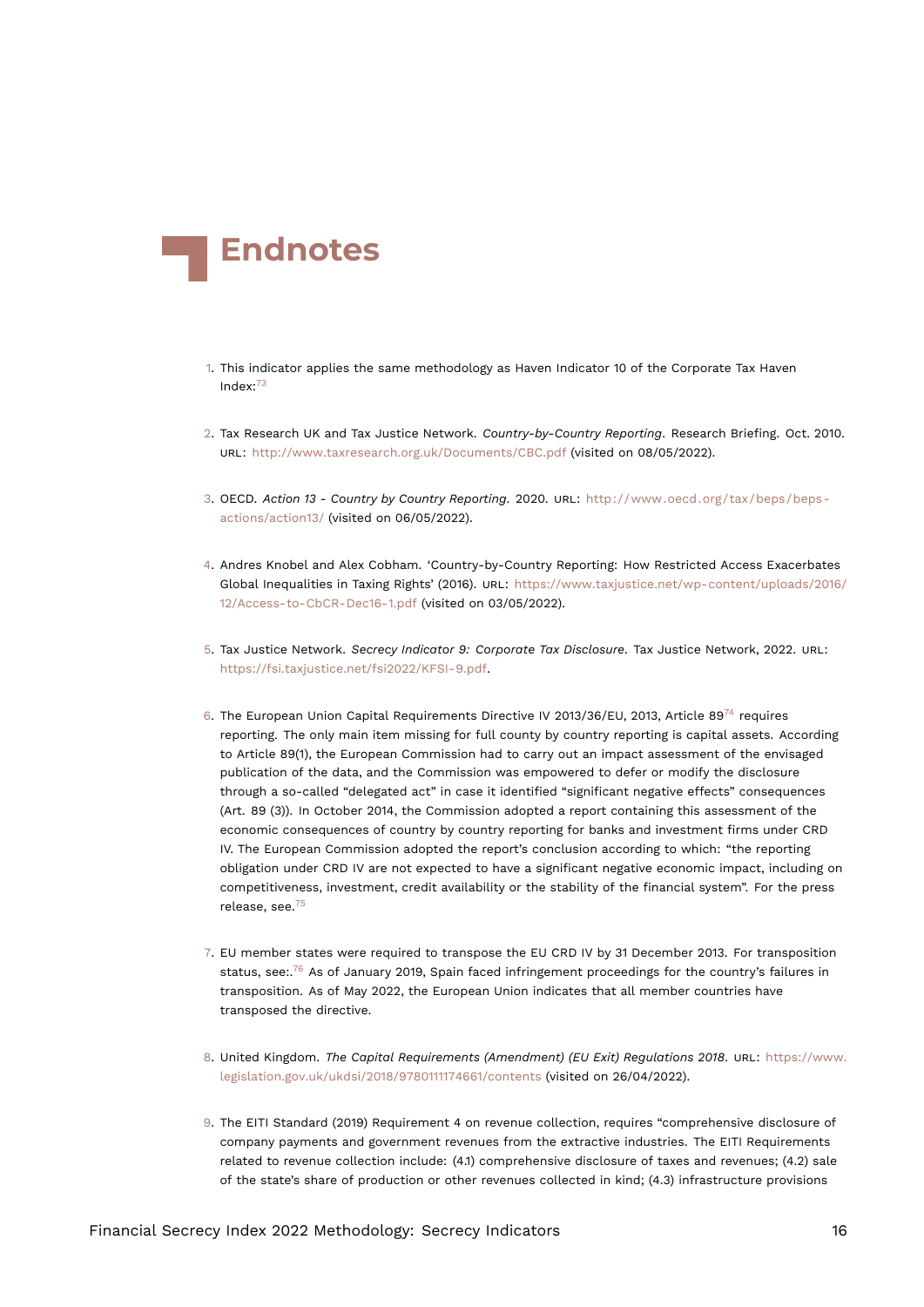<span id="page-16-13"></span><span id="page-16-12"></span>and barter arrangements; (4.4) transportation revenues; (4.5) SOE transactions; (4.6) subnational payments; (4.7) level of disaggregation; (4.8) data timeliness; and (4.9) data quality of the disclosures". Revenue streams include the host government's production entitlement (eg profit oil), national state-owned enterprise's production entitlement, profit taxes, royalties, dividends, bonuses, licence and associated concession fees, and any other significant payments/material benefit to government..<sup>[77](#page-21-7)</sup>

- <span id="page-16-0"></span>[10.](#page-2-0) Alex Cobham et al. *What Do They Pay?* London, 2017. URL: [https://www.researchgate.net/publication/](https://www.researchgate.net/publication/320657845_What_Do_They_Pay_Towards_a_Public_Database_to_Account_for_the_Economic_Activities_and_Tax_Contributions_of_Multinational_Corporations) [320657845\\_What\\_Do\\_They\\_Pay\\_Towards\\_a\\_Public\\_Database\\_to\\_Account\\_for\\_the\\_Economic\\_](https://www.researchgate.net/publication/320657845_What_Do_They_Pay_Towards_a_Public_Database_to_Account_for_the_Economic_Activities_and_Tax_Contributions_of_Multinational_Corporations) Activities and Tax Contributions of Multinational Corporations (visited on 07/05/2022).
- <span id="page-16-1"></span>[11.](#page-2-1) Government of Canada. *Extractive Sector Transparency Measures Act*. 2014. URL: [https://www.nrcan.](https://www.nrcan.gc.ca/sites/www.nrcan.gc.ca/files/mining-materials/PDF/ESTMA-Guidance_e.pdf) [gc . ca / sites / www . nrcan . gc . ca / files / mining - materials / PDF / ESTMA - Guidance \\_ e . pdf](https://www.nrcan.gc.ca/sites/www.nrcan.gc.ca/files/mining-materials/PDF/ESTMA-Guidance_e.pdf) (visited on 06/05/2022).
- <span id="page-16-2"></span>[12.](#page-2-2) Government of Canada. *Guidance on Country-By-Country Reporting in Canada*. URL: [https : / / www .](https://www.canada.ca/en/revenue-agency/services/forms-publications/publications/rc4651/guidance-on-country-country-reporting-canada.html) [canada.ca/en/revenue-agency/services/forms-publications/publications/rc4651/guidance-on-country](https://www.canada.ca/en/revenue-agency/services/forms-publications/publications/rc4651/guidance-on-country-country-reporting-canada.html)[country-reporting-canada.html](https://www.canada.ca/en/revenue-agency/services/forms-publications/publications/rc4651/guidance-on-country-country-reporting-canada.html) (visited on 09/05/2022).
- <span id="page-16-3"></span>[13.](#page-2-3) European Parliament and Council of the European Union. *Directive 2013/34/EU of the European Parliament and of the Council of 26 June 2013 on the Annual Financial Statements, Consolidated Financial Statements and Related Reports of Certain Types of Undertakings, Amending Directive 2006/43/EC of the European Parliament and of the Council and Repealing Council Directives 78/660/EEC and 83/349/EEC Text with EEA Relevance*. June 2013. URL: <https://eur-lex.europa.eu/legal-content/EN/NIM/?uri=CELEX:32013L0034> (visited on 07/05/2022).
- <span id="page-16-11"></span><span id="page-16-4"></span>[14.](#page-2-4) European Parliament and Council of the European Union. *Directive 2013/36/EU of the European Parliament and of the Council of 26 June 2013 on Access to the Activity of Credit Institutions and the Prudential Supervision of Credit Institutions and Investment Firms, Amending Directive 2002/87/EC and Repealing Directives 2006/48/EC and 2006/49/EC Text with EEA Relevance*. June 2013. URL: <https://eur-lex.europa.eu/eli/dir/2013/36/oj> (visited on 07/05/2022).
- <span id="page-16-5"></span>[15.](#page-2-5) Norway. *Regulations of 20 December 2013 No. 1682 on Country by Country Reporting. Amended 17.09.2021*. URL: <https://lovdata.no/dokument/SF/forskrift/2013-12-20-1682> (visited on 26/04/2022).
- <span id="page-16-6"></span>[16.](#page-3-0) *Amendment of June 19, 2020*. URL: [https://www.parlament.ch/centers/eparl/curia/2016/20160077/](https://www.parlament.ch/centers/eparl/curia/2016/20160077/Texte%20pour%20le%20vote%20final%201%20NS%20F.pdf) [Texte%20pour%20le%20vote%20final%201%20NS%20F.pdf](https://www.parlament.ch/centers/eparl/curia/2016/20160077/Texte%20pour%20le%20vote%20final%201%20NS%20F.pdf) (visited on 27/04/2022).
- <span id="page-16-7"></span>[17.](#page-3-1) Public Eye. *Switzerland – the Commodities Hub*. URL: <https://www.publiceye.ch/en/topics/commodities-trading/switzerland/commodities-hub> (visited on 26/04/2022).
- <span id="page-16-8"></span>[18.](#page-3-2) Ukraine. *The Law of Ukraine on Ensuring Transparency in Extractive Industries No. 2545-VIII Adopted on 18.09.2018*. URL: [https://eiti.org/sites/default/files/attachments/ukraine\\_law\\_6229\\_on\\_ensuring\\_](https://eiti.org/sites/default/files/attachments/ukraine_law_6229_on_ensuring_transparency_in_extractive_industries.pdf) transparency in extractive industries.pdf (visited on 26/04/2022).
- <span id="page-16-9"></span>[19.](#page-3-3) Cabinet of Ministers of Ukraine. *Resolution of September 23, 2020 No 858 Some Issues of Transparency in the Extractive Industries*. URL: [https://zakon.rada.gov.ua/laws/show/858- 2020- %D0%BF#Text](https://zakon.rada.gov.ua/laws/show/858-2020-%D0%BF#Text) (visited on 26/04/2022).
- <span id="page-16-10"></span>[20.](#page-3-4) United Kingdom, *[The Capital Requirements \(Amendment\) \(EU Exit\) Regulations 2018](#page-15-9)*.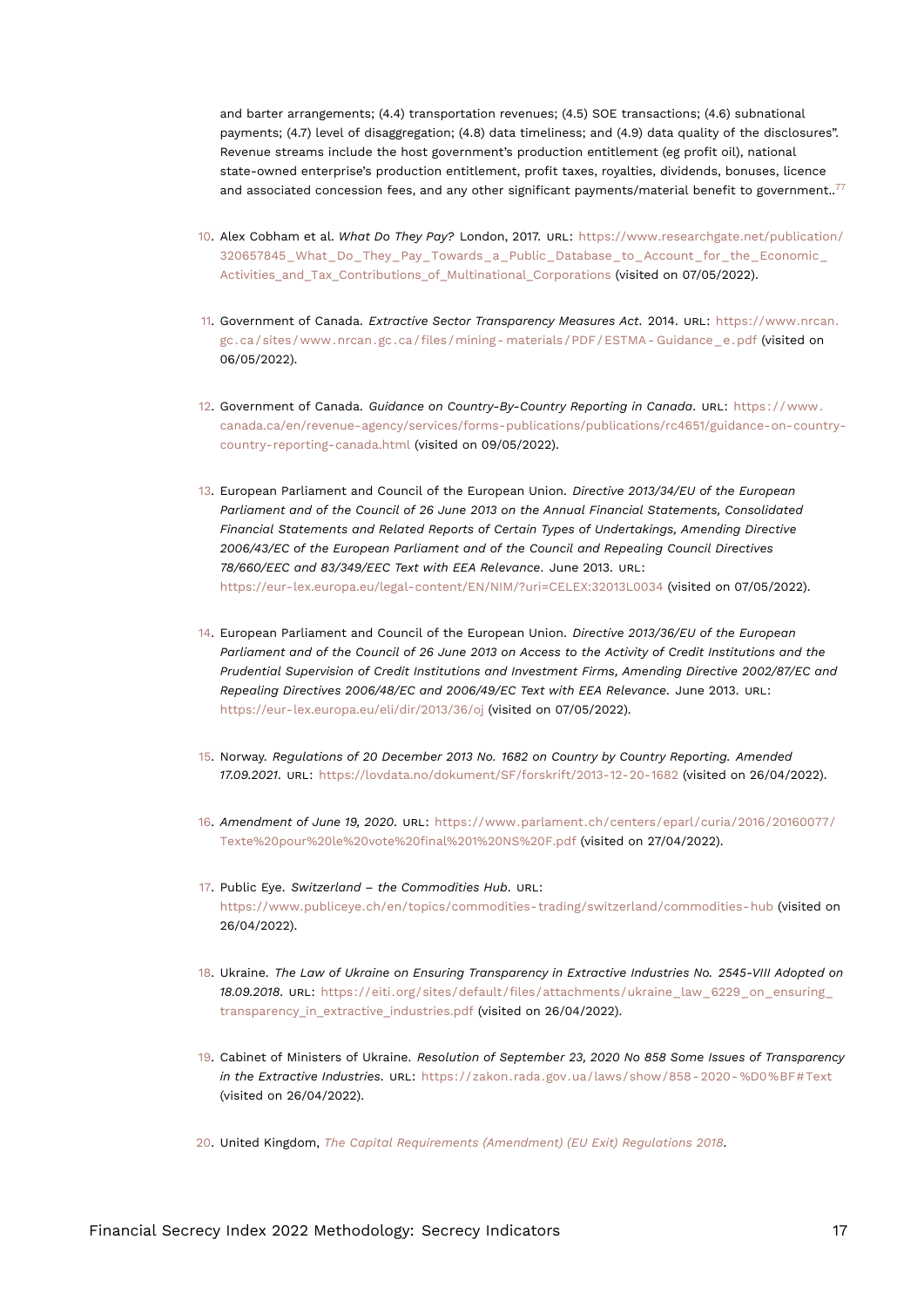- <span id="page-17-17"></span><span id="page-17-0"></span>[21.](#page-3-5) United Kingdom. *The Reports on Payments to Governments Regulations 2014*. URL: <https://www.legislation.gov.uk/ukdsi/2014/9780111122235/contents> (visited on 26/04/2022).
- <span id="page-17-13"></span><span id="page-17-12"></span><span id="page-17-1"></span>[22.](#page-3-6) See:.<sup>[78](#page-21-8)</sup> Neither the "Continuing Obligations" section in the same chapter (applicable to extractive companies) nor other HKSE regulations require disclosure of such payments (eg. general disclosure regulations of financial information for all listed companies):.[79](#page-21-9)
- <span id="page-17-15"></span><span id="page-17-2"></span>[23.](#page-3-7) Taiwan Stock Exchange. *Taiwan Stock Exchange Corporation Rules Governing the Particulars to Be Recorded in Prospectuses for Initial Securities Listing Applications*. Dec. 2002. URL: [https://twse- regulation.twse.com.tw/ENG/EN/law/DAT0201.aspx?FLCODE=FL022575](https://twse-regulation.twse.com.tw/ENG/EN/law/DAT0201.aspx?FLCODE=FL022575) (visited on 03/05/2022).
- <span id="page-17-3"></span>[24.](#page-3-8) According to Article 11-1: "An issuer with mineral rights under the Mining Act and required by Article 22-1 of the Regulations Governing Assessment of Profit-Seeking Enterprise Income Tax on Non-Arm's-Length Transfer Pricing to submit a country-by-country report shall disclose in its prospectus that is to be submitted the country-by-country report that its enterprise group last submitted to the local tax collection authority."[80](#page-21-10)
- <span id="page-17-14"></span><span id="page-17-4"></span>[25.](#page-4-0) *Email Communication with Oxfam Kenya*. Nov. 2021; Government of the Republic of Kenya. *The Income Tax Act (Country-by-Country Reporting Standard for Multinational Enterprises) Regulations, 2021*. 2021. URL: [https://kra.go.ke/images/publications/Draft- Income- Tax- Act- Regulations- on- Country- by-](https://kra.go.ke/images/publications/Draft-Income-Tax-Act-Regulations-on-Country-by-Country-Reporting--2021.pdf)[Country-Reporting--2021.pdf](https://kra.go.ke/images/publications/Draft-Income-Tax-Act-Regulations-on-Country-by-Country-Reporting--2021.pdf) (visited on 06/05/2022).
- <span id="page-17-16"></span><span id="page-17-5"></span>[26.](#page-4-1) See Securities and Exchange Commission for final rule 13q applying to the disclosure of payments by resource extraction issuers..<sup>[81](#page-21-11)</sup>
- <span id="page-17-6"></span>[27.](#page-4-2) David M Lynn and Scott Lesmes. 'Repeal Of Resource Extraction Disclosure Rule - Corporate/Commercial Law - United States'. *Mondaq* (Mar. 2017). URL: [https : / / www . mondaq . com / unitedstates / corporate - governance / 573904 / repeal - of - resource](https://www.mondaq.com/unitedstates/corporate-governance/573904/repeal-of-resource-extraction-disclosure-rule)  [extraction-disclosure-rule](https://www.mondaq.com/unitedstates/corporate-governance/573904/repeal-of-resource-extraction-disclosure-rule) (visited on 06/05/2022).
- <span id="page-17-7"></span>[28.](#page-4-3) Congress of the United States. *H.R.3007 - Disclosure of Tax Havens and Offshoring Act*. URL: [https :](https://www.congress.gov/bill/117th-congress/house-bill/3007/text) [//www.congress.gov/bill/117th-congress/house-bill/3007/text](https://www.congress.gov/bill/117th-congress/house-bill/3007/text) (visited on 09/05/2022).
- <span id="page-17-8"></span>[29.](#page-4-4) Markus Meinzer and Christoph Trautvetter. *Accounting (f)or Tax: The Global Battle for Corporate Transparency*. 2018. URL: [https : / / www . taxjustice . net / wp](https://www.taxjustice.net/wp-content/uploads/2018/04/MeinzerTrautvetter2018-AccountingTaxCBCR.pdf)  [content/uploads/2018/04/MeinzerTrautvetter2018-AccountingTaxCBCR.pdf](https://www.taxjustice.net/wp-content/uploads/2018/04/MeinzerTrautvetter2018-AccountingTaxCBCR.pdf) (visited on 07/05/2022).
- <span id="page-17-9"></span>[30.](#page-4-5) Tom Bergin. 'Special Report: How Starbucks Avoids UK Taxes'. *Reuters* (Oct. 2012). URL: [https://www.](https://www.reuters.com/article/us-britain-starbucks-tax-idUKBRE89E0EX20121015) [reuters . com / article / us - britain - starbucks - tax - idUKBRE89E0EX20121015](https://www.reuters.com/article/us-britain-starbucks-tax-idUKBRE89E0EX20121015) (visited on 07/05/2022); Tom Bergin. 'Special Report: Amazon's Billion-Dollar Tax Shield'. *Reuters* (Dec. 2012). URL: [https : / /](https://www.reuters.com/article/us-tax-amazon-idUSBRE8B50AR20121206) [www.reuters.com/article/us- tax- amazon- idUSBRE8B50AR20121206](https://www.reuters.com/article/us-tax-amazon-idUSBRE8B50AR20121206) (visited on 07/05/2022); Jesse Drucker. 'Google 2.4% Rate Shows How \$60 Billion Is Lost to Tax Loopholes'. *Bloomberg.com* (2010-10- 21T10:00:00.002Z, 2010-10-21T10:00:00.002Z, 2010-10-21T10:00:00.002Z). URL: [https://www.bloomberg.](https://www.bloomberg.com/news/articles/2010-10-21/google-2-4-rate-shows-how-60-billion-u-s-revenue-lost-to-tax-loopholes) [com/news/articles/2010-10-21/google-2-4-rate-shows-how-60-billion-u-s-revenue-lost-to-tax](https://www.bloomberg.com/news/articles/2010-10-21/google-2-4-rate-shows-how-60-billion-u-s-revenue-lost-to-tax-loopholes)[loopholes](https://www.bloomberg.com/news/articles/2010-10-21/google-2-4-rate-shows-how-60-billion-u-s-revenue-lost-to-tax-loopholes) (visited on 07/05/2022).
- <span id="page-17-11"></span><span id="page-17-10"></span>[31.](#page-4-6) Global Alliance for Tax Justice et al. *The State of Tax Justice: 2021*. Tax Justice Network, Nov. 21. URL: [https://taxjustice.net/wp-content/uploads/2021/11/State\\_of\\_Tax\\_Justice\\_Report\\_2021\\_ENGLISH.pdf](https://taxjustice.net/wp-content/uploads/2021/11/State_of_Tax_Justice_Report_2021_ENGLISH.pdf) (visited on 07/05/2022).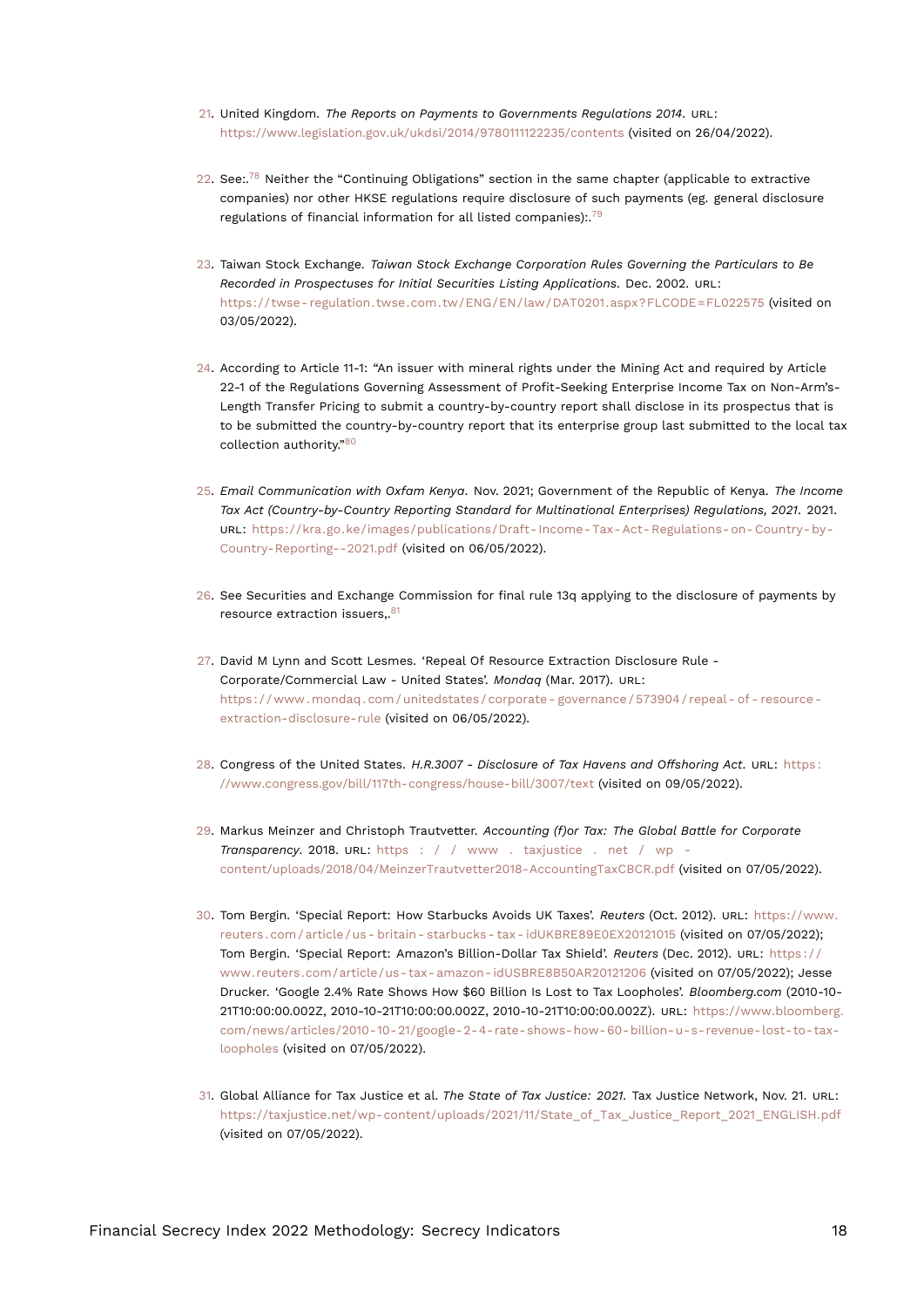- <span id="page-18-20"></span><span id="page-18-17"></span><span id="page-18-16"></span><span id="page-18-0"></span>[32.](#page-5-1) See, for example, a report showing how data from mandatory disclosures made by extractive companies in the European Union has been used $82$  and the potential impact on African government revenue of not having mandatory disclosure rules for Australian-listed mining companies.<sup>[83](#page-22-0)</sup>
- <span id="page-18-1"></span>[33.](#page-5-2) Manon Aubry and Thomas Dauphin. *Opening the Vaults: The Use of Tax Havens by Europe's Biggest Banks*. Oxfam, 2017. URL: [https://oxfamilibrary.openrepository.com/bitstream/handle/10546/620234/bp-opening-vaults-banks](https://oxfamilibrary.openrepository.com/bitstream/handle/10546/620234/bp-opening-vaults-banks-tax-havens-270317-en.pdf;jsessionid=0C359A22BEDF90AEB8435231DC6975B1?sequence=29)[tax-havens-270317-en.pdf;jsessionid=0C359A22BEDF90AEB8435231DC6975B1?sequence=29](https://oxfamilibrary.openrepository.com/bitstream/handle/10546/620234/bp-opening-vaults-banks-tax-havens-270317-en.pdf;jsessionid=0C359A22BEDF90AEB8435231DC6975B1?sequence=29) (visited on 07/05/2022).
- <span id="page-18-2"></span>[34.](#page-6-0) Markus Meinzer. *Why the German Government's Blockade of Corporate Transparency Is Harming All of Us*. Oct. 2018. URL: [https://www.taxjustice.net/2018/10/23/why-the-german-governments-blockade](https://www.taxjustice.net/2018/10/23/why-the-german-governments-blockade-of-corporate-transparency-is-harming-all-of-us/)[of - corporate - transparency - is - harming - all - of - us/](https://www.taxjustice.net/2018/10/23/why-the-german-governments-blockade-of-corporate-transparency-is-harming-all-of-us/) (visited on 06/05/2022); Noam Noked. *Public Country-by-Country Reporting: The Shareholders' Case for Mandatory Disclosure*. SSRN Scholarly Paper ID 3220848. Rochester, NY: Social Science Research Network, June 2018. URL: [https://papers.ssrn.](https://papers.ssrn.com/abstract=3220848) [com/abstract=3220848](https://papers.ssrn.com/abstract=3220848) (visited on 07/05/2022).
- <span id="page-18-14"></span><span id="page-18-3"></span>[35.](#page-6-1) Michael Overesch and Hubertus Wolff. 'Financial Transparency to the Rescue: Effects of Country-by-Country Reporting in the EU Banking Sector on Tax Avoidance'. *Contemporary Accounting Research*, 38(3) (Jan. 2021), pp. 1616–1642. URL: [https://onlinelibrary.wiley.com/doi/10.1111/1911- 3846.12669](https://onlinelibrary.wiley.com/doi/10.1111/1911-3846.12669) (visited on 13/05/2022).
- <span id="page-18-4"></span>[36.](#page-6-2) Tax Justice Network, *[Secrecy Indicator 9: Corporate Tax Disclosure](#page-15-10)*.
- <span id="page-18-5"></span>[37.](#page-6-3) OECD. *Country-Specific Information on Country-by-Country Reporting Implementation*. URL: [https :](https://www.oecd.org/tax/automatic-exchange/country-specific-information-on-country-by-country-reporting-implementation.htm) [//www.oecd.org/tax/automatic- exchange/country- specific- information- on- country- by- country](https://www.oecd.org/tax/automatic-exchange/country-specific-information-on-country-by-country-reporting-implementation.htm)[reporting-implementation.htm](https://www.oecd.org/tax/automatic-exchange/country-specific-information-on-country-by-country-reporting-implementation.htm) (visited on 07/05/2022).
- <span id="page-18-6"></span>[38.](#page-6-4) Overesch and Wolff, ['Financial Transparency to the Rescue: Effects of Country-by-Country Reporting in](#page-18-14) [the EU Banking Sector on Tax Avoidance'](#page-18-14).
- <span id="page-18-7"></span>[39.](#page-6-5) Tax Research UK and Tax Justice Network, *[Country-by-Country Reporting](#page-15-11)*.
- <span id="page-18-8"></span>[40.](#page-6-6) Tax Justice Network. *Topics: Country by Country Reporting*. 2020. URL: [https://taxjustice.net/topics/](https://taxjustice.net/topics/country-by-country-reporting/) [country-by-country-reporting/](https://taxjustice.net/topics/country-by-country-reporting/) (visited on 10/05/2022).
- <span id="page-18-9"></span>[41.](#page-7-0) OECD, *[Action 13 - Country by Country Reporting](#page-15-12)*.
- <span id="page-18-10"></span>[42.](#page-7-1) Tax Justice Network, *[Secrecy Indicator 9: Corporate Tax Disclosure](#page-15-10)*.
- <span id="page-18-11"></span>[43.](#page-7-2) According to the OECD, the threshold of €750m "will exclude approximately 85 to 90 percent of MNE [multinational enterprise] groups from the requirement to file the CbC [Country-by-Country] Report, but that the CbC Report will nevertheless be filed by MNE groups controlling 90 percent of corporate revenues"..<sup>[84](#page-22-1)</sup> See also.<sup>[85](#page-22-2)</sup>
- <span id="page-18-19"></span><span id="page-18-18"></span><span id="page-18-15"></span><span id="page-18-12"></span>[44.](#page-7-3) OECD.stats. *Corporate Tax Statistics Table I - Aggregate Totals by Jurisdiction*. URL: [https://stats.oecd.](https://stats.oecd.org/Index.aspx?DataSetCode=CBCR_TABLEI) [org/Index.aspx?DataSetCode=CBCR\\_TABLEI](https://stats.oecd.org/Index.aspx?DataSetCode=CBCR_TABLEI) (visited on 09/05/2022), 2016 data.
- <span id="page-18-13"></span>[45.](#page-7-4) OECD.stats, *[Corporate Tax Statistics Table I - Aggregate Totals by Jurisdiction](#page-18-15)*, 2017 data.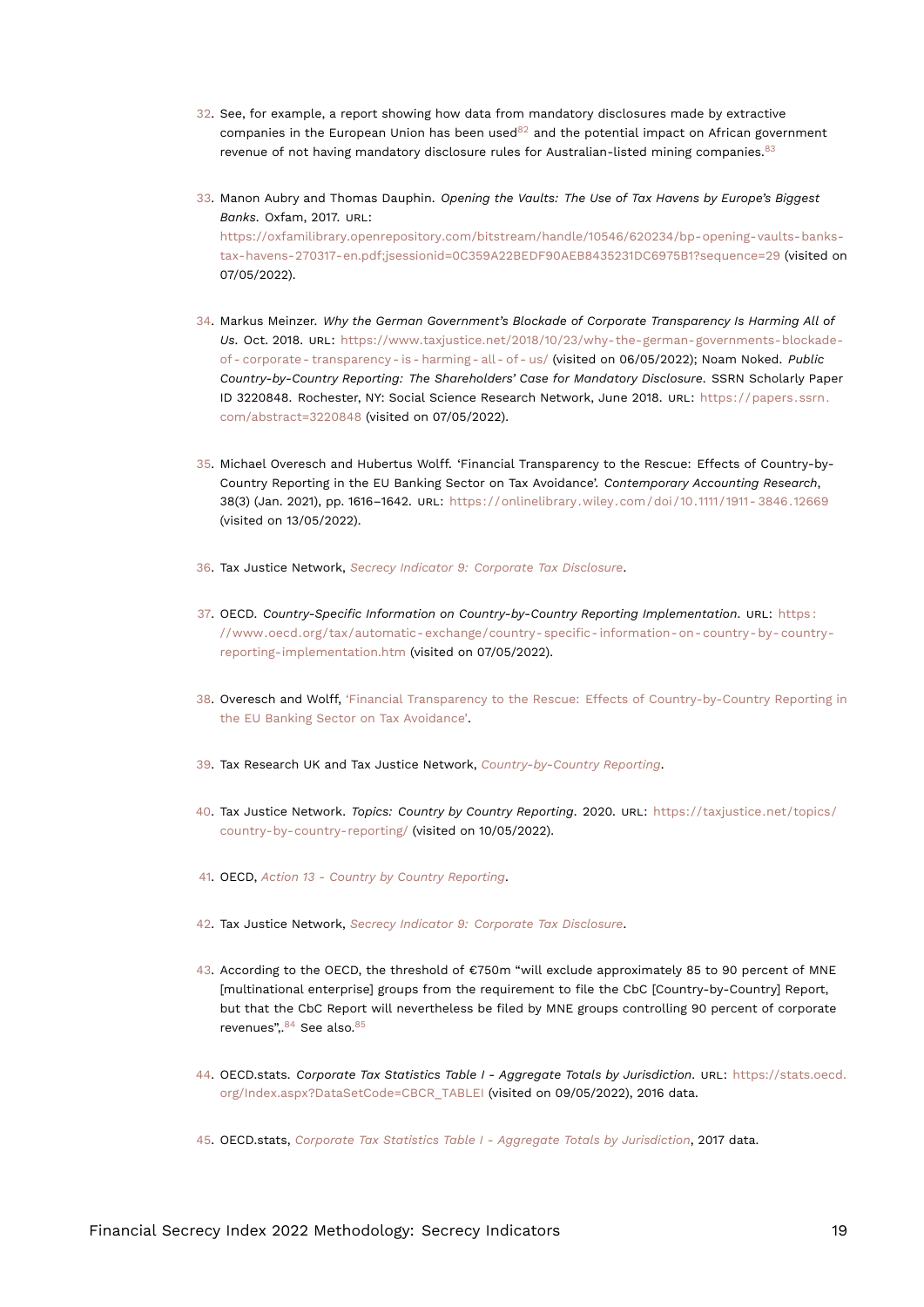- <span id="page-19-18"></span><span id="page-19-0"></span>[46.](#page-7-5) Global Alliance for Tax Justice et al., *[The State of Tax Justice: 2021](#page-17-11)*.
- <span id="page-19-14"></span><span id="page-19-1"></span>[47.](#page-7-6) European Parliament and Council of the European Union. *Amendments to 2013/34/EU as Regards Disclosure of Income Tax Information by Certain Undertakings and Branches*. July 2017. URL: [http://www.europarl.europa.eu/doceo/document/TA-8-2017-0284\\_EN.html](http://www.europarl.europa.eu/doceo/document/TA-8-2017-0284_EN.html) (visited on 06/05/2022).
- <span id="page-19-12"></span><span id="page-19-2"></span>[48.](#page-7-7) Council of the European Union. *Proposal for Directive of the European Parliament and the Council Amending Directive 2013/34/EU as Regards Disclosure of Income Tax Information by Certain Undertakings and Branches (CBCR)*. URL: <https://data.consilium.europa.eu/doc/document/ST-5134-2019-INIT/en/pdf> (visited on 07/05/2022).
- <span id="page-19-3"></span>[49.](#page-7-8) European Public Service Union et al. *From Tax Secrecy to Tax Transparency: Introducing Public Countryby-Country Reporting (CBCR) That Is Fit for Purpose*. 2017. URL: [https://www.epsu.org/sites/default/](https://www.epsu.org/sites/default/files/article/files/Joint%20Paper%20on%20CBCR%20post%20EP%20final.pdf) [files/article/files/Joint%20Paper%20on%20CBCR%20post%20EP%20final.pdf](https://www.epsu.org/sites/default/files/article/files/Joint%20Paper%20on%20CBCR%20post%20EP%20final.pdf) (visited on 07/05/2022).
- <span id="page-19-13"></span><span id="page-19-4"></span>[50.](#page-8-0) See amendments 82 and 83:.[86](#page-22-3)
- <span id="page-19-5"></span>[51.](#page-8-1) European Network on Debt and Development. *Directive on Disclosure of Income Tax Information by Certain Undertakings and Branches – Public Country by Country Reporting: State of Play on EU Negotiations*. Feb. 2021.
- <span id="page-19-6"></span>[52.](#page-8-2) European Parliament and Council of the European Union. *Directive 2007/36/EC of the European Parliament and of The Council of 11 July 2007 on the Exercise of Certain Rights of Shareholders in Listed Companies*. July 2007. URL: <https://eur-lex.europa.eu/LexUriServ/LexUriServ.do?uri=OJ:L:2007:184:0017:0024:EN:PDF> (visited on 06/05/2022).
- <span id="page-19-17"></span><span id="page-19-16"></span><span id="page-19-15"></span><span id="page-19-7"></span>[53.](#page-8-3) Email by Koen Roovers/FTC of 8 July 2015 and.<sup>[87](#page-22-4)</sup> For a version of the proposal as of 10 June 2015, see.<sup>[88](#page-22-5)</sup> For a more extended explanation on the planned revision, see.<sup>[89](#page-22-6)</sup>
- <span id="page-19-8"></span>[54.](#page-8-4) Markus Meinzer. *Why Is Germany Siding with the Tax Havens against Corporate Transparency?* July 2018. URL: [https://taxjustice.net/2018/07/13/why-is-germany-siding-with-the-tax-havens-against](https://taxjustice.net/2018/07/13/why-is-germany-siding-with-the-tax-havens-against-corporate-transparency/)[corporate-transparency/](https://taxjustice.net/2018/07/13/why-is-germany-siding-with-the-tax-havens-against-corporate-transparency/) (visited on 07/05/2022); Nicholas Shaxson. *Is Germany's Finance Minister the Puppet of Big Finance?* Sept. 2018. URL: [https://taxjustice.net/2018/09/05/is- germanys- finance](https://taxjustice.net/2018/09/05/is-germanys-finance-minister-the-puppet-of-big-finance/)[minister-the-puppet-of-big-finance/](https://taxjustice.net/2018/09/05/is-germanys-finance-minister-the-puppet-of-big-finance/) (visited on 08/05/2022).
- <span id="page-19-9"></span>[55.](#page-8-5) Council of the European Union, *[Proposal for Directive of the European Parliament and the Council](#page-19-12) [Amending Directive 2013/34/EU as Regards Disclosure of Income Tax Information by Certain](#page-19-12) [Undertakings and Branches \(CBCR\)](#page-19-12)*.
- <span id="page-19-10"></span>[56.](#page-8-6) Council of the European Union. *Proposal for a Directive of the European Parliament and of the Council Amending Directive 2013/34/EU as Regards Disclosure of Income Tax Information by Certain Undertakings and Branches. - (Poss) General Approach - Joint Statement by Cyprus, the Czech Republic, Estonia, Hungary, Ireland, Latvia, Luxembourg, Malta, Slovenia and Sweden*. Nov. 2019. URL: [https : / / data . consilium . europa . eu / doc / document / ST - 14038 - 2019 - ADD - 1 / en / pdf](https://data.consilium.europa.eu/doc/document/ST-14038-2019-ADD-1/en/pdf) (visited on 07/05/2022).
- <span id="page-19-11"></span>[57.](#page-8-7) Attac et al. *Erfolg: Parlament Bindet Regierung Zu Steuertransparenz Für Konzerne*. Dec. 2019. URL: [https://www.attac.at/news/details/erfolg-parlament-bindet-regierung-zu-steuertransparenz-fuer](https://www.attac.at/news/details/erfolg-parlament-bindet-regierung-zu-steuertransparenz-fuer-konzerne)[konzerne](https://www.attac.at/news/details/erfolg-parlament-bindet-regierung-zu-steuertransparenz-fuer-konzerne) (visited on 07/05/2022).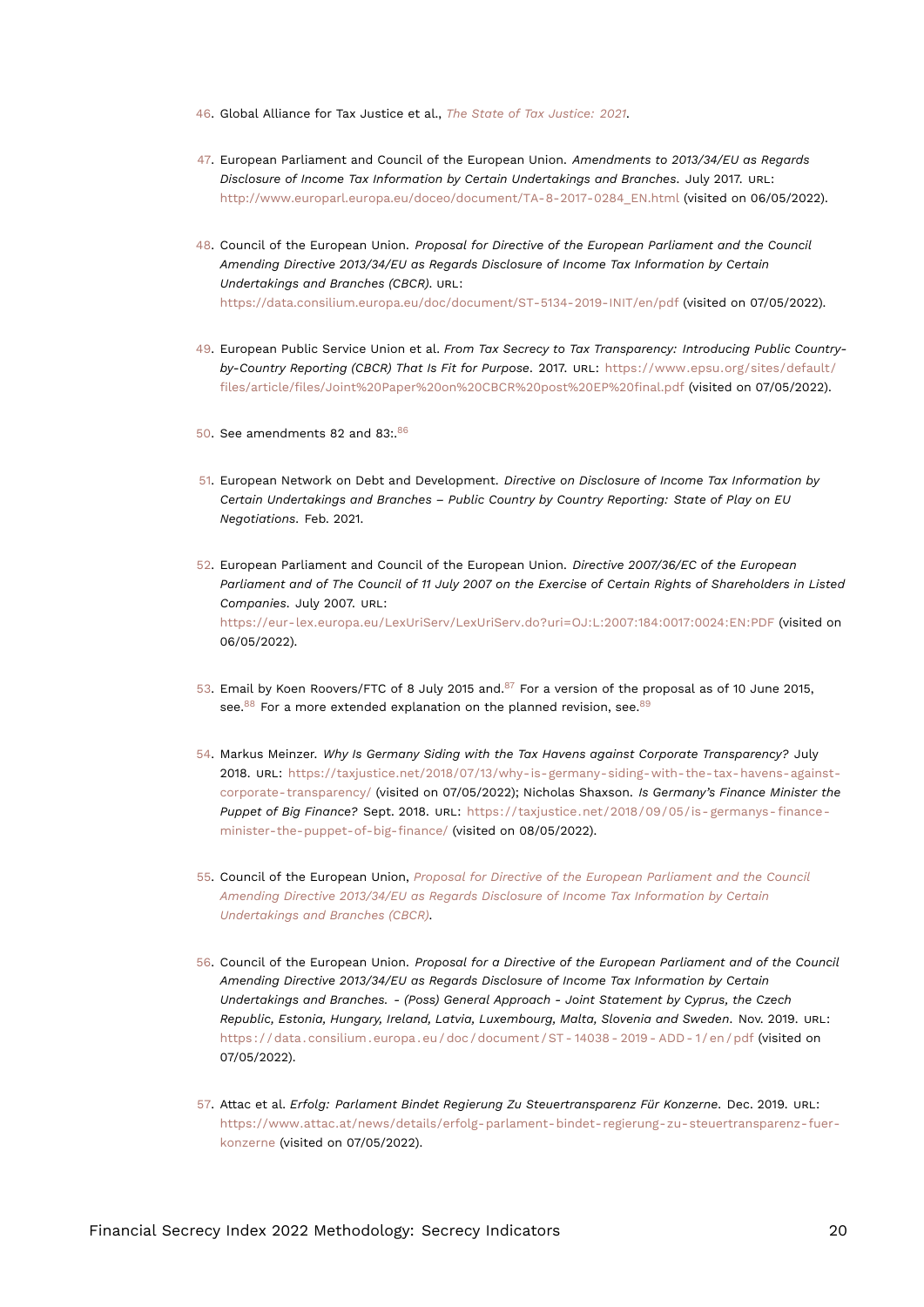- <span id="page-20-16"></span><span id="page-20-0"></span>[58.](#page-8-8) Raluca Enache. 'Euro Tax Flash from KPMG's EU Tax Centre'. *KPMG* (Feb. 2021). URL: [https://home.](https://home.kpmg/xx/en/home/insights/2021/02/etf-443-ministers-discuss-public-country-by-country-reporting-proposal.html) [kpmg/xx/en/home/insights/2021/02/etf-443-ministers-discuss-public-country-by-country-reporting](https://home.kpmg/xx/en/home/insights/2021/02/etf-443-ministers-discuss-public-country-by-country-reporting-proposal.html)[proposal.html](https://home.kpmg/xx/en/home/insights/2021/02/etf-443-ministers-discuss-public-country-by-country-reporting-proposal.html) (visited on 07/05/2022).
- <span id="page-20-1"></span>[59.](#page-9-0) Steven Dean and Attiya Waris. 'Ten Truths About Tax Havens: Inclusion and the 'Liberia' Problem' (Apr. 2021). URL: <https://papers.ssrn.com/abstract=3822421> (visited on 07/05/2022).
- <span id="page-20-2"></span>[60.](#page-9-1) These processes are analysed in detail in an article published in the United Nations Conference on Trade and Development journal *Transnational Corporations*. [90](#page-22-7)
- <span id="page-20-13"></span><span id="page-20-3"></span>[61.](#page-9-2) According to the proposal each party to the Convention "shall take appropriate legislative measures to ensure that all Multinational Corporations operating within their jurisdictions submit country by country reports on an annual basis to the secretariat of the Convention, containing at least the following information: (a) Name, description and tax residence of all entities; (b) Revenues of all entities of the corporation on a country by country basis, distinguishing between transactions with associated entities and non-associated entities; (c) Profit or loss before income tax on a country by country basis; (d) Income tax paid on a cash basis, for each jurisdiction in which the corporation is present or operates, distinguishing between corporate income tax paid and withholding tax paid; (e) Income tax accrued for the year of reporting, for each jurisdiction in which the corporation is present or operates; (f) Stated capital on a country by country basis; (g) Accumulated earnings on a country by country basis; (h) Number of employees on a full-time equivalent basis for each jurisdiction in which the corporation is present or operates; (i) Tangible assets other than cash and cash equivalents on a country by country basis; (j) Public subsidies received; and (k) Explanations for any difference between corporate income tax accrued on profit/loss and the tax due if the statutory tax rate is applied to profit/loss before tax."[91](#page-22-8)
- <span id="page-20-14"></span><span id="page-20-4"></span>[62.](#page-9-3) Global Reporting Initiative. *GRI 207: Tax 2019*. Dec. 2019. URL: [https://www.globalreporting.org/search/](https://www.globalreporting.org/search/?query=GRI+207) [?query=GRI+207](https://www.globalreporting.org/search/?query=GRI+207) (visited on 07/05/2022).
- <span id="page-20-5"></span>[63.](#page-9-4) Global Reporting Initiative. *Momentum Gathering behind Public Country-by-Country Tax Reporting*. Mar. 2021. URL: [https://www.globalreporting.org/about-gri/news-center/momentum-gathering-behind](https://www.globalreporting.org/about-gri/news-center/momentum-gathering-behind-public-country-by-country-tax-reporting/)[public-country-by-country-tax-reporting/](https://www.globalreporting.org/about-gri/news-center/momentum-gathering-behind-public-country-by-country-tax-reporting/) (visited on 06/05/2022).
- <span id="page-20-6"></span>[64.](#page-10-0) Fair Tax Foundation. *Global Multinational Business Standard*. URL: [https://fairtaxmark.net/why-get](https://fairtaxmark.net/why-get-the-mark/criteria-and-standards/global-multinational/)[the-mark/criteria-and-standards/global-multinational/](https://fairtaxmark.net/why-get-the-mark/criteria-and-standards/global-multinational/) (visited on 26/04/2022).
- <span id="page-20-15"></span><span id="page-20-7"></span>[65.](#page-10-1) For the current EITI Standard (2019) governing EITI implementation, see.  $92$
- <span id="page-20-8"></span>[66.](#page-10-2) *EITI Standard 7.3: Recommendations from EITI Implementation*. URL: [https://eiti.org/documents/eiti](https://eiti.org/documents/eiti-standard-2019-0#r7-3)[standard-2019-0#r7-3](https://eiti.org/documents/eiti-standard-2019-0#r7-3) (visited on 14/05/2022).
- <span id="page-20-12"></span><span id="page-20-9"></span>[67.](#page-10-3) Eurodad and Financial Transparency Coalition. *Why Mandatory Public Country by Country Reporting Is Good for Business*. Briefing Paper. July 2021. URL: [https://d3n8a8pro7vhmx.cloudfront.net/eurodad/](https://d3n8a8pro7vhmx.cloudfront.net/eurodad/pages/2490/attachments/original/1629289642/CBCR-briefing-aug09_%281%29.pdf?1629289642) [pages/2490/attachments/original/1629289642/CBCR-briefing-aug09\\_%281%29.pdf?1629289642](https://d3n8a8pro7vhmx.cloudfront.net/eurodad/pages/2490/attachments/original/1629289642/CBCR-briefing-aug09_%281%29.pdf?1629289642) (visited on 07/05/2022).
- <span id="page-20-10"></span>[68.](#page-10-4) Eurodad and Financial Transparency Coalition, *[Why Mandatory Public Country by Country Reporting Is](#page-20-12) [Good for Business](#page-20-12)*.
- <span id="page-20-11"></span>[69.](#page-10-5) Eurodad and Financial Transparency Coalition, *[Why Mandatory Public Country by Country Reporting Is](#page-20-12) [Good for Business](#page-20-12)*; Reuters. *For First Time, Norway's Wealth Fund Ditches Firms over Tax Transparency*.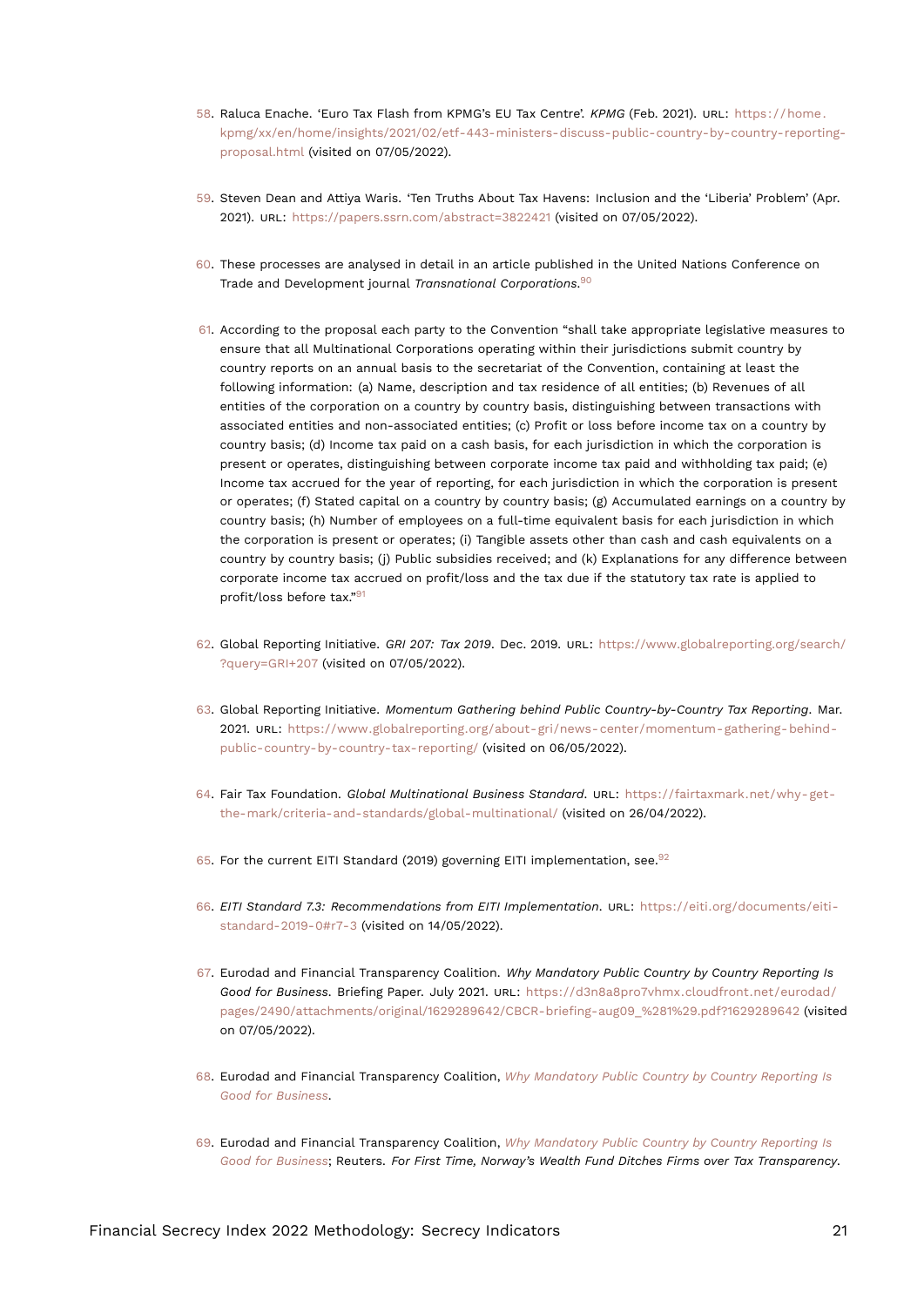<span id="page-21-15"></span>Feb. 2021. URL: https://www.reuters.com/article/us-norway-swf-idUSKBN2A11TR (visited on 06/05/2022).

- <span id="page-21-0"></span>[70.](#page-10-6) Reuters. *Amazon Shareholders Call for Tax Disclosures - Adviser*. Dec. 2021. URL: [https://www.reuters.](https://www.reuters.com/markets/europe/amazon-shareholders-call-tax-disclosures-adviser-2021-12-17/) [com/markets/europe/amazon- shareholders- call- tax- disclosures- adviser- 2021- 12- 17/](https://www.reuters.com/markets/europe/amazon-shareholders-call-tax-disclosures-adviser-2021-12-17/) (visited on 26/04/2022).
- <span id="page-21-13"></span><span id="page-21-1"></span>[71.](#page-11-1) Financial Times. *SEC Rules against Amazon in Dispute with Investors over Tax Transparency*. Apr. 2022. URL: <https://www.ft.com/content/99481159-0f9a-416b-96cd-0012d0f2428e> (visited on 26/04/2022).
- <span id="page-21-2"></span>[72.](#page-11-2) Financial Times, *[SEC Rules against Amazon in Dispute with Investors over Tax Transparency](#page-21-13)*.
- <span id="page-21-3"></span>[73.](#page-15-13) Tax Justice Network. *Haven Indicator 10: Public Country by Country Reporting*. Tax Justice Network, 2021. URL: <http://cthi.taxjustice.net/cthi2021/HI-10.pdf> (visited on 08/05/2022).
- <span id="page-21-4"></span>[74.](#page-15-14) European Parliament and Council of the European Union, *[Directive 2013/36/EU of the European](#page-16-11) [Parliament and of the Council of 26 June 2013 on Access to the Activity of Credit Institutions and the](#page-16-11) [Prudential Supervision of Credit Institutions and Investment Firms, Amending Directive 2002/87/EC and](#page-16-11) [Repealing Directives 2006/48/EC and 2006/49/EC Text with EEA Relevance](#page-16-11)*.
- <span id="page-21-5"></span>[75.](#page-15-15) European Commission. *Press Release: European Commission Assesses Economic Consequences of Country-by-Country Reporting Requirements Set out in Capital Requirements Directive*. Text. Brussels, Oct. 2014. URL: [https://ec.europa.eu/commission/presscorner/detail/en/IP\\_14\\_1229](https://ec.europa.eu/commission/presscorner/detail/en/IP_14_1229) (visited on 07/05/2022).
- <span id="page-21-6"></span>[76.](#page-15-16) European Commission. *Capital Requirements Directive (CRD IV) - Transposition Status*. Text. Feb. 2020. URL: [https://ec.europa.eu/info/publications/capital-requirements-directive-crd-iv-transposition](https://ec.europa.eu/info/publications/capital-requirements-directive-crd-iv-transposition-status_en)[status\\_en](https://ec.europa.eu/info/publications/capital-requirements-directive-crd-iv-transposition-status_en) (visited on 15/05/2022).
- <span id="page-21-14"></span><span id="page-21-7"></span>[77.](#page-16-12) The EITI International Secretariat. *The EITI Standard 2019*. Oct. 2019. URL: [https://eiti.org/collections/](https://eiti.org/collections/eiti-standard) [eiti-standard](https://eiti.org/collections/eiti-standard) (visited on 06/05/2022).
- <span id="page-21-8"></span>[78.](#page-17-12) Hong Kong Stock Exchange. *Chapter 18 Mineral Companies | Rulebook*. 2021. URL: [https://en- rules.](https://en-rules.hkex.com.hk/rulebook/chapter-18-mineral-companies#hkex_page_header) [hkex.com.hk/rulebook/chapter-18-mineral-companies#hkex\\_page\\_header](https://en-rules.hkex.com.hk/rulebook/chapter-18-mineral-companies#hkex_page_header) (visited on 03/05/2022).
- <span id="page-21-9"></span>[79.](#page-17-13) Hong Kong Stock Exchange. *Appendix 16 Disclosure of Financial Information | Rulebook*. 2021. URL: <https://en-rules.hkex.com.hk/rulebook/disclosure-financial-information-0> (visited on 03/05/2022).
- <span id="page-21-10"></span>[80.](#page-17-14) Taiwan Stock Exchange, *[Taiwan Stock Exchange Corporation Rules Governing the Particulars to Be](#page-17-15) [Recorded in Prospectuses for Initial Securities Listing Applications](#page-17-15)*.
- <span id="page-21-11"></span>[81.](#page-17-16) Securites and Exchange Commission. *Disclosure of Payments by Resource Extraction Issuers*. June 2016. URL: <https://www.sec.gov/rules/final/2016/34-78167.pdf> (visited on 06/05/2022).
- <span id="page-21-12"></span>[82.](#page-18-16) Transparency International EU. *Under the Surface: Looking into Payments by Oil, Gas and Mining Companies to Governments*. Transparency International EU, Oct. 2018. URL: http://transparency.eu/wp-content/uploads/2018/10/Under-the-Surface Full\_Report.pdf (visited on 15/05/2022).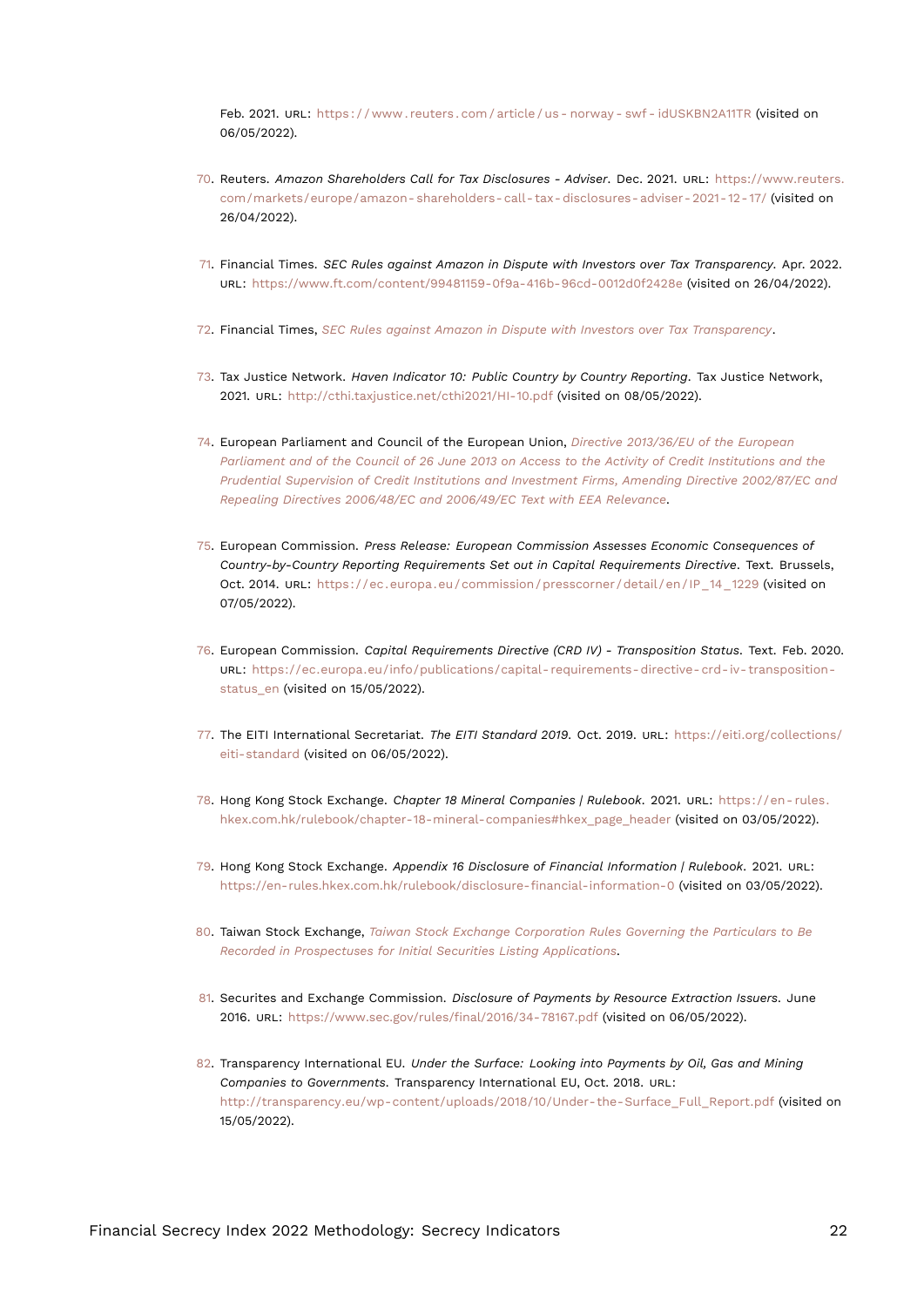- <span id="page-22-10"></span><span id="page-22-0"></span>[83.](#page-18-17) Lisa Lee et al. *Buried Treasure: The Wealth Australian Mining Companies Hide around the World*. Oxfam Australia; Tax Justice Network Australia; Uniting Church in Australia, July 2019. URL: [https://apo.org.](https://apo.org.au/node/250226) [au/node/250226](https://apo.org.au/node/250226) (visited on 07/05/2022).
- <span id="page-22-1"></span>[84.](#page-18-18) OECD. *Action 13: Guidance on the Implementation of Transfer Pricing Documentation and Country-by-Country Reporting*. 2015. URL: [https://www.oecd.org/ctp/beps-action-13-guidance-implementation](https://www.oecd.org/ctp/beps-action-13-guidance-implementation-tp-documentation-cbc-reporting.pdf)[tp-documentation-cbc-reporting.pdf](https://www.oecd.org/ctp/beps-action-13-guidance-implementation-tp-documentation-cbc-reporting.pdf) (visited on 06/05/2022), p.4.
- <span id="page-22-2"></span>[85.](#page-18-19) OECD. *Guidance on the Implementation of Country-by-Country Reporting: BEPS ACTION 13*. 2018. URL: [https://www.oecd.org/tax/guidance-on-the-implementation-of-country-by-country-reporting-beps](https://www.oecd.org/tax/guidance-on-the-implementation-of-country-by-country-reporting-beps-action-13.pdf)[action-13.pdf](https://www.oecd.org/tax/guidance-on-the-implementation-of-country-by-country-reporting-beps-action-13.pdf) (visited on 15/05/2022).
- <span id="page-22-3"></span>[86.](#page-19-13) European Parliament and Council of the European Union, *[Amendments to 2013/34/EU as Regards](#page-19-14) [Disclosure of Income Tax Information by Certain Undertakings and Branches](#page-19-14)*.
- <span id="page-22-4"></span>[87.](#page-19-15) Financial Transparency Coalition. *Press Release: European Parliament Sets the Stage for Europe to Embrace More Corporate Fiscal Transparency*. July 2015. URL: [https : / / financialtransparency . org /](https://financialtransparency.org/european-parliament-sets-the-stage-for-europe-to-embrace-more-corporate-fiscal-transparency/) [european-parliament-sets-the-stage-for-europe-to-embrace-more-corporate-fiscal-transparency/](https://financialtransparency.org/european-parliament-sets-the-stage-for-europe-to-embrace-more-corporate-fiscal-transparency/) (visited on 07/05/2022).
- <span id="page-22-5"></span>[88.](#page-19-16) European Parliament. *Report on the Proposal for a Directive of the European Parliament and of the Council Amending Directive 2007/36/EC as Regards the Encouragement of Long-Term Shareholder Engagement and Directive 2013/34/EU as Regards Certain Elements of the Corporate Governance Statement*. May 2015. URL: [https://www.europarl.europa.eu/doceo/document/A-8-2015-0158\\_EN.html](https://www.europarl.europa.eu/doceo/document/A-8-2015-0158_EN.html) (visited on 07/05/2022).
- <span id="page-22-6"></span>[89.](#page-19-17) European Commission. *Company Law and Corporate Governance*. Text. 2021. URL: [https://ec.europa.](https://ec.europa.eu/info/business-economy-euro/doing-business-eu/company-law-and-corporate-governance_en) [eu/info/business-economy-euro/doing-business-eu/company-law-and-corporate-governance\\_en](https://ec.europa.eu/info/business-economy-euro/doing-business-eu/company-law-and-corporate-governance_en) (visited on 07/05/2022).
- <span id="page-22-7"></span>[90.](#page-20-13) Alex Cobham et al. 'A Half-Century of Resistance to Corporate Disclosure'. *Transnational Corporations - Investment and Development*. Special Issue on Investment and International Taxation. Part 2, 25(3) (2018), p. 160.
- <span id="page-22-8"></span>[91.](#page-20-14) Tove Ryding. *Proposal for a United Nations Convention on Tax*. Brussels, Belgium: Eurodad, Mar. 2022. URL: [https://www.globaltaxjustice.org/sites/default/files/un- tax- convention- mar09- final\\_0.pdf](https://www.globaltaxjustice.org/sites/default/files/un-tax-convention-mar09-final_0.pdf) (visited on 27/03/2022).
- <span id="page-22-9"></span>[92.](#page-20-15) The EITI International Secretariat, *[The EITI Standard 2019](#page-21-14)*.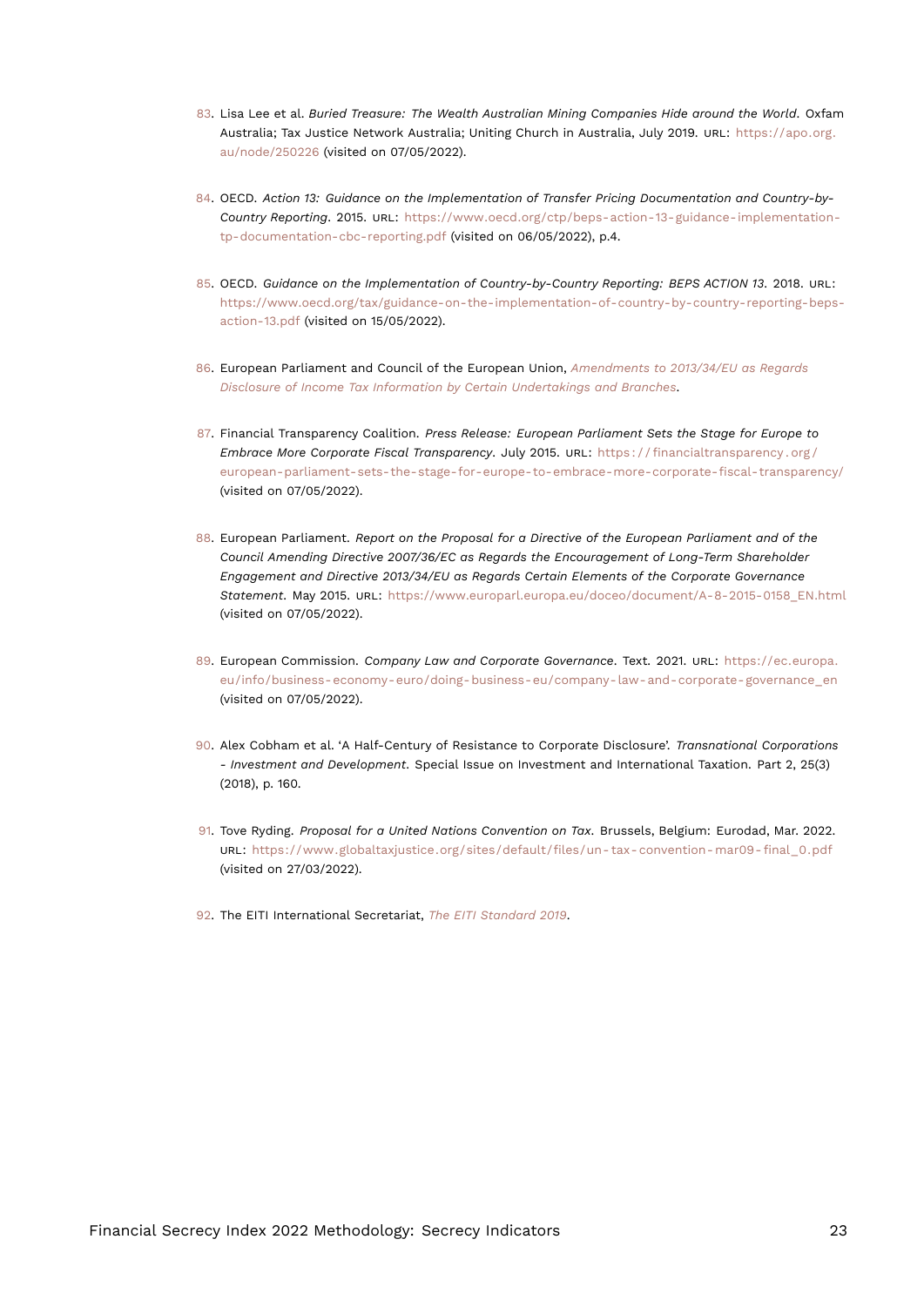## **Bibliography**

- *Amendment of June 19, 2020*. URL: [https://www.parlament.ch/centers/eparl/curia/](https://www.parlament.ch/centers/eparl/curia/2016/20160077/Texte%20pour%20le%20vote%20final%201%20NS%20F.pdf) [2016/20160077/Texte%20pour%20le%20vote%20final%201%20NS%20F.pdf](https://www.parlament.ch/centers/eparl/curia/2016/20160077/Texte%20pour%20le%20vote%20final%201%20NS%20F.pdf) (visited on 27/04/2022) (cit. on p. [17\)](#page-16-13).
- Attac, KOO and VIDC. *Erfolg: Parlament Bindet Regierung Zu Steuertransparenz Für Konzerne*. Dec. 2019. URL: [https://www.attac.at/news/details/erfolg-parlament](https://www.attac.at/news/details/erfolg-parlament-bindet-regierung-zu-steuertransparenz-fuer-konzerne)[bindet-regierung-zu-steuertransparenz-fuer-konzerne](https://www.attac.at/news/details/erfolg-parlament-bindet-regierung-zu-steuertransparenz-fuer-konzerne) (visited on 07/05/2022) (cit. on p. [20\)](#page-19-18).
- Aubry, Manon and Dauphin, Thomas. *Opening the Vaults: The Use of Tax Havens by Europe's Biggest Banks*. Oxfam, 2017. URL: [https://oxfamilibrary.openrepository.com/bitstream/handle/10546/620234/bp](https://oxfamilibrary.openrepository.com/bitstream/handle/10546/620234/bp-opening-vaults-banks-tax-havens-270317-en.pdf;jsessionid=0C359A22BEDF90AEB8435231DC6975B1?sequence=29)[opening-vaults-banks-tax-havens-270317](https://oxfamilibrary.openrepository.com/bitstream/handle/10546/620234/bp-opening-vaults-banks-tax-havens-270317-en.pdf;jsessionid=0C359A22BEDF90AEB8435231DC6975B1?sequence=29) [en.pdf;jsessionid=0C359A22BEDF90AEB8435231DC6975B1?sequence=29](https://oxfamilibrary.openrepository.com/bitstream/handle/10546/620234/bp-opening-vaults-banks-tax-havens-270317-en.pdf;jsessionid=0C359A22BEDF90AEB8435231DC6975B1?sequence=29) (visited on 07/05/2022) (cit. on p. [19](#page-18-20)).
- Bergin, Tom. 'Special Report: Amazon's Billion-Dollar Tax Shield'. *Reuters* (Dec. 2012). URL:

<https://www.reuters.com/article/us-tax-amazon-idUSBRE8B50AR20121206> (visited on 07/05/2022) (cit. on p. [18\)](#page-17-17).

- 'Special Report: How Starbucks Avoids UK Taxes'. *Reuters* (Oct. 2012). URL: [https:](https://www.reuters.com/article/us-britain-starbucks-tax-idUKBRE89E0EX20121015) [//www.reuters.com/article/us-britain-starbucks-tax-idUKBRE89E0EX20121015](https://www.reuters.com/article/us-britain-starbucks-tax-idUKBRE89E0EX20121015) (visited on 07/05/2022) (cit. on p. [18\)](#page-17-17).
- Cabinet of Ministers of Ukraine. *Resolution of September 23, 2020 No 858 Some Issues of Transparency in the Extractive Industries*. URL: <https://zakon.rada.gov.ua/laws/show/858-2020-%D0%BF#Text> (visited on 26/04/2022) (cit. on p. [17](#page-16-13)).
- Cobham, Alex, Gray, Jonathan and Murphy, Richard. *What Do They Pay?* London, 2017. URL: [https://www.researchgate.net/publication/320657845\\_What\\_Do\\_](https://www.researchgate.net/publication/320657845_What_Do_They_Pay_Towards_a_Public_Database_to_Account_for_the_Economic_Activities_and_Tax_Contributions_of_Multinational_Corporations) They Pay Towards a Public Database to Account for the Economic Activities and Tax Contributions of Multinational Corporations (visited on 07/05/2022) (cit. on p. [17](#page-16-13)).
- Cobham, Alex, Janský, Petr and Meinzer, Markus. 'A Half-Century of Resistance to Corporate Disclosure'. *Transnational Corporations - Investment and*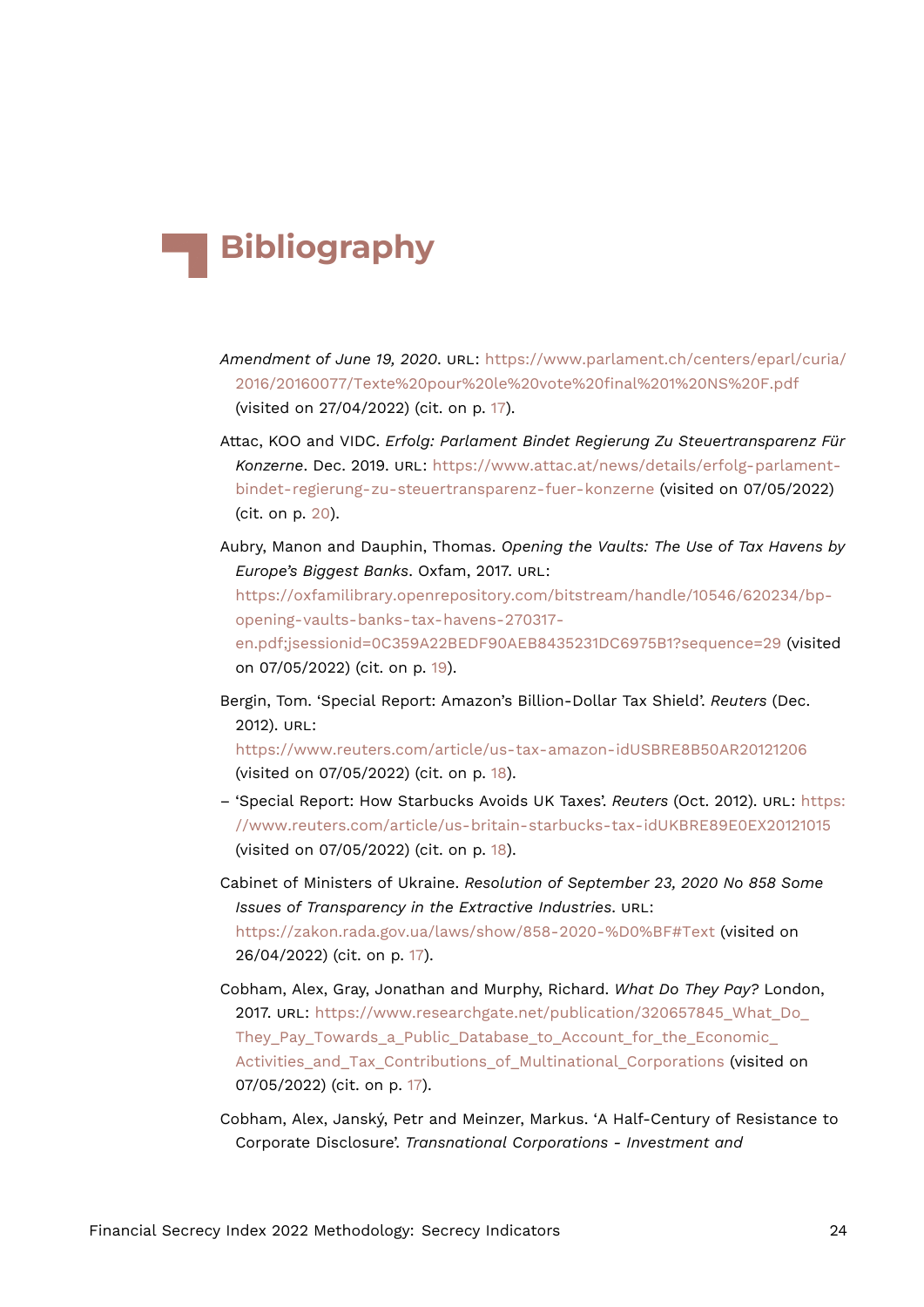*Development*. Special Issue on Investment and International Taxation. Part 2, 25(3) (2018) (cit. on p. [23\)](#page-22-10).

Commission, European. *Press Release: European Commission Assesses Economic Consequences of Country-by-Country Reporting Requirements Set out in Capital Requirements Directive*. Text. Brussels, Oct. 2014. URL:

[https://ec.europa.eu/commission/presscorner/detail/en/IP\\_14\\_1229](https://ec.europa.eu/commission/presscorner/detail/en/IP_14_1229) (visited on 07/05/2022) (cit. on p. [22](#page-21-15)).

- Congress of the United States. *H.R.3007 Disclosure of Tax Havens and Offshoring Act*. URL: <https://www.congress.gov/bill/117th-congress/house-bill/3007/text> (visited on 09/05/2022) (cit. on p. [18\)](#page-17-17).
- Council of the European Union. *Proposal for a Directive of the European Parliament and of the Council Amending Directive 2013/34/EU as Regards Disclosure of Income Tax Information by Certain Undertakings and Branches. - (Poss) General Approach - Joint Statement by Cyprus, the Czech Republic, Estonia, Hungary, Ireland, Latvia, Luxembourg, Malta, Slovenia and Sweden*. Nov. 2019. URL:

<https://data.consilium.europa.eu/doc/document/ST-14038-2019-ADD-1/en/pdf> (visited on 07/05/2022) (cit. on p. [20\)](#page-19-18).

- *Proposal for Directive of the European Parliament and the Council Amending Directive 2013/34/EU as Regards Disclosure of Income Tax Information by Certain Undertakings and Branches (CBCR)*. URL: <https://data.consilium.europa.eu/doc/document/ST-5134-2019-INIT/en/pdf> (visited on 07/05/2022) (cit. on p. [20\)](#page-19-18).
- Dean, Steven and Waris, Attiya. 'Ten Truths About Tax Havens: Inclusion and the 'Liberia' Problem' (Apr. 2021). URL: <https://papers.ssrn.com/abstract=3822421> (visited on 07/05/2022) (cit. on p. [21](#page-20-16)).
- Drucker, Jesse. 'Google 2.4% Rate Shows How \$60 Billion Is Lost to Tax Loopholes'. *Bloomberg.com* (2010-10-21T10:00:00.002Z, 2010-10-21T10:00:00.002Z, 2010-10-21T10:00:00.002Z). URL: [https://www.bloomberg.com/news/articles/2010-10-21/google-2-4-rate](https://www.bloomberg.com/news/articles/2010-10-21/google-2-4-rate-shows-how-60-billion-u-s-revenue-lost-to-tax-loopholes)[shows-how-60-billion-u-s-revenue-lost-to-tax-loopholes](https://www.bloomberg.com/news/articles/2010-10-21/google-2-4-rate-shows-how-60-billion-u-s-revenue-lost-to-tax-loopholes) (visited on 07/05/2022) (cit. on p. [18\)](#page-17-17).
- *EITI Standard 7.3: Recommendations from EITI Implementation*. URL: <https://eiti.org/documents/eiti-standard-2019-0#r7-3> (visited on 14/05/2022) (cit. on p. [21](#page-20-16)).

*Email Communication with Oxfam Kenya*. Nov. 2021 (cit. on p. [18\)](#page-17-17).

Enache, Raluca. 'Euro Tax Flash from KPMG's EU Tax Centre'. *KPMG* (Feb. 2021). URL: [https://home.kpmg/xx/en/home/insights/2021/02/etf-443-ministers](https://home.kpmg/xx/en/home/insights/2021/02/etf-443-ministers-discuss-public-country-by-country-reporting-proposal.html)[discuss-public-country-by-country-reporting-proposal.html](https://home.kpmg/xx/en/home/insights/2021/02/etf-443-ministers-discuss-public-country-by-country-reporting-proposal.html) (visited on 07/05/2022) (cit. on p. [21](#page-20-16)).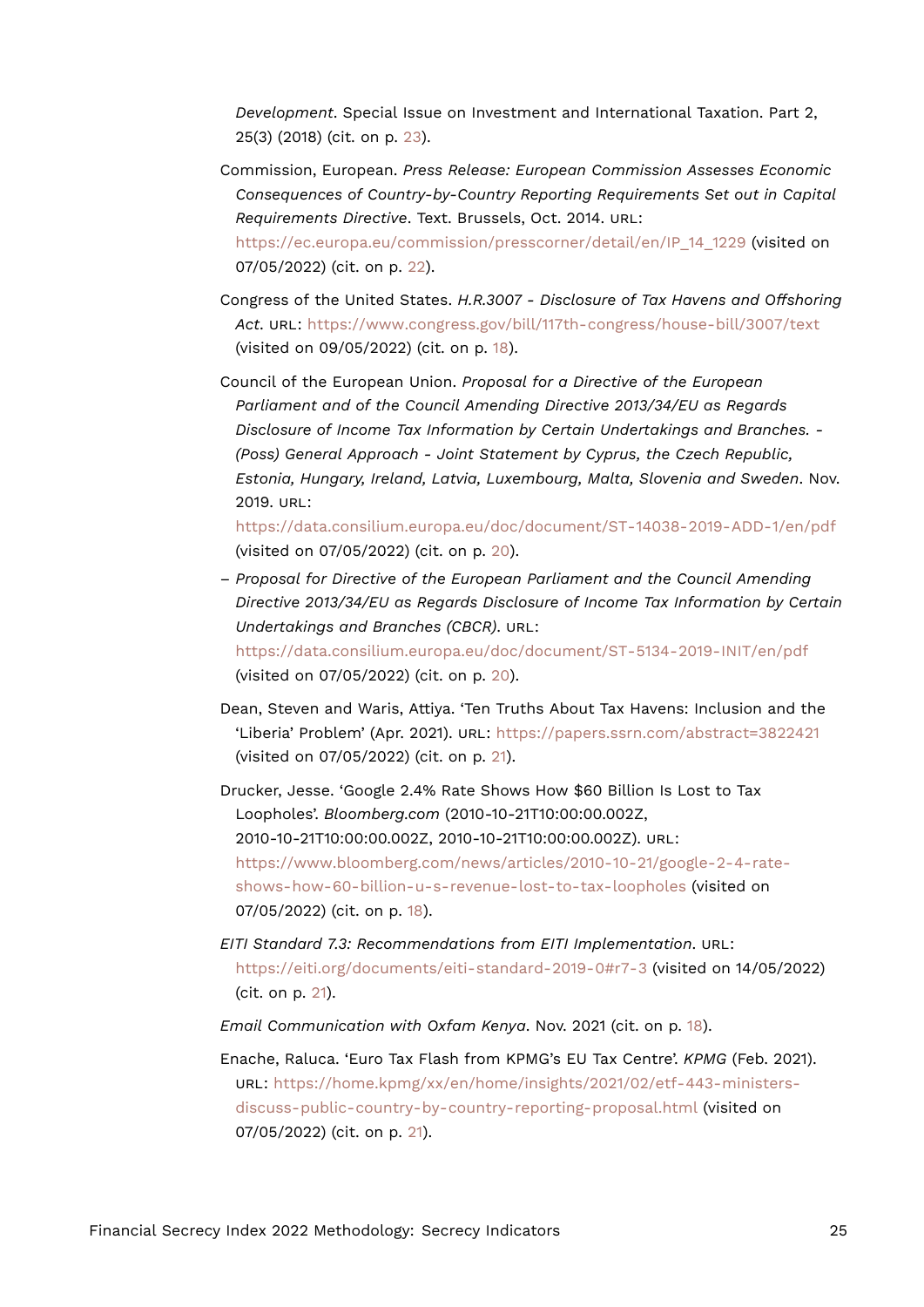- Eurodad and Financial Transparency Coalition. *Why Mandatory Public Country by Country Reporting Is Good for Business*. Briefing Paper. July 2021. URL: [https://d3n8a8pro7vhmx.cloudfront.net/eurodad/pages/2490/attachments/](https://d3n8a8pro7vhmx.cloudfront.net/eurodad/pages/2490/attachments/original/1629289642/CBCR-briefing-aug09_%281%29.pdf?1629289642) original/1629289642/CBCR-briefing-aug09 %281%29.pdf?1629289642 (visited on 07/05/2022) (cit. on p. [21](#page-20-16)).
- European Commission. *Capital Requirements Directive (CRD IV) Transposition Status*. Text. Feb. 2020. URL: [https://ec.europa.eu/info/publications/capital](https://ec.europa.eu/info/publications/capital-requirements-directive-crd-iv-transposition-status_en)[requirements-directive-crd-iv-transposition-status\\_en](https://ec.europa.eu/info/publications/capital-requirements-directive-crd-iv-transposition-status_en) (visited on 15/05/2022) (cit. on p. [22](#page-21-15)).
- *Company Law and Corporate Governance*. Text. 2021. URL: [https://ec.europa.eu/info/business-economy-euro/doing-business](https://ec.europa.eu/info/business-economy-euro/doing-business-eu/company-law-and-corporate-governance_en)[eu/company-law-and-corporate-governance\\_en](https://ec.europa.eu/info/business-economy-euro/doing-business-eu/company-law-and-corporate-governance_en) (visited on 07/05/2022) (cit. on p. [23](#page-22-10)).
- European Network on Debt and Development. *Directive on Disclosure of Income Tax Information by Certain Undertakings and Branches – Public Country by Country Reporting: State of Play on EU Negotiations*. Feb. 2021 (cit. on p. [20\)](#page-19-18).
- European Parliament. *Report on the Proposal for a Directive of the European Parliament and of the Council Amending Directive 2007/36/EC as Regards the Encouragement of Long-Term Shareholder Engagement and Directive 2013/34/EU as Regards Certain Elements of the Corporate Governance Statement*. May 2015. URL:

[https://www.europarl.europa.eu/doceo/document/A-8-2015-0158\\_EN.html](https://www.europarl.europa.eu/doceo/document/A-8-2015-0158_EN.html) (visited on 07/05/2022) (cit. on p. [23](#page-22-10)).

- European Parliament and Council of the European Union. *Directive 2007/36/EC of the European Parliament and of The Council of 11 July 2007 on the Exercise of Certain Rights of Shareholders in Listed Companies*. July 2007. URL: [https://eur](https://eur-lex.europa.eu/LexUriServ/LexUriServ.do?uri=OJ:L:2007:184:0017:0024:EN:PDF)[lex.europa.eu/LexUriServ/LexUriServ.do?uri=OJ:L:2007:184:0017:0024:EN:PDF](https://eur-lex.europa.eu/LexUriServ/LexUriServ.do?uri=OJ:L:2007:184:0017:0024:EN:PDF) (visited on 06/05/2022) (cit. on p. [20\)](#page-19-18).
- *Directive 2013/34/EU of the European Parliament and of the Council of 26 June 2013 on the Annual Financial Statements, Consolidated Financial Statements and Related Reports of Certain Types of Undertakings, Amending Directive 2006/43/EC of the European Parliament and of the Council and Repealing Council Directives 78/660/EEC and 83/349/EEC Text with EEA Relevance*. June 2013. URL:

<https://eur-lex.europa.eu/legal-content/EN/NIM/?uri=CELEX:32013L0034> (visited on 07/05/2022) (cit. on p. [17](#page-16-13)).

– *Directive 2013/36/EU of the European Parliament and of the Council of 26 June 2013 on Access to the Activity of Credit Institutions and the Prudential Supervision of Credit Institutions and Investment Firms, Amending Directive 2002/87/EC and Repealing Directives 2006/48/EC and 2006/49/EC Text with EEA Relevance*. June 2013. URL: <https://eur-lex.europa.eu/eli/dir/2013/36/oj> (visited on 07/05/2022) (cit. on pp. [17,](#page-16-13) [22\)](#page-21-15).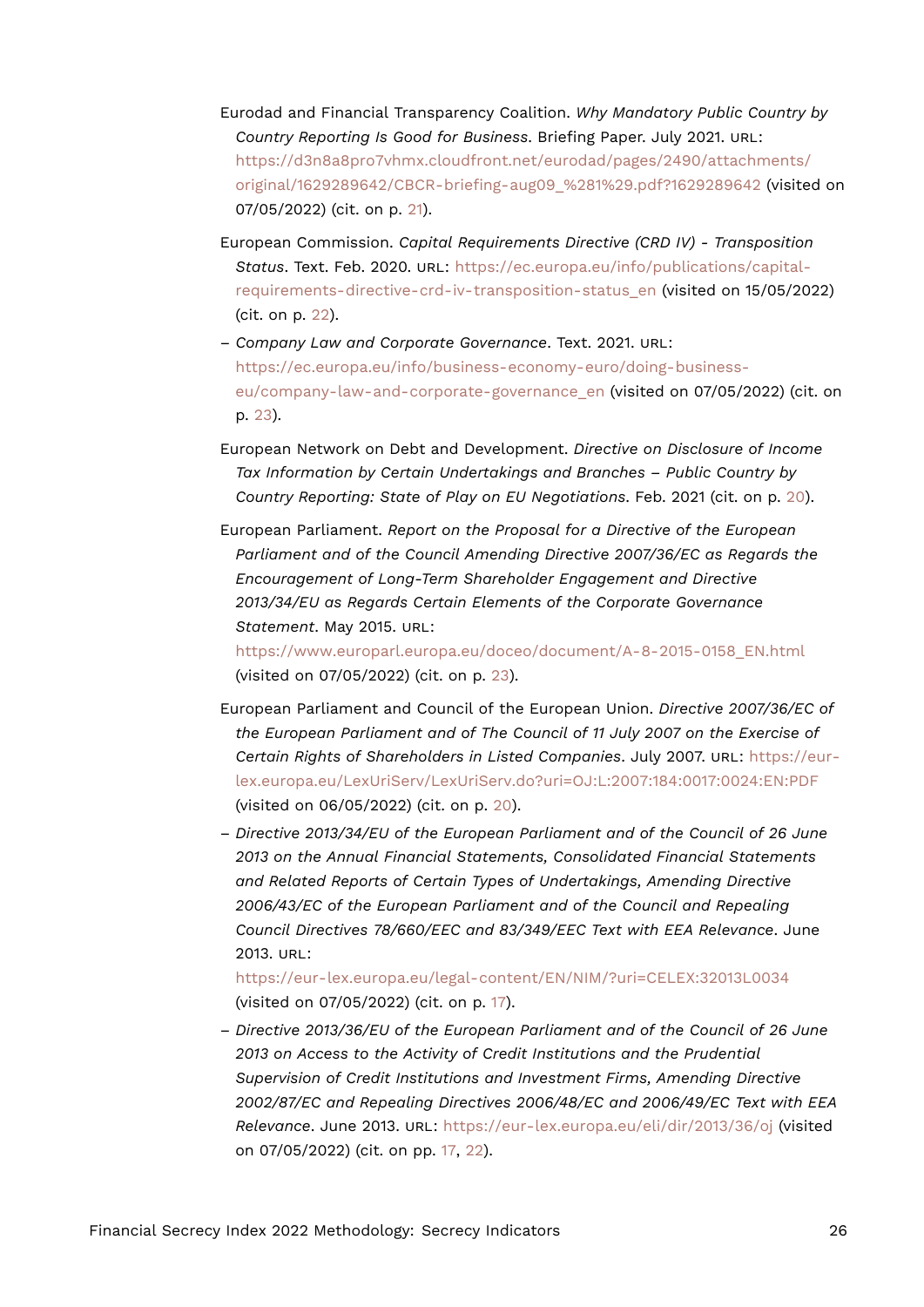- *Amendments to 2013/34/EU as Regards Disclosure of Income Tax Information by Certain Undertakings and Branches*. July 2017. URL: [http://www.europarl.europa.eu/doceo/document/TA-8-2017-0284\\_EN.html](http://www.europarl.europa.eu/doceo/document/TA-8-2017-0284_EN.html) (visited on 06/05/2022) (cit. on pp. [20](#page-19-18), [23\)](#page-22-10).
- European Public Service Union, Eurodad, Oxfam and Transparency International EU. *From Tax Secrecy to Tax Transparency: Introducing Public Country-by-Country Reporting (CBCR) That Is Fit for Purpose*. 2017. URL: [https://www.epsu.org/sites/default/files/article/files/Joint%20Paper%20on%](https://www.epsu.org/sites/default/files/article/files/Joint%20Paper%20on%20CBCR%20post%20EP%20final.pdf) [20CBCR%20post%20EP%20final.pdf](https://www.epsu.org/sites/default/files/article/files/Joint%20Paper%20on%20CBCR%20post%20EP%20final.pdf) (visited on 07/05/2022) (cit. on p. [20\)](#page-19-18).
- Fair Tax Foundation. *Global Multinational Business Standard*. URL: [https://fairtaxmark.net/why-get-the-mark/criteria-and-standards/global](https://fairtaxmark.net/why-get-the-mark/criteria-and-standards/global-multinational/)[multinational/](https://fairtaxmark.net/why-get-the-mark/criteria-and-standards/global-multinational/) (visited on 26/04/2022) (cit. on p. [21](#page-20-16)).
- Financial Times. *SEC Rules against Amazon in Dispute with Investors over Tax Transparency*. Apr. 2022. URL: <https://www.ft.com/content/99481159-0f9a-416b-96cd-0012d0f2428e> (visited on 26/04/2022) (cit. on p. [22\)](#page-21-15).
- Financial Transparency Coalition. *Press Release: European Parliament Sets the Stage for Europe to Embrace More Corporate Fiscal Transparency*. July 2015. URL: [https://financialtransparency.org/european-parliament-sets-the-stage](https://financialtransparency.org/european-parliament-sets-the-stage-for-europe-to-embrace-more-corporate-fiscal-transparency/)[for-europe-to-embrace-more-corporate-fiscal-transparency/](https://financialtransparency.org/european-parliament-sets-the-stage-for-europe-to-embrace-more-corporate-fiscal-transparency/) (visited on 07/05/2022) (cit. on p. [23](#page-22-10)).
- Global Alliance for Tax Justice, Public Services International and Tax Justice Network. *The State of Tax Justice: 2021*. Tax Justice Network, Nov. 21. URL: [https://taxjustice.net/wp](https://taxjustice.net/wp-content/uploads/2021/11/State_of_Tax_Justice_Report_2021_ENGLISH.pdf)[content/uploads/2021/11/State\\_of\\_Tax\\_Justice\\_Report\\_2021\\_ENGLISH.pdf](https://taxjustice.net/wp-content/uploads/2021/11/State_of_Tax_Justice_Report_2021_ENGLISH.pdf) (visited on 07/05/2022) (cit. on pp. [18,](#page-17-17) [20\)](#page-19-18).
- Global Reporting Initiative. *GRI 207: Tax 2019*. Dec. 2019. URL: <https://www.globalreporting.org/search/?query=GRI+207> (visited on 07/05/2022) (cit. on p. [21](#page-20-16)).
- *Momentum Gathering behind Public Country-by-Country Tax Reporting*. Mar. 2021. URL: [https://www.globalreporting.org/about-gri/news-center/momentum](https://www.globalreporting.org/about-gri/news-center/momentum-gathering-behind-public-country-by-country-tax-reporting/)[gathering-behind-public-country-by-country-tax-reporting/](https://www.globalreporting.org/about-gri/news-center/momentum-gathering-behind-public-country-by-country-tax-reporting/) (visited on 06/05/2022) (cit. on p. [21\)](#page-20-16).
- Government of Canada. *Extractive Sector Transparency Measures Act*. 2014. URL: [https://www.nrcan.gc.ca/sites/www.nrcan.gc.ca/files/mining](https://www.nrcan.gc.ca/sites/www.nrcan.gc.ca/files/mining-materials/PDF/ESTMA-Guidance_e.pdf)[materials/PDF/ESTMA-Guidance\\_e.pdf](https://www.nrcan.gc.ca/sites/www.nrcan.gc.ca/files/mining-materials/PDF/ESTMA-Guidance_e.pdf) (visited on 06/05/2022) (cit. on p. [17](#page-16-13)).
- *Guidance on Country-By-Country Reporting in Canada*. URL: [https://www.canada.ca/en/revenue-agency/services/forms](https://www.canada.ca/en/revenue-agency/services/forms-publications/publications/rc4651/guidance-on-country-country-reporting-canada.html)[publications/publications/rc4651/guidance-on-country-country-reporting](https://www.canada.ca/en/revenue-agency/services/forms-publications/publications/rc4651/guidance-on-country-country-reporting-canada.html)[canada.html](https://www.canada.ca/en/revenue-agency/services/forms-publications/publications/rc4651/guidance-on-country-country-reporting-canada.html) (visited on 09/05/2022) (cit. on p. [17](#page-16-13)).
- Government of the Republic of Kenya. *The Income Tax Act (Country-by-Country Reporting Standard for Multinational Enterprises) Regulations, 2021*. 2021. URL: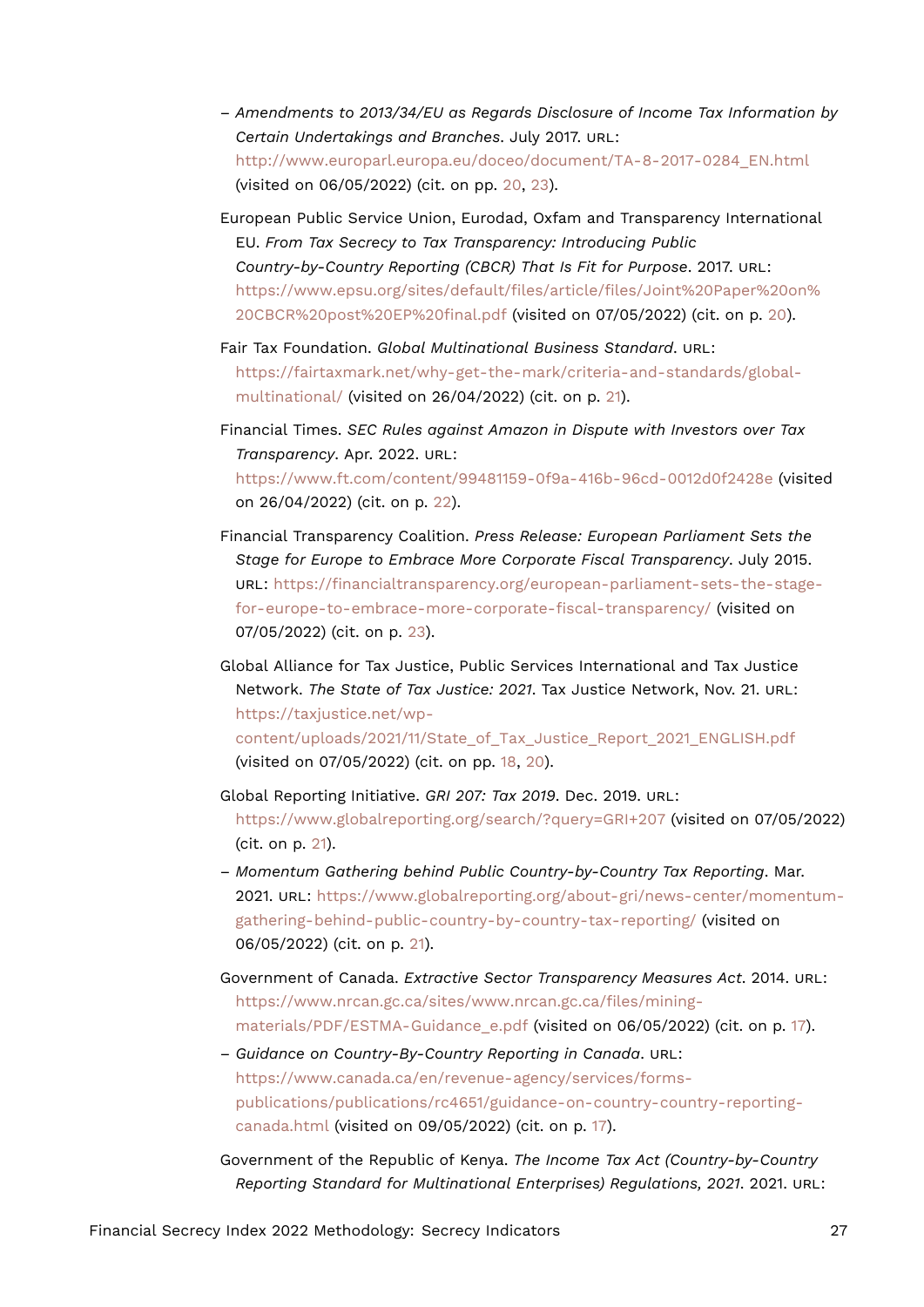[https://kra.go.ke/images/publications/Draft-Income-Tax-Act-Regulations-on-](https://kra.go.ke/images/publications/Draft-Income-Tax-Act-Regulations-on-Country-by-Country-Reporting--2021.pdf)[Country-by-Country-Reporting--2021.pdf](https://kra.go.ke/images/publications/Draft-Income-Tax-Act-Regulations-on-Country-by-Country-Reporting--2021.pdf) (visited on 06/05/2022) (cit. on p. [18](#page-17-17)).

- Hong Kong Stock Exchange. *Appendix 16 Disclosure of Financial Information | Rulebook*. 2021. URL: <https://en-rules.hkex.com.hk/rulebook/disclosure-financial-information-0> (visited on 03/05/2022) (cit. on p. [22](#page-21-15)).
- *Chapter 18 Mineral Companies | Rulebook*. 2021. URL: [https://en](https://en-rules.hkex.com.hk/rulebook/chapter-18-mineral-companies#hkex_page_header)[rules.hkex.com.hk/rulebook/chapter-18-mineral-companies#hkex\\_page\\_header](https://en-rules.hkex.com.hk/rulebook/chapter-18-mineral-companies#hkex_page_header) (visited on 03/05/2022) (cit. on p. [22](#page-21-15)).
- Knobel, Andres and Cobham, Alex. 'Country-by-Country Reporting: How Restricted Access Exacerbates Global Inequalities in Taxing Rights' (2016). URL: [https://www.taxjustice.net/wp-content/uploads/2016/12/Access-to-CbCR-](https://www.taxjustice.net/wp-content/uploads/2016/12/Access-to-CbCR-Dec16-1.pdf)[Dec16-1.pdf](https://www.taxjustice.net/wp-content/uploads/2016/12/Access-to-CbCR-Dec16-1.pdf) (visited on 03/05/2022) (cit. on p. [16\)](#page-15-17).
- Lee, Lisa, Gardener, Daisy, Kyriacou, Joy, Dunlop, James, Nest, Michael, Cullen, Megan Ault, Zirnsak, Mark and Wolfe, Alan. *Buried Treasure: The Wealth Australian Mining Companies Hide around the World*. Oxfam Australia; Tax Justice Network Australia; Uniting Church in Australia, July 2019. URL: <https://apo.org.au/node/250226> (visited on 07/05/2022) (cit. on p. [23\)](#page-22-10).
- Lynn, David M and Lesmes, Scott. 'Repeal Of Resource Extraction Disclosure Rule - Corporate/Commercial Law - United States'. *Mondaq* (Mar. 2017). URL: [https://www.mondaq.com/unitedstates/corporate-governance/573904/repeal](https://www.mondaq.com/unitedstates/corporate-governance/573904/repeal-of-resource-extraction-disclosure-rule)[of-resource-extraction-disclosure-rule](https://www.mondaq.com/unitedstates/corporate-governance/573904/repeal-of-resource-extraction-disclosure-rule) (visited on 06/05/2022) (cit. on p. [18](#page-17-17)).
- Meinzer, Markus. *Why Is Germany Siding with the Tax Havens against Corporate Transparency?* July 2018. URL: [https://taxjustice.net/2018/07/13/why-is](https://taxjustice.net/2018/07/13/why-is-germany-siding-with-the-tax-havens-against-corporate-transparency/)[germany-siding-with-the-tax-havens-against-corporate-transparency/](https://taxjustice.net/2018/07/13/why-is-germany-siding-with-the-tax-havens-against-corporate-transparency/) (visited on 07/05/2022) (cit. on p. [20](#page-19-18)).
- *Why the German Government's Blockade of Corporate Transparency Is Harming All of Us*. Oct. 2018. URL: [https://www.taxjustice.net/2018/10/23/why-the-german-governments](https://www.taxjustice.net/2018/10/23/why-the-german-governments-blockade-of-corporate-transparency-is-harming-all-of-us/)[blockade-of-corporate-transparency-is-harming-all-of-us/](https://www.taxjustice.net/2018/10/23/why-the-german-governments-blockade-of-corporate-transparency-is-harming-all-of-us/) (visited on 06/05/2022) (cit. on p. [19\)](#page-18-20).
- Meinzer, Markus and Trautvetter, Christoph. *Accounting (f)or Tax: The Global Battle for Corporate Transparency*. 2018. URL: [https://www.taxjustice.net/wp](https://www.taxjustice.net/wp-content/uploads/2018/04/MeinzerTrautvetter2018-AccountingTaxCBCR.pdf)[content/uploads/2018/04/MeinzerTrautvetter2018-AccountingTaxCBCR.pdf](https://www.taxjustice.net/wp-content/uploads/2018/04/MeinzerTrautvetter2018-AccountingTaxCBCR.pdf) (visited on 07/05/2022) (cit. on p. [18\)](#page-17-17).
- Noked, Noam. *Public Country-by-Country Reporting: The Shareholders' Case for Mandatory Disclosure*. SSRN Scholarly Paper ID 3220848. Rochester, NY: Social Science Research Network, June 2018. URL: <https://papers.ssrn.com/abstract=3220848> (visited on 07/05/2022) (cit. on
	- p. [19\)](#page-18-20).
- Norway. *Regulations of 20 December 2013 No. 1682 on Country by Country Reporting. Amended 17.09.2021*. URL: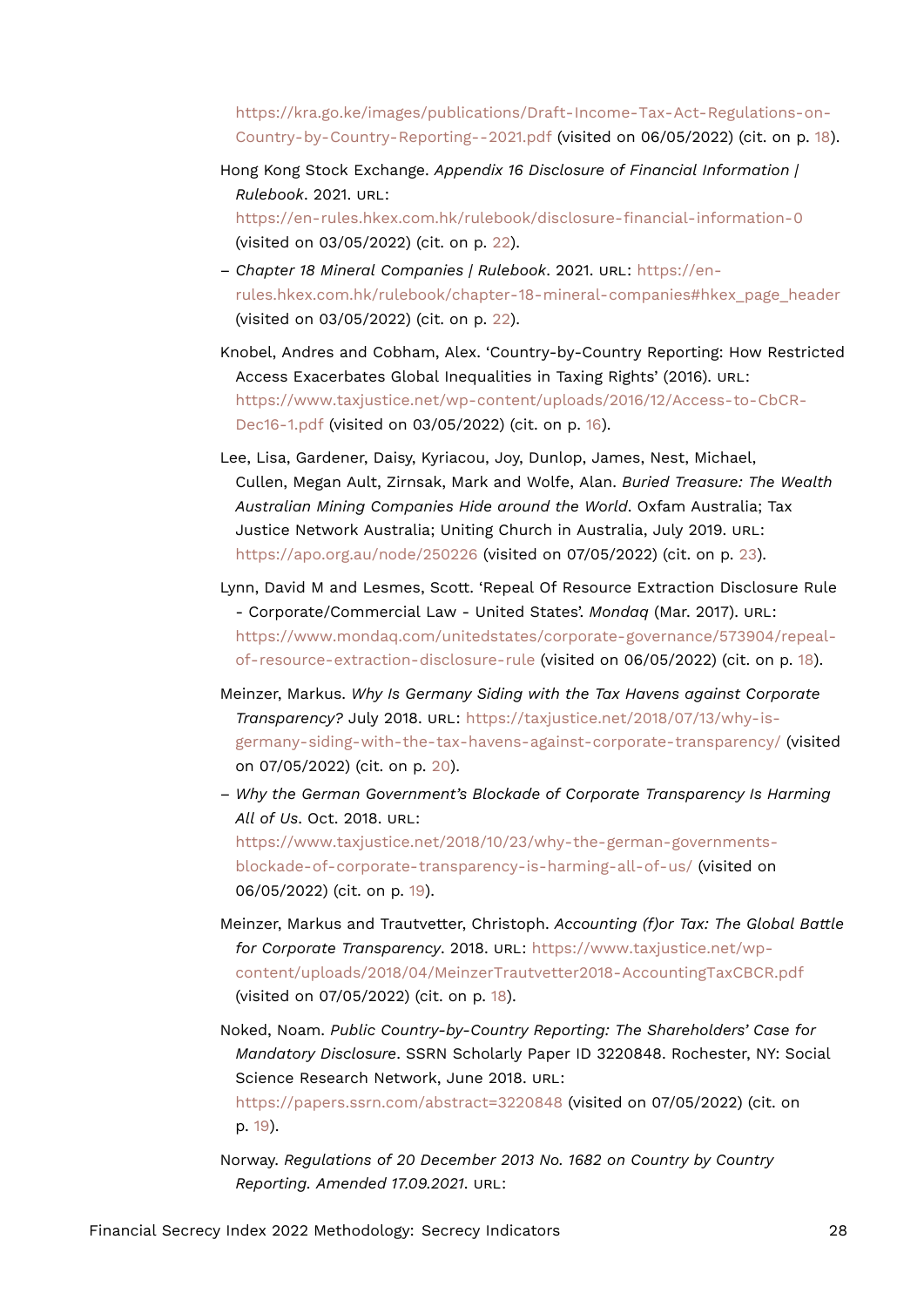<https://lovdata.no/dokument/SF/forskrift/2013-12-20-1682> (visited on 26/04/2022) (cit. on p. [17](#page-16-13)).

- OECD. *Action 13: Guidance on the Implementation of Transfer Pricing Documentation and Country-by-Country Reporting*. 2015. URL: [https://www.oecd.org/ctp/beps-action-13-guidance-implementation-tp](https://www.oecd.org/ctp/beps-action-13-guidance-implementation-tp-documentation-cbc-reporting.pdf)[documentation-cbc-reporting.pdf](https://www.oecd.org/ctp/beps-action-13-guidance-implementation-tp-documentation-cbc-reporting.pdf) (visited on 06/05/2022) (cit. on p. [23](#page-22-10)).
- *Guidance on the Implementation of Country-by-Country Reporting: BEPS ACTION 13*. 2018. URL: [https://www.oecd.org/tax/guidance-on-the-implementation-of](https://www.oecd.org/tax/guidance-on-the-implementation-of-country-by-country-reporting-beps-action-13.pdf)[country-by-country-reporting-beps-action-13.pdf](https://www.oecd.org/tax/guidance-on-the-implementation-of-country-by-country-reporting-beps-action-13.pdf) (visited on 15/05/2022) (cit. on p. [23](#page-22-10)).
- *Action 13 Country by Country Reporting*. 2020. URL: <http://www.oecd.org/tax/beps/beps-actions/action13/> (visited on 06/05/2022) (cit. on pp. [16,](#page-15-17) [19](#page-18-20)).
- *Country-Specific Information on Country-by-Country Reporting Implementation*. URL: [https://www.oecd.org/tax/automatic-exchange/country-specific](https://www.oecd.org/tax/automatic-exchange/country-specific-information-on-country-by-country-reporting-implementation.htm)[information-on-country-by-country-reporting-implementation.htm](https://www.oecd.org/tax/automatic-exchange/country-specific-information-on-country-by-country-reporting-implementation.htm) (visited on 07/05/2022) (cit. on p. [19\)](#page-18-20).
- OECD.stats. *Corporate Tax Statistics Table I Aggregate Totals by Jurisdiction*. URL: [https://stats.oecd.org/Index.aspx?DataSetCode=CBCR\\_TABLEI](https://stats.oecd.org/Index.aspx?DataSetCode=CBCR_TABLEI) (visited on 09/05/2022) (cit. on p. [19\)](#page-18-20).
- Overesch, Michael and Wolff, Hubertus. 'Financial Transparency to the Rescue: Effects of Country-by-Country Reporting in the EU Banking Sector on Tax Avoidance'. *Contemporary Accounting Research*, 38(3) (Jan. 2021). URL: <https://onlinelibrary.wiley.com/doi/10.1111/1911-3846.12669> (visited on 13/05/2022) (cit. on p. [19](#page-18-20)).
- Public Eye. *Switzerland the Commodities Hub*. URL: [https://www.publiceye.ch/en/topics/commodities](https://www.publiceye.ch/en/topics/commodities-trading/switzerland/commodities-hub)[trading/switzerland/commodities-hub](https://www.publiceye.ch/en/topics/commodities-trading/switzerland/commodities-hub) (visited on 26/04/2022) (cit. on p. [17\)](#page-16-13).
- Reuters. *Amazon Shareholders Call for Tax Disclosures Adviser*. Dec. 2021. URL: [https://www.reuters.com/markets/europe/amazon-shareholders-call-tax](https://www.reuters.com/markets/europe/amazon-shareholders-call-tax-disclosures-adviser-2021-12-17/)[disclosures-adviser-2021-12-17/](https://www.reuters.com/markets/europe/amazon-shareholders-call-tax-disclosures-adviser-2021-12-17/) (visited on 26/04/2022) (cit. on p. [22](#page-21-15)).
- *For First Time, Norway's Wealth Fund Ditches Firms over Tax Transparency*. Feb. 2021. URL: <https://www.reuters.com/article/us-norway-swf-idUSKBN2A11TR> (visited on 06/05/2022) (cit. on p. [21\)](#page-20-16).
- Ryding, Tove. *Proposal for a United Nations Convention on Tax*. Brussels, Belgium: Eurodad, Mar. 2022. URL: [https://www.globaltaxjustice.org/sites/default/files/un-tax-convention-mar09](https://www.globaltaxjustice.org/sites/default/files/un-tax-convention-mar09-final_0.pdf) [final\\_0.pdf](https://www.globaltaxjustice.org/sites/default/files/un-tax-convention-mar09-final_0.pdf) (visited on 27/03/2022) (cit. on p. [23](#page-22-10)).
- Securites and Exchange Commission. *Disclosure of Payments by Resource Extraction Issuers*. June 2016. URL: <https://www.sec.gov/rules/final/2016/34-78167.pdf> (visited on 06/05/2022)

(cit. on p. [22](#page-21-15)).